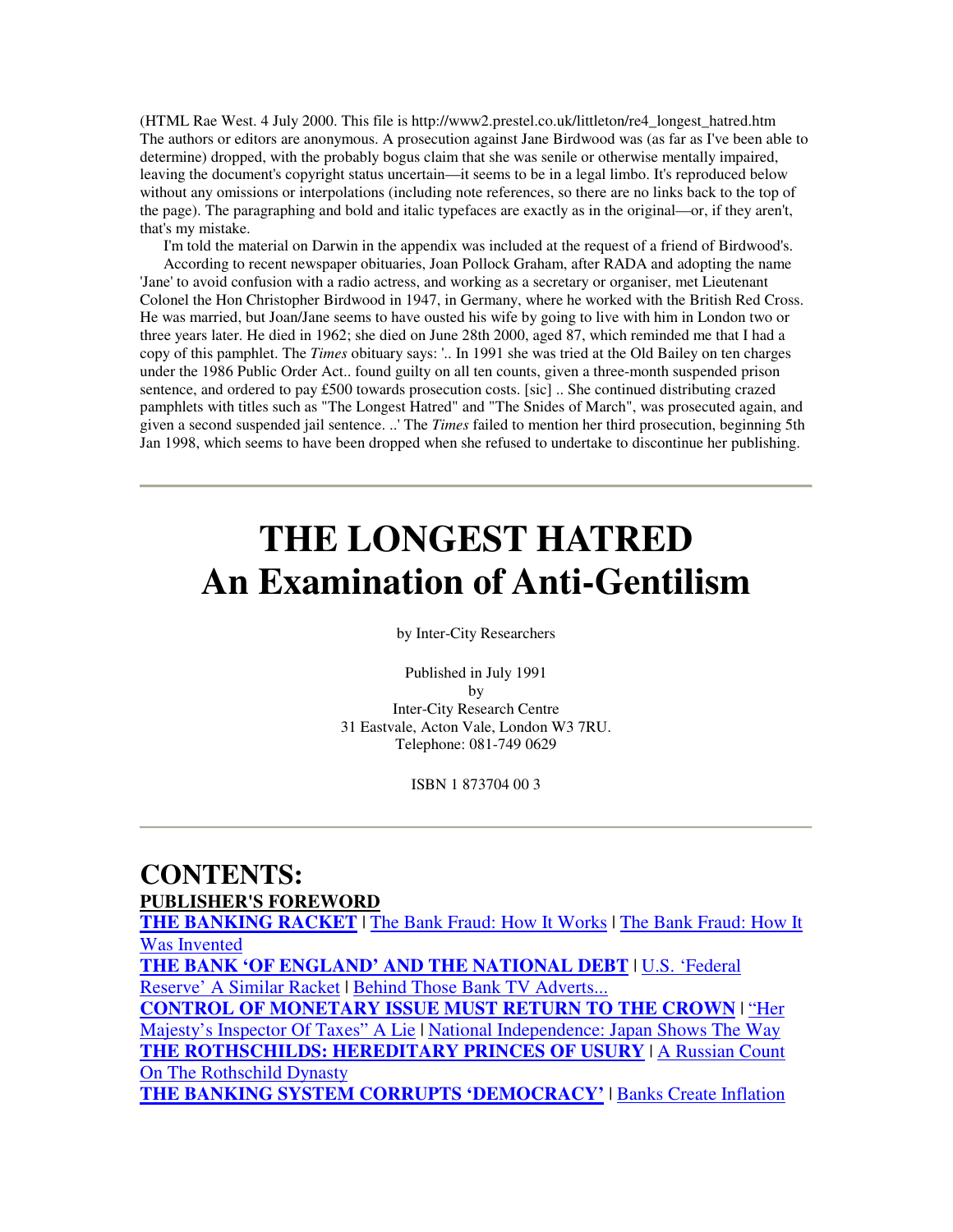And Recession | Parliament: The Tool Of The Bankers | The Centre Of The Money Power

**TYRANNY COMPUTERISED IN THE 'CASHLESS SOCIETY'**

**COMMUNISM IS JEWISH** | Bankers Control Capitalism And Communism | The 'Cold War' A Fraud | American Intelligence Officers Expose The Jews Behind Communism | Zionism And Communism: Jewish Twins | Why The Change In Eastern Europe?

#### **THE REAL REASON FOR COLOURED IMMIGRATION INTO BRITAIN** |

Race-Mixing Is Deadlier Than The H-Bomb | The Race Laws | Plans Formulated Years Ago | Race-Mixing: The Lesson Of History Suppressed | "Make Racism A Dirty Word!" | Immigration And The Slave Trade: The Jewish Connection

**THE MEDIA—AN INSTRUMENT OF THE BANKERS**

**'ANTI-SEMITISM' CAUSED BY JEWISH ANTI-GENTILISM** | Talmudic

Blasphemies | "Fundamentally, Judaism Is Anti-Christian" | 'The Jews And Their Lies' | Organised Evil

**MASONIC SECRET SOCIETIES ARE CONTROLLED BY JEWRY** | Planned Chaos | "Beloved Brethren Of Moses.. ."

**DELIBERATELY CONTRIVED WARS** | The *Real* Iraqi Conflict

**THE TRUTH REVERSED IN 'HOLOCAUST' HOAX** | Mass Extermination By Gas Chambers—How *The Jews* Say It Was Done | What Fred Leuchter's Evidence Revealed Was Done | Anne Frank's Story

**THE JEWS WERE EXPELLED FROM BRITAIN ONCE BEFORE** | Good Queen Bess Expelled The Blacks

*PUBLISHER'S PREFACE TO APPENDIX* **THE BIBLE AND MULTIRACIALISM ZIONISTS MISDIRECT EDUCATION ZIONIST HOAX UNMASKED THE DESTRUCTION OF EVIL—THE TRIUMPH OF GOOD**

# **Publisher's Foreword**

IT IS NOT a very commendable truism that in the Christian West today, we live in a materialistic society. But was it always so?

There must be enlightenment somewhere if we only knew where to look for it.

 A good starting point is undoubtedly The Bible where, for instance, in the New Testament we find St. Matthew's warning in Chapter 6, Verse 24 of his Gospel: "Ye cannot serve God and mammon"—i.e. worldliness, riches and greed. Those six words of caution immediately suggest Christian soundness and common sense. We should remember too that it was Christ himself who angrily drove the money-lenders out of the Temple.

 Left to their own devices and their somewhat unusual ideas of a contented, rewarding life, native Britons in the past instinctively shunned great wealth, preferring simpler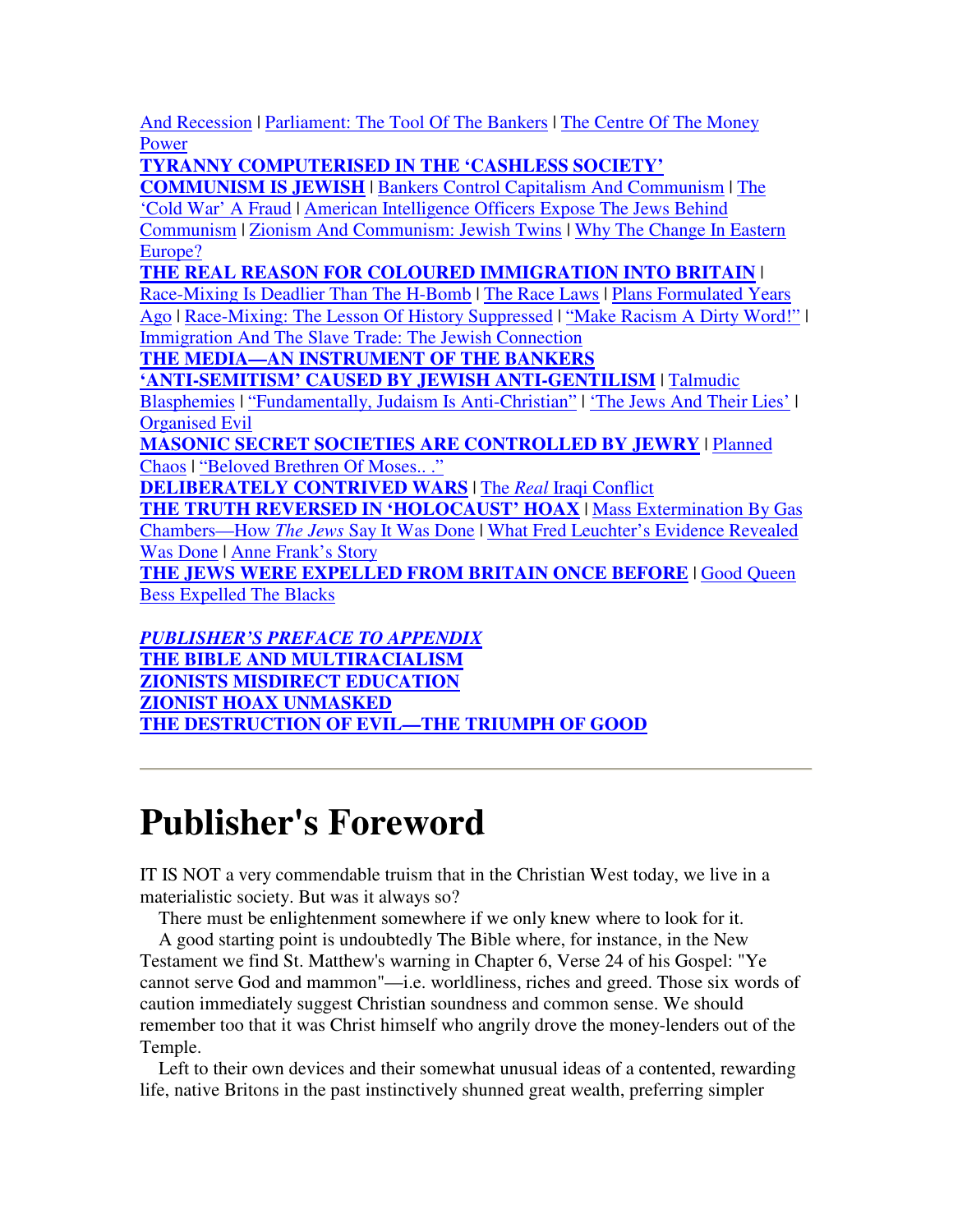tastes, pastimes and possessions, free from the massive financial entanglements which bear so heavily on us as we approach the 21st Century.

 So, what has gone wrong? How can we start to give money its proper place in 'the daily round and common task' of life, without the burdens of insatiable borrowing which bestow a crippling legacy of interest-bearing debt upon our hapless children?

 Try taking a close look at what this little book has to say about the problems confronting all of us. It makes a lot of sense, as you can see for yourself, and "serving mammon" really has so little going for it. "Serving God", on the other hand, could quickly remind us that the 'power without responsibility' wielded by those who largely underpin and manipulate our day-to-day lives through money-mania, is no substitute for honest-to-goodness living.

Jane Birdwood, London July 1991

#### **THE BANKING RACKET**

HAVE YOU ever wondered where the Banks get all their money from? When they grant you a loan or allow you an overdraft, where does the money come from? According to Frederick Soddy, former eminent Oxford University Professor, Banks are:

 *"Institutions which pretend to lend money, and do not lend it, but create it, and when it is repaid to them, de-create it and have achieved the physically impossible miracle thereby, not only of getting something for nothing but also of getting perennial interest from it."*

 So the Banks create money out of nothing and charge you, the customer, over 10% interest to borrow it. And woe betide you if you default.

 It is a delusion promoted by the Banks themselves that they are merely the custodians of their customers' deposits, that they lend these same deposits, and that their profit consists of the difference in the rate of interest they pay depositors, and the interest they receive from borrowers.

 **The truth is that no Bank lends as much as a penny of the money deposited with it. Every Bank loan or overdraft is a creation of entirely new money (credit) and is a clear addition to the amount of money in the community. It is no more than a record in a Bank ledger or computer and is actually the creation of new money out of nothing.**

 When an account is drawn on by cheque and the cheque is lodged in another account at the same or another Bank, a deposit is created and the supply of money increased. Thus Bank loans create "deposits" which are not the source of loan money, but rather the other way round—they are the outcome of loans. Banks can create credit virtually without restraint. But usually sound Banking practice limits the creation of credit to nine or ten times the amount of cash or legal tender which a Bank holds.

 **When it is said that a particular Bank has so many million in deposits, it is erroneously believed that it actually has this amount of money to lend out. It is a complete delusion. Those deposits are not cash at all—they are nothing but an**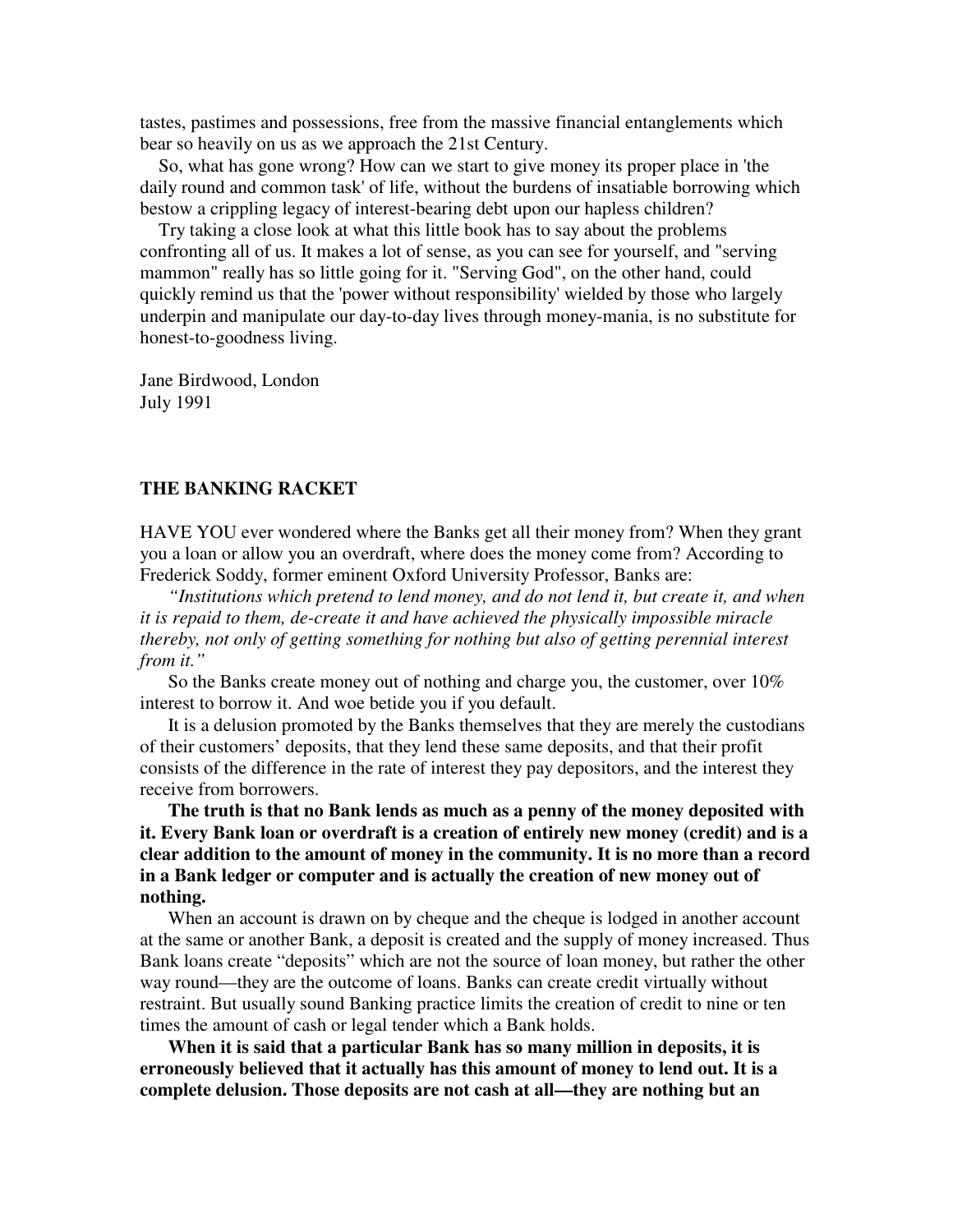**enormous superstructure of credit.** 

 **In the early thirties, the Great Depression was deliberately contrived by restricting credit (overdrafts, loans) and plunging nations into unemployment and bankruptcy for millions. In this planned crisis there was no shortage of goods, the shops and stores were full, but the Banks stopped the flow of money.**

 Governments, councils, businesses and industry are in bondage to the Banks. Banks being the only source of money, the community has to borrow from the Banks the money to pay the interest on the money it has already borrowed. Under this system we get deeper and deeper into debt. The debts owing on public undertakings are debts in perpetuity—they are seldom fully repaid. Debt is compounded on debt and interest on interest, *ad infinitum.*

 On June 25th, 1863, the Rothschild Brothers sent a letter to Messrs Ikleheimer, Morton and Vandergould at No. 3 Wall Street, New York, which included the following passage setting out the system by which Banks monopolize the creation, control and distribution of the nation's money from nothing and charge exorbitant interest to borrow it:

 **"The few who understand the system ... will either be so interested in its profits or so dependent on its favours that there will be no opposition from that class, while on the other hand the great body of people mentally incapable of comprehending the tremendous advantages that capital derives from the system, will bear its burdens without complaint and perhaps even without suspecting that the system is inimical to them."**

We are the mugs who bear its burdens.

#### **THE BANK FRAUD: HOW IT WORKS**

According to any dictionary definition, every Director of a Bank—if not every local branch Bank Manager—is guilty of a deliberate fraud and hoax against their individual clients and against the British people as a whole. The fraud or hoax is quite simple:

 **A Bank makes an entry in one of its own ledgers (nowadays a computer file). This act brings a sum of 'money' into 'existence'. That sum of 'money' is then loaned to a customer—generally by means of a 'credit' to his account, which he 'spends' by issuing cheques. The loan, however, must be secured by a collateral of real value such as a house, and must be repaid—'capital' and interest—in** *real money,* **that is, money that has had to be** *worked for* **and is therefore a token of** *real* **wealth. Thereafter, by another stroke of the pen (or tap of the computer keys) the 'capital' sum originally created can be made to disappear out of existence. It really is a magic trick!**

 Many people believe that Banks only lend their own capital and the cash which their clients leave on deposit with them. This is far from the case. The total amount of 'money' which the Banks lend far exceeds the amount they have on deposit. It is only **belief** on the part of the borrower and other members of society with whom he conducts transactions that Banks' cheques and the nation's currency notes and coins—are tokens of real wealth that keeps the whole system functioning.

#### **THE BANK FRAUD: HOW IT WAS INVENTED**

The Bankers discovered how to exploit human credibility in the days when they were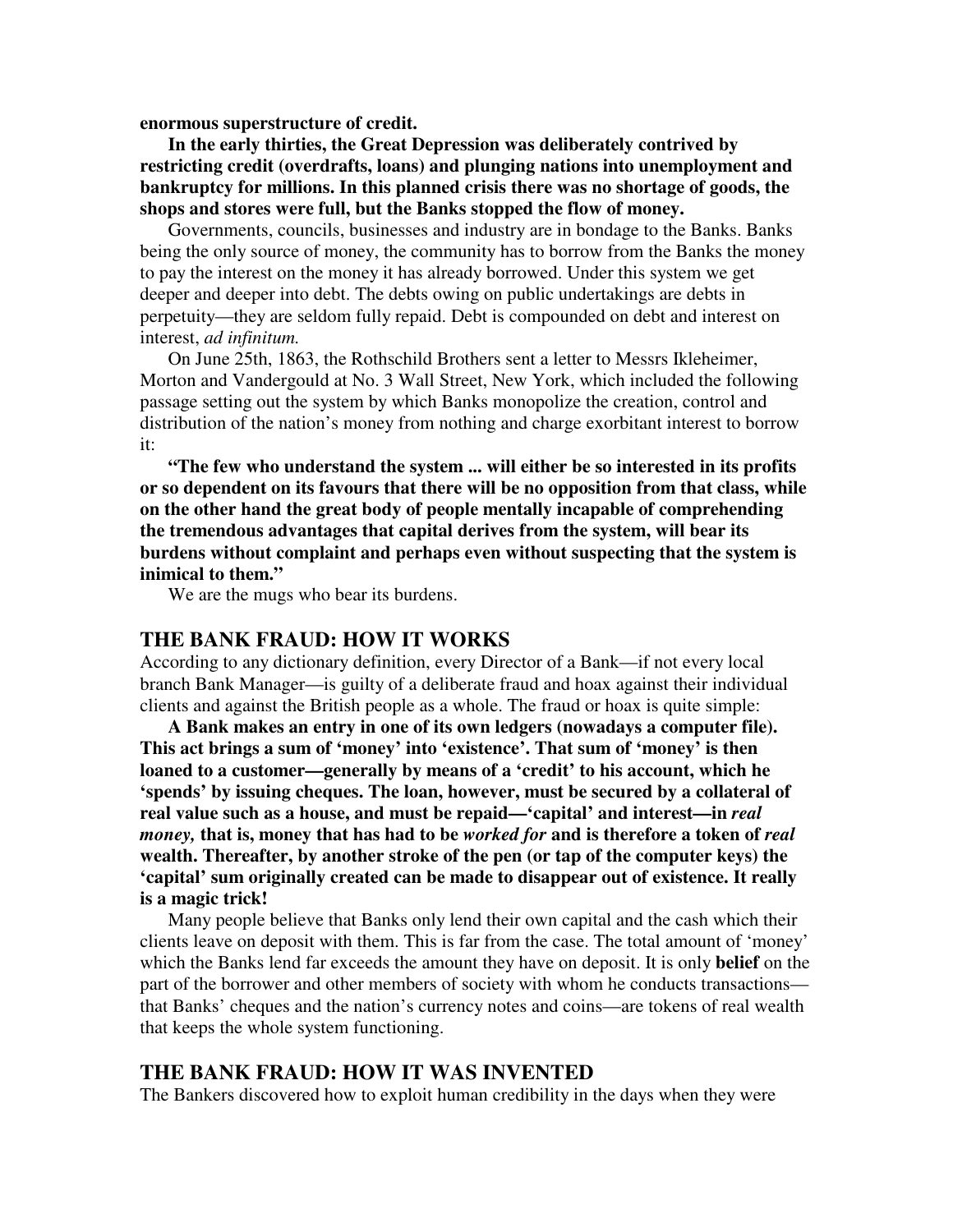goldsmiths in the Middle Ages. They were the people who had strong vaults in which to store their stock. Other rich folk would hire space in the goldsmiths' vaults to protect their valuables. The goldsmiths would issue written receipts for the gold and other precious items they took in for safe keeping. In due course these receipts became items of transaction. Then the goldsmiths realised that they could make loans in the form of paper receipts rather than actual gold or silver coinage.

 To begin with, they only loaned an amount which was equivalent to the total worth of the valuables they held in store. Eventually, when they realised that rarely, if ever, all their clients simultaneously withdrew their valuables from storage, they began to issue 'paper' loans far in excess of the actual wealth in their vaults. **Thus began the great swindle that was to accrete to the Bankers their enormous affluence and inordinate power.**

 How that wealth and power built up can be appreciated from the fact that in England, prior to their expulsion in 1290, Jewish bankers were charging their clients **two pence (2d.) in the shilling per week interest.** [*12 pennies in one shilling, 20 shillings in £1 remember?*] At the end of just one year, even at simple interest, the borrower would owe **eight shillings and eight pence** in interest plus the original one shilling 'capital'. At compound interest, at the end of a year the borrower would owe a staggering **one hundred and eleven pounds, five shillings**—plus the original shilling!

 Early in 1991 a very brief reference to this usury was made in a BBC2 TV 'documentary' about the 'persecution' of the Jews in England in mediaeval times. The programme quite ignored the terrible social consequences of such usury, and merely remarked that such interest rates were "usual"! That fact served to show who was 'persecuting' whom in those days—as in these! As an aside, it is noteworthy that the Jewish-run film and TV media love to churn out films about Italian/Sicilian Mafia "loan sharks" whose activities are rightly put on a par with drug-dealing and prostitution. When did you last see a film about **Jewish** money-lenders—even mediaeval ones—with their activities thus described? Where Jewish money-lenders, of any era, are featured in films they are always depicted as self-sacrificing charity donors and/or sponsors of 'enlightened' political causes and/or great patrons of the Arts. **Yet the man who consolidated the Mafia's 'banking operation' and thereby created the international crime syndicate known as the 'Cosa Nostra' was the Zionist Jew Meyer Lansky. That crime empire should more correctly be described as 'The Kosher Nostra'!**

 The Jewish Bankers in the mediaeval era were able in England and throughout Europe to enforce their usury on the generality of the population because they cleverly cut the local King in on their racket. The King's soldiers and Law Courts could be relied upon (usually) to provide the Jews with protection and enforce judgements against loan defaulters. (As a matter of fact, this is pretty much how the racket operates today, with power-hungry politicians frantic for Jewish patronage and anxious to stick all four trotters as well as their snouts in the Bankers' money trough!)

 Fortunately for the English people in olden times an honest man in the form of King Edward the First came to the throne. He became known as "Good King Edward" and "The Law Giver". He opposed usury for sound moral reasons, took no bribes from the Jews, passed laws forbidding them to engage in usury and, when they persistently sought to evade this and also took up coin-clipping. He expelled them from the land in 1290 under the terms of **The Statute of Jewry.** (We will deal in greater detail with this great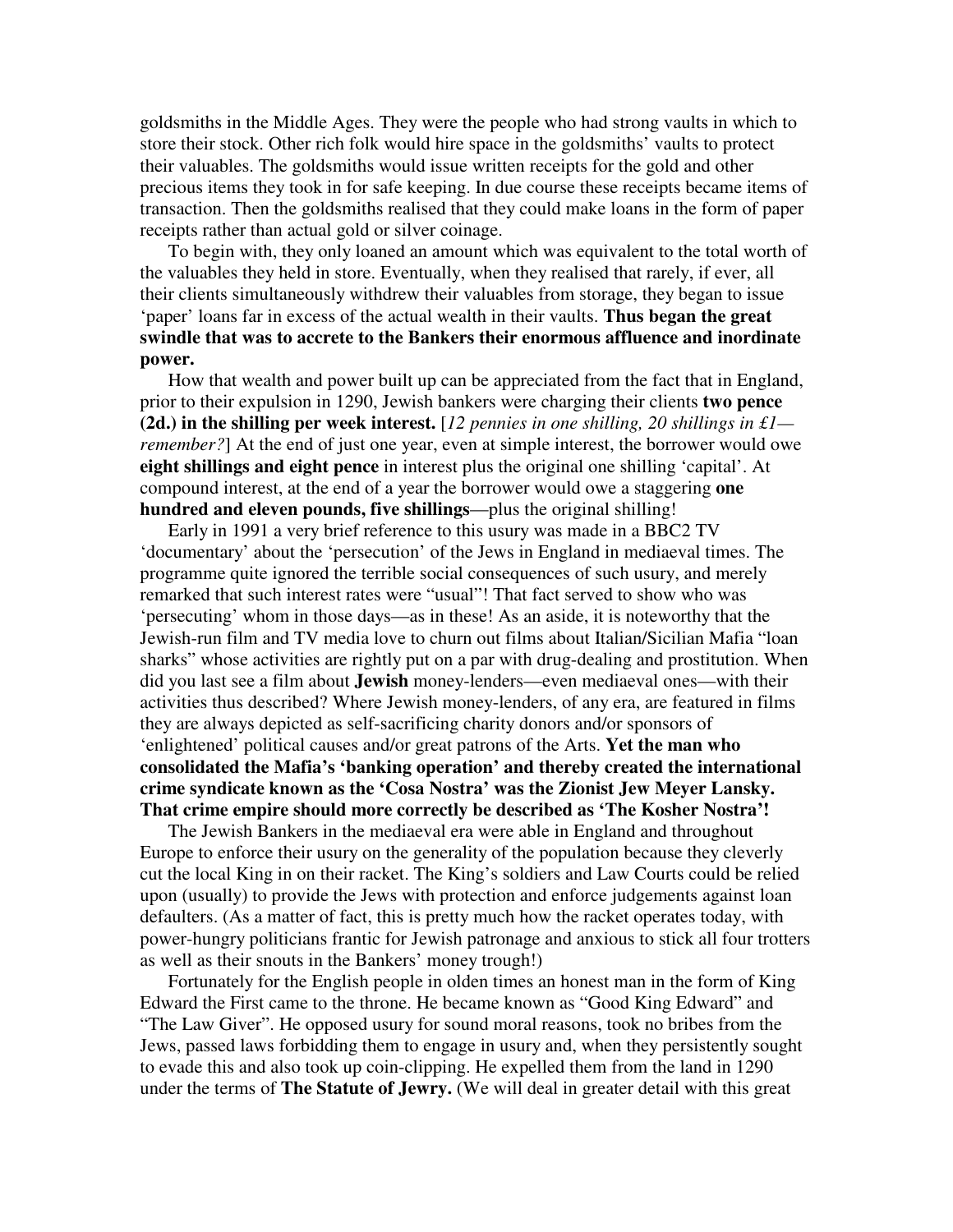act of liberation in a later chapter.)

 As we know to our cost, the Jews were allowed to settle in Britain again by the regicide dictator and commoner Oliver Cromwell, and by 1694 they had got their whole racket in top gear again with the creation of the Bank 'of England'.

## **THE BANK 'OF ENGLAND' & THE NATIONAL DEBT**

*"In 1694 JEWS created the Bank of England."—The Jews and Modern Capitalism.*

 The Bank of England is not English in origin and was not founded as a Government institution but a privately run Bank.

 The Government of the day surrendered its sovereign prerogative over the issue and control of the nation's money into the hands of a private group of financiers. From this date to the present, successive British Governments have borrowed money from the Bankers to run the nation's business and fights its wars—money which the Bankers create out of nothing.

 **All unpaid 'loans' plus accumulated interest forms the National Debt. Income tax and all other taxes are not paid simply to meet all the current and anticipated expenses of Government—these are mainly paid for out of new loans—but in large part to service the National Debt which has been built up over centuries. Thus the whole country and its people are in pawn to the Banks and all the** *real power* **resides, therefore, not in Parliament but with the mega-Bankers who issue the nation's money and control its value and distribution.** 

*The 'nationalisation' of the Bank of England in 1946 provided an opportunity to reverse this situation. But it was not taken, so the charade continues, although by slightly different means.*

 For centuries the British people have toiled, laboured, starved and begged; not because of any shortage of food, goods and services, but because the Banks have withheld the means of exchange. They have created poverty in the midst of plenty.

 The Government offers Treasury Notes (the nation's IOUs) to the Banks in return for money to carry on the nation's business. Thus the national estate has been systematically pawned to the banks, and the people have been progressively sold into debt-and-tax bondage.

 Every Government, every municipality, every public utility is debt-logged, and to meet their increasing interest obligations they must do one or all of three things:

**1.** Constantly increase the cost to the public of the services which they provide, i.e.: higher Government taxes/local Council rates, etc.

**2.** Invent new sources of income, i.e. selling off publicly-owned assets such as real estate and the 'privatisation' of Government-owned industries.

**3.** Borrow more debt money from the Banks.

 As we know to our cost, they do all three, and the spiral of price, debt and taxation is ever upward.

 Reginald McKenna, one-time Chancellor of the Exchequer and a Chairman of the Midland Bank, addressing a meeting of Bank shareholders in 1920 confirmed that the Bankers control the Government and direct its policy: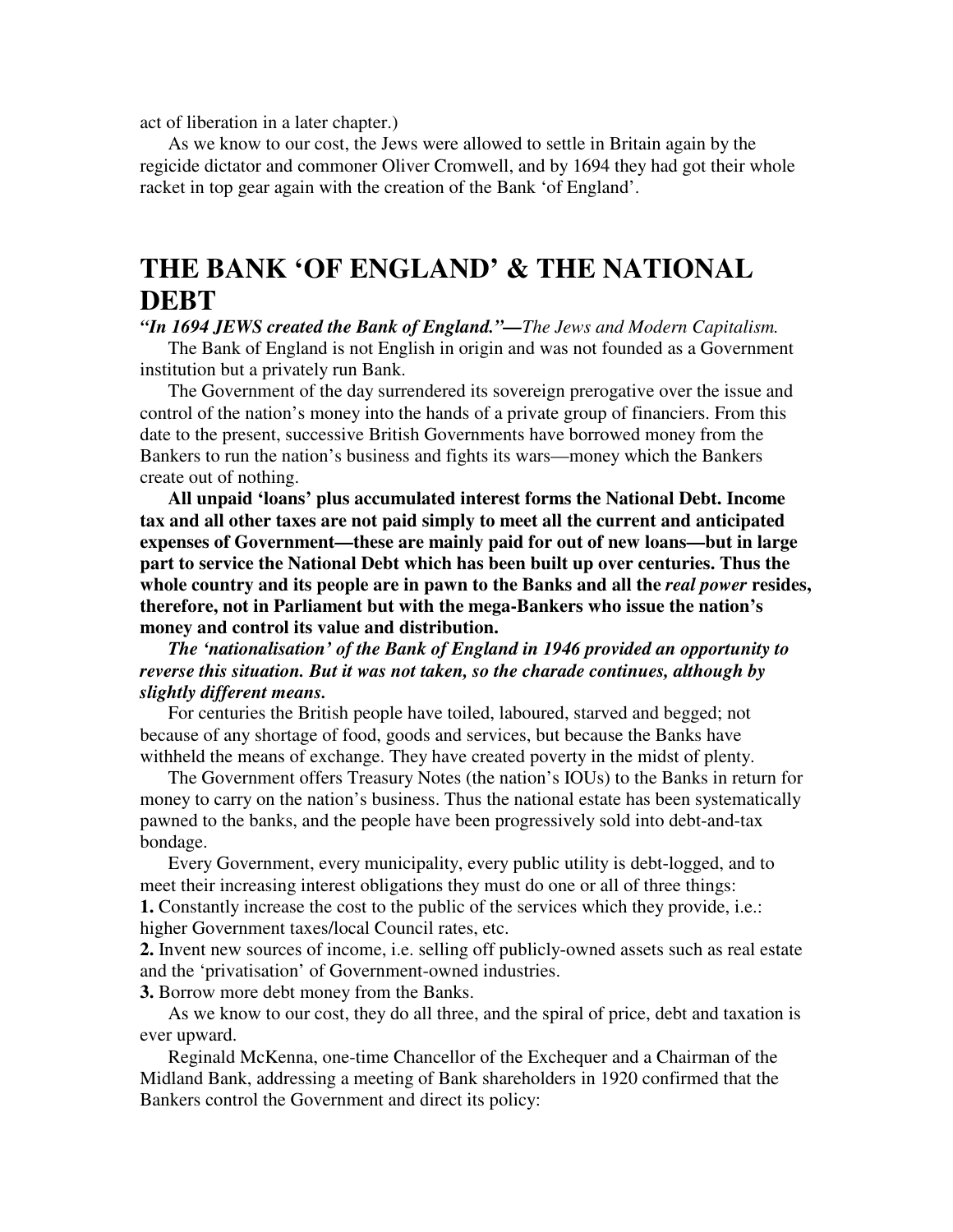*"Banks can and do create money. The amount of money in existence varies only with the action of the Banks in increasing and decreasing deposits and bank purchases. Every loan, overdraft or bank purchase creates a deposit, and every repayment of a loan, overdraft or bank sale destroys a deposit. And they who control the credit of a nation direct the policy of governments and hold in the hollow of their hands the destiny of the people." [our emphasis]*

 George Knupffer in his book *The Struggle for World Power* revealed that the founder (in 1694) of the Bank of England, William Patterson [The *Financiers' 'Front']* stated openly that: *"The Bank hath benefit of interest on all moneys which it creates out of nothing."*

 Knupffer explained how the Bankers printed and issued banknotes, most of which was 'book-entry' money, passed on by cheque. (Over 90% of all payments nowadays are by cheque or credit card). He went on to state:

 "The Bank of England ... was the first payment institution which was legally empowered to issue state-authorised paper currency and, therefore, the Government itself became its debtor. Thus the State not only renounced its monopoly on monetary emission, but also agreed to borrow the privately-created money from the bankers... Not only the thing being done, but even the very name was a deliberate fraud and deception [*it should have been 'Bank of the Jews'*] to conceal the essence of the deed. To create money out of nothing is to make valid and effective claim on all goods and services for no return, which is a fraud and theft, made worse by the circumstances that the money is lent out at interest ... it follows that those who have the power to 'create' out of nothing all the money in each country and the whole world and lend it as stated, have total power over all states, parties, firms, radio, press, individuals and so on. Therefore the powers or Parliament are largely ephemeral ... The power of Parliament in general, and especially with regard to money, is non-existent, and all the true sovereignty is in the hands of those private individuals who issue all money and determine its value and distribution."

#### **U.S. 'FEDERAL RESERVE' A SIMILAR RACKET**

A racket similar to that operated by the Bank 'of England' was set up in the United States of America with the creation of the Federal Reserve Board in 1913. The matter was described in the South African patriotic periodical *News of the World* as follows: "Today in America the institution known as the Federal Reserve, which was also created by the International Bankers, carries more power than does either Congress or the President. In 1916 Woodrow Wilson said: **'A great industrial nation is controlled by its system of credit. Our system of credit is concentrated. The growth of the nation, therefore, and all our activities are in the hands of a few men....—and these few men are the heirs of those who long ago laid the foundation for the takeover of the entire world! ... bankers such as the Rockefellers, the House of Morgan, Goldman Sachs, Kuhn Loeb & Co., Lehman Brothers, are among those bankers who have tremendous interest in the Federal Reserve. The Federal Reserve has never had a public audit and all too often has acted in complete defiance of the Constitution of the United States..." It should also be mentioned that membership of the Board of the Federal Reserve has never been divulged officially; and that all the Chief Executive officers of 'The Fed' since its formation have been Jews. (Alan Greenspan is the latest.)**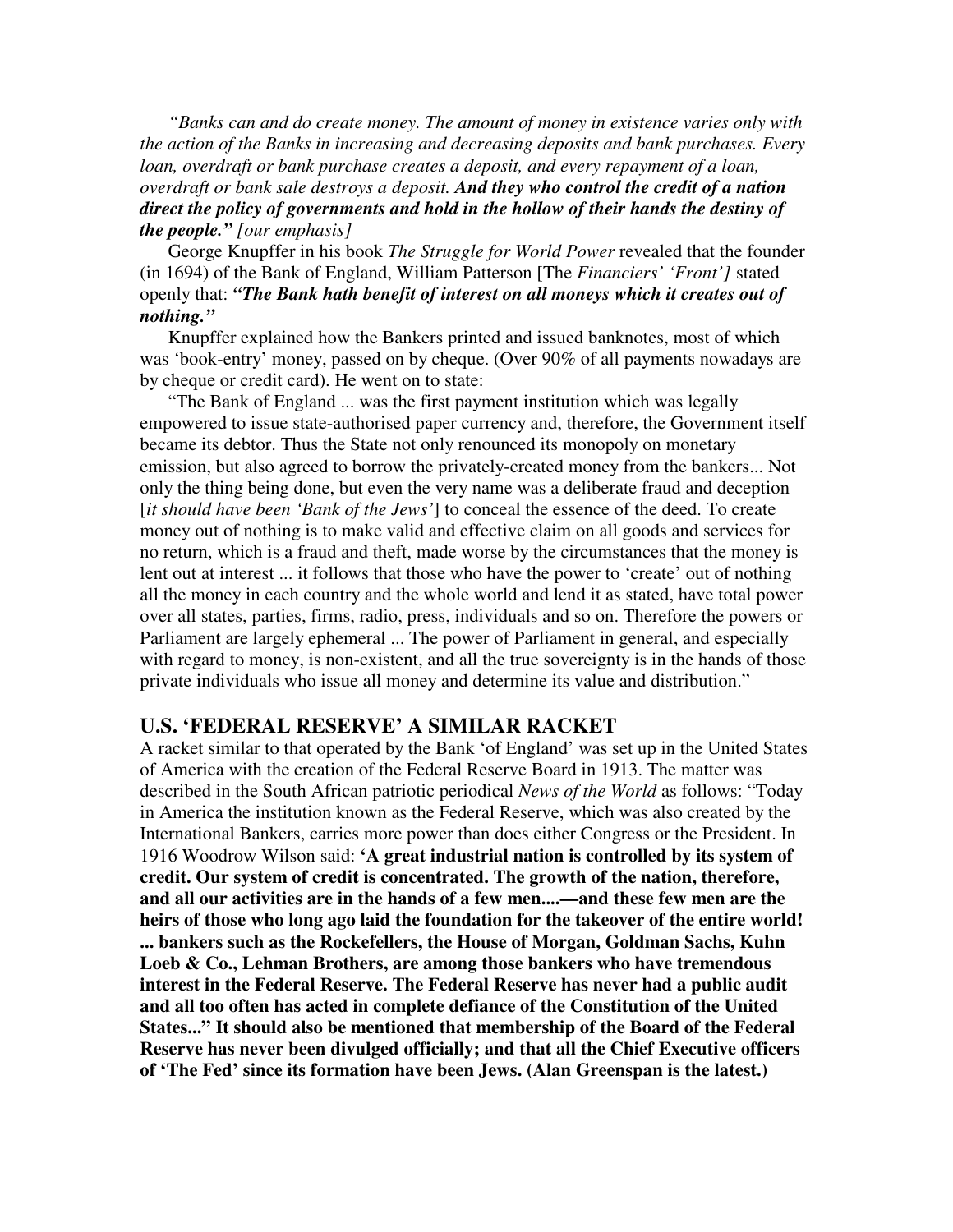#### **BEHIND THOSE BANK TV ADVERTS...**

Contrary to all the glossy TV adverts about the kind and generous services offered by the banks to their customers, every year they destroy thousands of peoples' lives and businesses—driving some to suicide—as a result of their high interest rates and high pressure tactics. The Banks have loaned billions to corrupt Third World countries. Many of these loans are said to have been "written off". In fact what the Banks have done is cancel some of the debts owed by Third World nations and recoup their losses by upping their charges and interest rates to clients in North America and Europe. Set against this the fact that in Britain many elderly folk die each winter because they are unable to feed themselves properly and keep warm. An estimated hundred thousand people sleep rough.

## **CONTROL OF MONETARY ISSUE MUST RETURN TO THE CROWN**

ON 22nd DECEMBER 1964 Captain Henry Kirby, M. P., called upon the House of Commons to support the Motion that:

 **"The continued issue of all the means of exchange—be they coin, bank notes or credit largely passed on by cheque—by private firms as an interest-bearing debt against the public should cease forthwith; that the Sovereign power and duty of issuing money should be returned to the Crown, then be put into circulation free of all debt and interest obligations, as a public service, not as a private opportunity for profit and control for no tangible returns to the British people... so as to assure the State and Nation the benefits of that emission and relieve them of the immense and growing burdens of a parasitical National and private debt; and to make certain that control passes to the taxed** *and is taken out of the hands of the present hidden unlawful beneficiaries of taxation ...* **this House calls upon Her Majesty's Government to introduce the required legislation... to assure unprecedented prosperity with true sovereignty and liberty."**

 If our cowardly and contemptible bunch of politicians had supported Captain Kirby we would now have interest-free mortgages and virtually no taxation. We could have become the most prosperous nation on earth. **But the Members of Parliament we vote for look after their own interests and faithfully serve the satanic Bankers who are wrecking and ruining Britain.**

#### **"HER MAJESTY'S INSPECTOR OF TAXES" A LIE**

Captain Kirby's Motion made it clear that the name given to tax collectors—**"Her Majesty's Inspectors of Taxes"**—is more than just a misnomer, **it is a lie.** The name implies that control over the issue of money is in the hands of the Crown in Parliament. It is not. It is merely a Government-organised service whereby the general public are forced to pay interest to service the National Debt.

#### **NATIONAL INDEPENDENCE: JAPAN SHOWS THE WAY**

The real reason for the amazing Japanese success since the end of World War Two is that they control their own money system and are served by politicians who put Japanese interests first. They take advantage of the General Agreement on Tariffs and Trade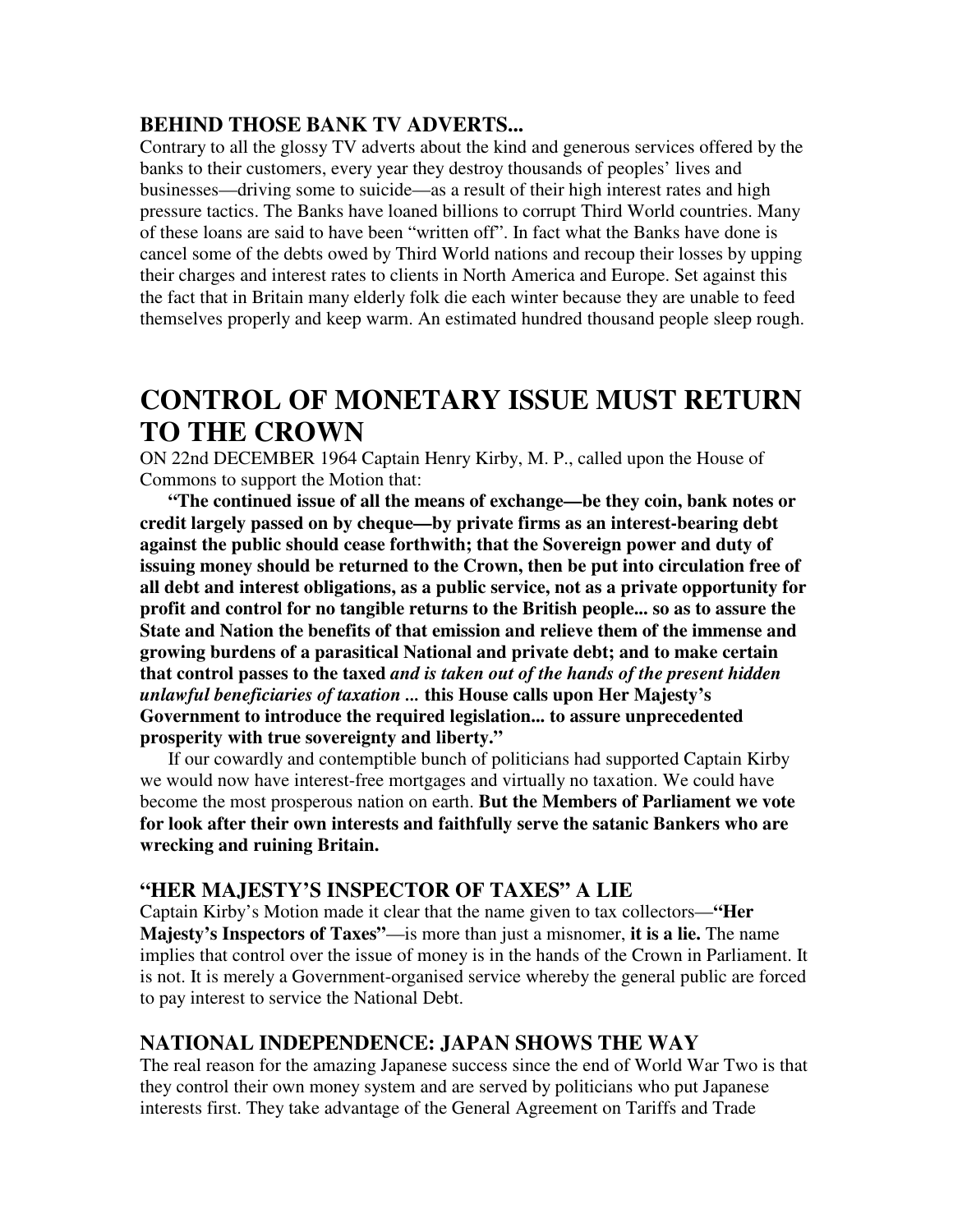(GATT) and other International Banker-created arrangements designed to promote "World Free Trade" by getting their goods into other nations' markets, but they erect all manner of barriers to inhibit, if not completely prevent, other nations selling their goods to the Japanese market. They pursue, in effect, **economic nationalism,** while British politicians of all the main Parliamentary parties—and indeed, the Establishment politicians of all the parties throughout most of the rest of the world—advance **economic**  *internationalism* as a way of creating what they see as the ultimate goal for Mankind: "**One World".** 

 **In fact, as we know, the only people to benefit from "One World" will be the Jewish International Bankers who will control its monetary and economic system and, thereby, control the World Government.**

### **THE ROTHSCHILDS: HEREDITARY PRINCES OF USURY**

NO STUDY of the banking swindle would be complete without some reference to the House of Rothschild whose members have established themselves as hereditary Princes of Usury. The family business was started in Frankfurt in the 18th century by Mayer Amschel Rothschild. He send his sons to England, France and Austria to establish local branches, and within a generation this family held all the nations of Europe in the grip of debt.

 Early in the 19th Century Nathan Rothschild, founder of the 'British' branch of the House of Rothschild [*'Rothschild' = 'Red Shield' in German*] declared: *"Let me control a nation's money and I care not who writes its laws".*

 Nathan Rothschild was very annoyed to find in the earlier stages of his career in usury that the Bank of England refused to grant his banking house special privileges. How he brought the governors of the Bank to heel was explained by Virginia Cowles in her pro-Rothschild book *The Rothschilds: A Family of Fortune* (published in 1973 by the Jewish firm Weidenfeld and Nicolson):

 **He arrived one day at the Bank with a group of henchmen and presented Bills of Exchange to all the cashiers, demanding gold. (At that time banks were then required by law to exchange their paper money for gold upon demand.) He did this for the following two days, disrupting all other business. When the Bank's governors came to realise that he was prepared to demand at least £11 million in gold—worth** *scores of billions* **in today's values—they took fright and quickly granted the special privileges Rothschild had demanded!**

 It was on account of exploits such as this that in 1828 the Whig Member of Parliament for Hertford, T.P. Duncombe, addressed the following comments about Nathan Rothschild to the House of Commons:

 *"There is—deny it who can—a secret influence behind the Government whose form is never seen, whose name is never breathed, who has access to all the secrets of state and who arranges the sudden springs of Ministerial advancement...* 

 *" ... Closely connected with this invisible, this incorporeal influence stands a more solid and substantial form, a new and formidable power, till these days unknown in Europe; master of unbounded wealth, he boasts that he is the arbiter of peace and war*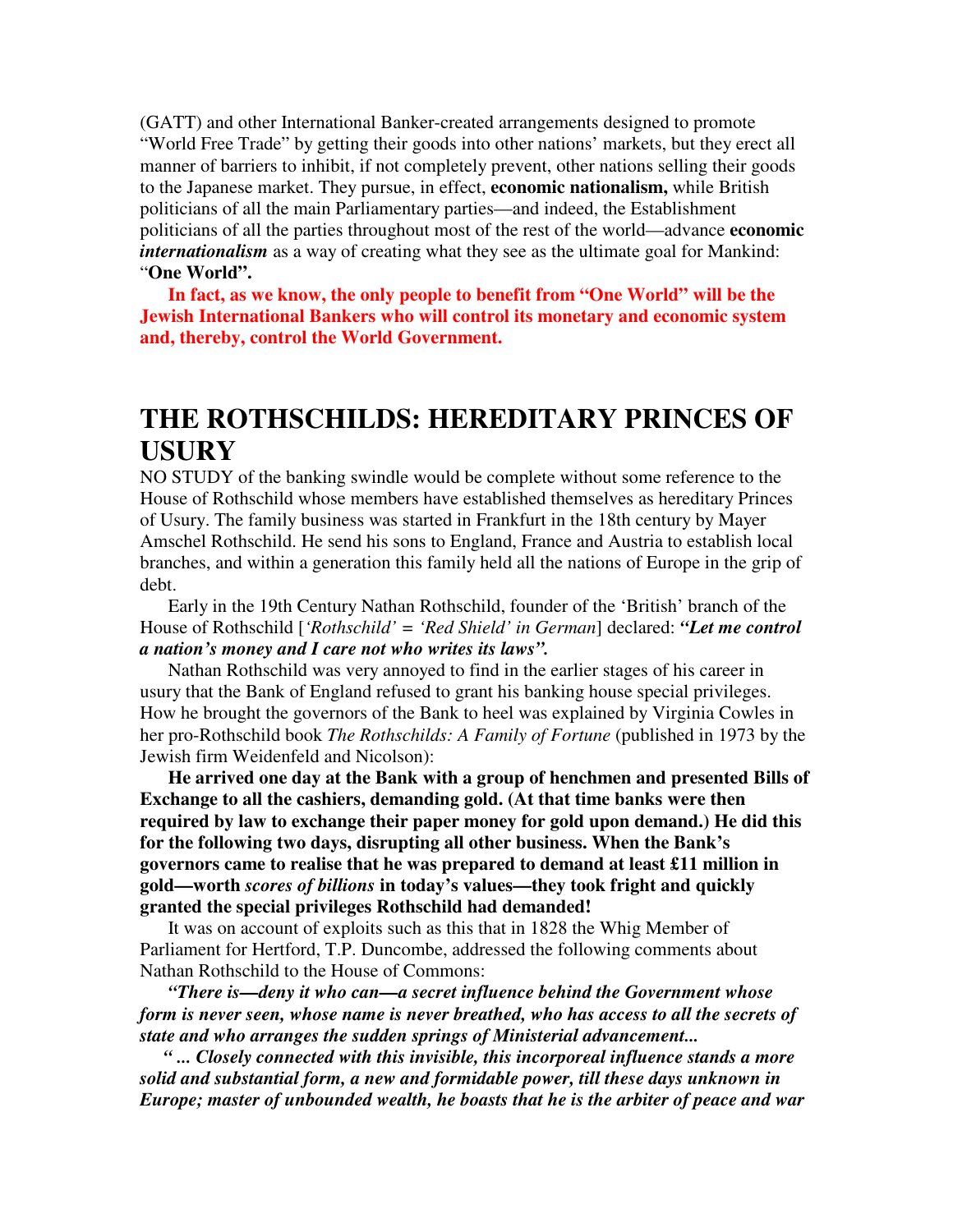*and that the credit of nations depends on his nod; his correspondents are invulnerable; his couriers outrun those of sovereign princes and absolute sovereigns; Ministers of state are in his pay. Paramount in the cabinets of Europe, he aspires to domination of our own ...* 

 *"... I trust that the Duke of Wellington and Sir Robert Peel will not allow the finances of this country to be controlled any longer by a Jew."*—Hansard, 2nd. Series, XVIII, 542-3.

 They did—and the stranglehold of the Rothschilds and other international Jewish Bankers over Britain's and the world's economy has got ever tighter. Duncombe started to write a book entitled *The Jews in England,* but unfortunately he died before it could be completed and published.

#### **A RUSSIAN COUNT ON THE ROTHSCHILD DYNASTY**

Major-General Count Cherep-Spiridovich—a member of the old Russian aristocracy who saw his beloved Russia decimated by the Jewish Bolsheviks wrote in his book *The Secret World Government or The Hidden Hand* (which first appeared in 1926):

 "Evil is enthroned in Moscow. The promoters are not Russians, they are Jews... all the Soviet Jews changed their names into Russian ... all the Czars were murdered by the Hidden Hand ... Modern history must be looked at as a mortal implacable assault of the Judeo-Mongol Invisible Government (headed by a Rothschild since 1770) against **Christ**, Christendom, Christian ideals and Monarchs.

 "... Baron Edward A. Rothschild V. is today the 'Uncrowned Ruler of the World'. He controls the 300 men of the Hidden Hand, 300 billion dollars and 90% of the world's press. Most of the 'statesmen' are his obedient valets! Now the Rothschilds are the Dictators and Assassins of the World.

 "The founders of the dynasty of the Occult Supreme World Emperors and World Assassins were Amschel Mayer, a Jew, and his wife, Gutter Schnapper, a Jewess, in Frankfurt-on-Main, in Southern Germany... Rothschilds are everywhere masters of the financial situation: there is one power in Europe, and that is Rothschild... The Rothschilds can start or prevent wars. Their word could make or break empires ...

 "The 'French' Revolution, as the others, was organised and financed by the Rothschilds in order to murder the Christians, to plunder them and to obtain 'all the kingdoms'. ... All the revolutions and world unrest have been and will be organised by the same Jewish Occult World Government ... every bloodshed since 1770 was organised by the Rothschilds; and as they control 90% of the world's press, it was ordered to keep silent about their nefarious deeds.

 "The Rothschilds wish to whitewash themselves as much as possible. They fear that the so-called 'Christians' might cease to be unheard-of imbeciles, cowards and bootlickers. Therefore the Rothschilds pretend or **claim** their motto is "*Concordia, Industria, Integritas"*, while no family has done more to **cause** bloody discords and murders and has less integrity than these Satanists.

 "... The Rothschilds have been the backbone of all political and financial happenings since **1770.** Their name ought to be mentioned on each page of the history of every country. The authors, teachers, lecturers and politicians who do not speak of them, must be considered dupes, hypocrites or criminally ignorant."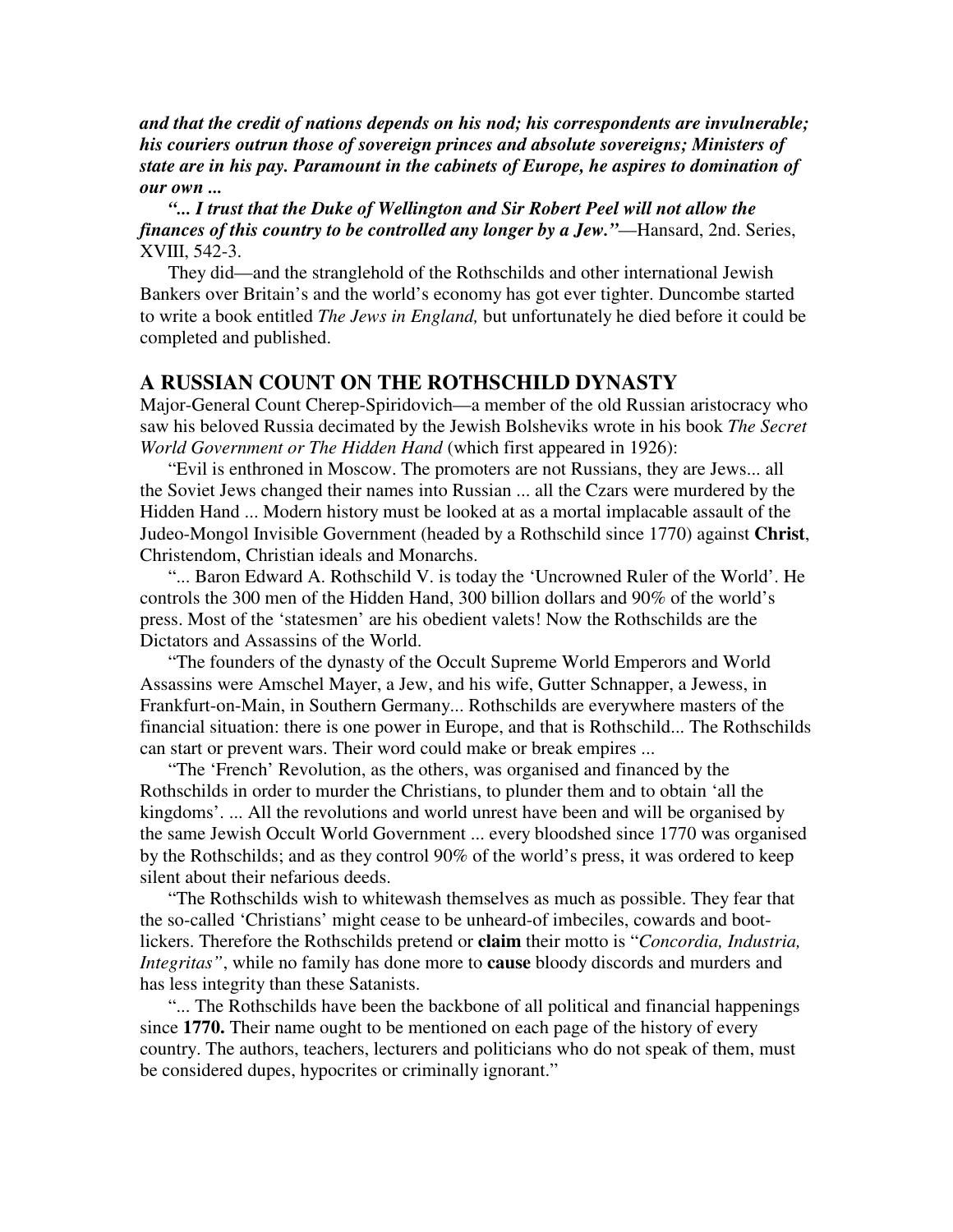# **THE BANKING SYSTEM CORRUPTS 'DEMOCRACY'**

THE PRATTLE of the Jewish former Chancellor of the Exchequer Nigel Lawson are just so many lies and falsehoods for the British sheep. His master, the Rothschild's financial system, is totally to blame for rampant inflation, ever-more taxes and soaring interest rates—and this situation will get worse, not better. *"Frankness and honesty are vices in politics"—The Protocols of the Learned Elders of Zion.*

 So-called 'democracy' is an illusion; it represents not the will of the people but control by the Bankers. Long ago Benjamin Disraeli, the Jewish Prime Minister and protégé of Lionel Rothschild, put the real truth in a few words in his book *Coningsby*:

 *"The World is governed by very different personages from what is imagined by those not behind the scenes."*

and

#### *"Governments do not govern; they merely control the machinery of government being themselves controlled by the Hidden Hand."*

 All elections are an exercise in futility. A facetious choice between Tweedledum and Tweedledee. The pawns may change but the hand which moves them remains the same. Democracy is supposed to mean that the will of the majority is paramount. But even the unthinking can see that on all the really important issues like coloured immigration, entry into the European Community, the adoption of the Metric system to replace our ancient system of weights, measures and money, the wishes of the British people have counted for nothing, because politicians are the obedient servants of the mega-Bankers.

#### **BANKS CREATE INFLATION AND RECESSION**

At the time of writing this work the main 'High Street' Banks are charging the average individual customer and small businesses requiring an overdraft up to 6 or 7 per cent interest **above** the Bank 'of England' Base Rate, currently about 12 per cent—i.e. a total of about **18 per cent interest!** Attempts by the Conservative Government to revive the recession-gripped British economy (and their chances of getting re-elected!) by a series of 1/2 per cent reductions in the 'Bank Rate' have not been matched by the main clearing banks. The Banks' policy in this regard has been given the approval of the Governor of the Bank 'of England', Sir Robin Leigh-Pemberton—further proof that the Bankers are independent of Governmental authority. In addition to their interest rates the Banks also impose on their hapless clients sundry "commission", "transaction" and "arrangement" fees.

 "Money is not a commodity, though regarded and operated as such. Money is a mechanism of distribution. If goods and services are available, restriction because of a shortage of money amounts to a sacrilege. Goods and services are the correct basis for money"—Lieut. Col. J. Creagh Scott, *Hidden Government.*

 In Britain today, many old age pensioners are forced to penny-pinch on food and fuel when these are available in abundance.

#### **PARLIAMENT: THE TOOL OF THE BANKERS**

With the notable exception of a few honest and courageous parliamentarians like the late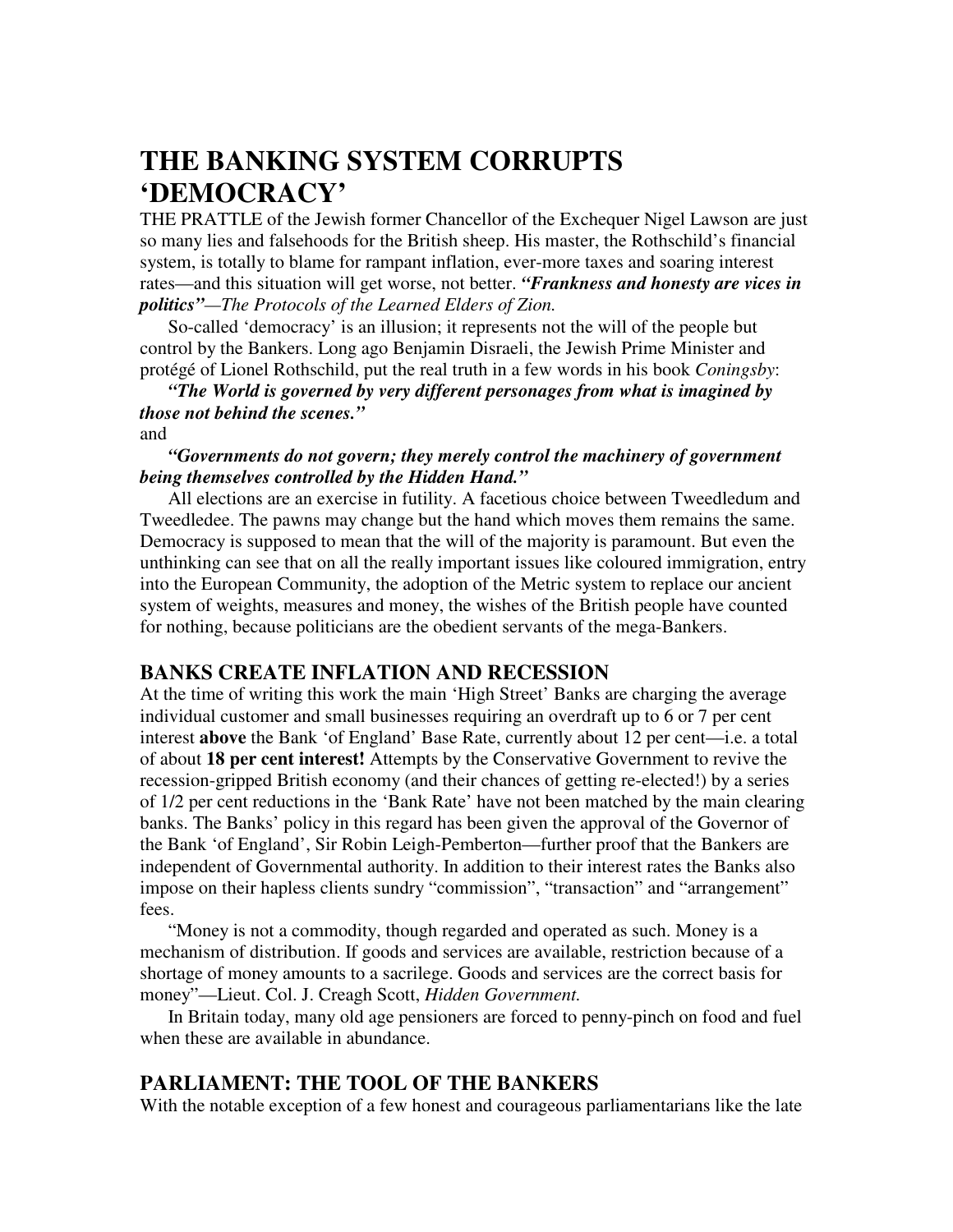Captain Henry Kirby and the late Duke of Bedford, all the people you elect to Parliament have made themselves the willing and obedient servants of International Jewish Finance.

*The Protocols of the Learned Elders of Zion* state:

**The administrators whom we shall choose from among the public, with strict regard to their capacities for servile obedience, will not be persons trained in the art of government, and will therefore easily become pawns in our game in the hands of men of genius who will be their advisers."**

 It is the age of Rothschild "Think Tanks" and "Experts" and "Advisers" who stand behind every government. The political leaders of this world are no more than pawns in the game that is being played out. The late Duke of Bedford tried to expound the truth in the House of Lords and published a book. He met with a premature death (murdered?). Captain Henry Kirby M.P., put down two motions in the House of Commons in 1964 to return the power of the issue of money to the Crown. Kirby met with a premature death a few years later (murdered?). The late Archbishop Temple died immediately after saying that be would do something about the issue of money (murdered?). United States Presidents Abraham Lincoln and John F. Kennedy were assassinated for trying to return the issue of money to Congress as laid down in the US Constitution. The American War of Independence was fought over the payment of taxes to the Crown—i.e. the English Bankers. The money power is ruthless and will silence anyone who alerts the people to their planned take-over.

#### **THE CENTRE OF THE MONEY POWER**

Britain's great financial and commercial institutions, wealthy banks—dominated by the Rothschild-controlled Bank of 'England'—Lloyds of London, the London Stock Exchange and the offices of many leading international trading concerns are concentrated in that small area of London known as 'The City'—only 677 acres in extent and once known as "the wealthiest square mile on earth". 'The City' used to be the Capital of International Finance, and though still a very powerful centre of usury that title has long since fallen to the financial district of New York (Wall Street, Manhattan).

 In New York are to be found, for example: The Rockefellers' Chase Manhattan Bank, The Federal Reserve Board, Kuhn Loeb & Co., the Rockefeller U.N. Building, the Rockefeller-run Council on Foreign Relations, the Warburg Bank and all the rest of the international money-and-power mongers. Perhaps New York is the "great city" referred to in *Revelation,* Chapter 18: "... for thy merchants were the great men of the earth; for by thy sorceries were all nations deceived ... And in her was found the blood ... of all that were slain upon the earth".

In his book *Descent into Slavery* Des Griffin wrote:

 "The small clique who rule the City dictate to the British Parliament. it tells them what to do and when In theory Britain is ruled by a Prime Minister and a Cabinet of close advisers. These fronts go to great lengths to create the impression that they are running the show but, in reality, they are mere puppets whose strings are pulled by the shadowy characters who dominate behind the scenes. History clearly reveals that the British government is the bond slave of the invisible and inaudible force centred in 'The City'. The City calls the tune. The 'visible and audible' leaders are mere puppets and dance to that tune on command. **They have no power, they have no authority. In spite of the outward show they are mere pawns in the game being played by the financial elite."**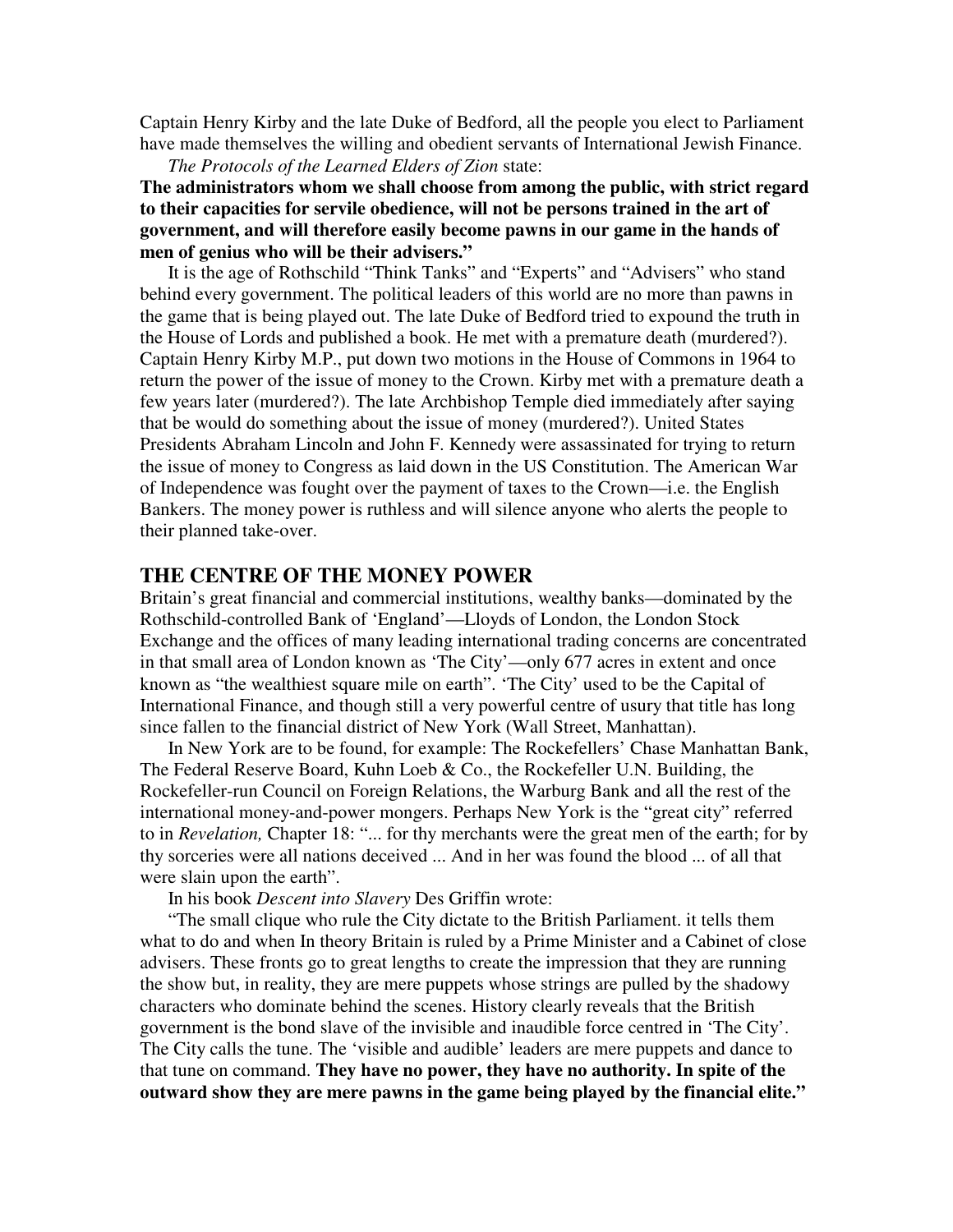### **TYRANNY COMPUTERISED IN THE 'CASHLESS SOCIETY'**

OBVIOUSLY the day will come when incomes will not suffice to pay both for essentials and interest payments to the Money Gangsters. When it does, the whole system will collapse by having become an unbearable and unworkable scandal. Then the Money Moguls plan to introduce their 'Cashless Society'—which would make abject slaves of everyone—and set up their One-World Government with a World Dictator chosen from among the number of their own inner elite. This is the direction in which current trends are leading us.

As George Knupffer wrote in *The Struggle for World Power:* 

 *"The steps being taken since the end of the last World War to create a European State are part of the preparations for the destruction of the national states and the establishment of the World Government".*

 To consolidate their stranglehold over peoples and nations, the Top Bankers will soon introduce their 'Cashless Society' in which all cash money—coins and notes—will be abolished. All financial transactions will be fully computerised. Individuals' incomes (wages, salaries, pensions, etc.) will be automatically credited to their Bank accounts, and all payments automatically deducted. All traded products will have a Bar Code in which product name, price, weight and other information will be computer-scanned at checkouts. This system is already in operation in most supermarkets. It is a system that will accelerate the destruction of small independent shops and tradesmen as only the big chain stores and conglomerates will be able to afford such systems.

 **In due course the Bankers plan to have every human being invisibly but indelibly marked at birth (by means of laser technology) with his or her own Bar Code. The six-bar Bar Code ('666') system will encode the individual's name, address, family antecedents, and social security number. This information can be added to and amended at various stages of life with details of education record, employment history, current financial status, business interests and associates, Court convictions, health record, social contacts, friends, enemies, visits abroad, political views and associations, hobbies, etc. Scanners in Banks, shops, Government and municipal offices, the personnel departments of potential employers, Police stations and patrol vehicles, etc., would be equipped to access relevant parts (and in some cases** *all***) of this data.**

 In effect, people will become mobile credit cards. A simple version of just such a system has already been perfected to assist the authorities trace the owners of stray animals. This system would be the very ultimate in surveillance, making all of us abject slaves of the Financial Moguls and of the various kinds of State functionaries whose job it is to impose "Social Control".

 Of course such a system would make certain types of crime, particularly financial fraud—except that of the Bankers!—all but impossible. But any such advantage would be infinitely outweighed by the stupendous power which such a system would bestow on those who operated it. Any individual who offended the Bankers or the Government hirelings who serve them could be cut off, electronically, from income, pension, employment, health care, housing and Social Security rights ... even the ability to effect a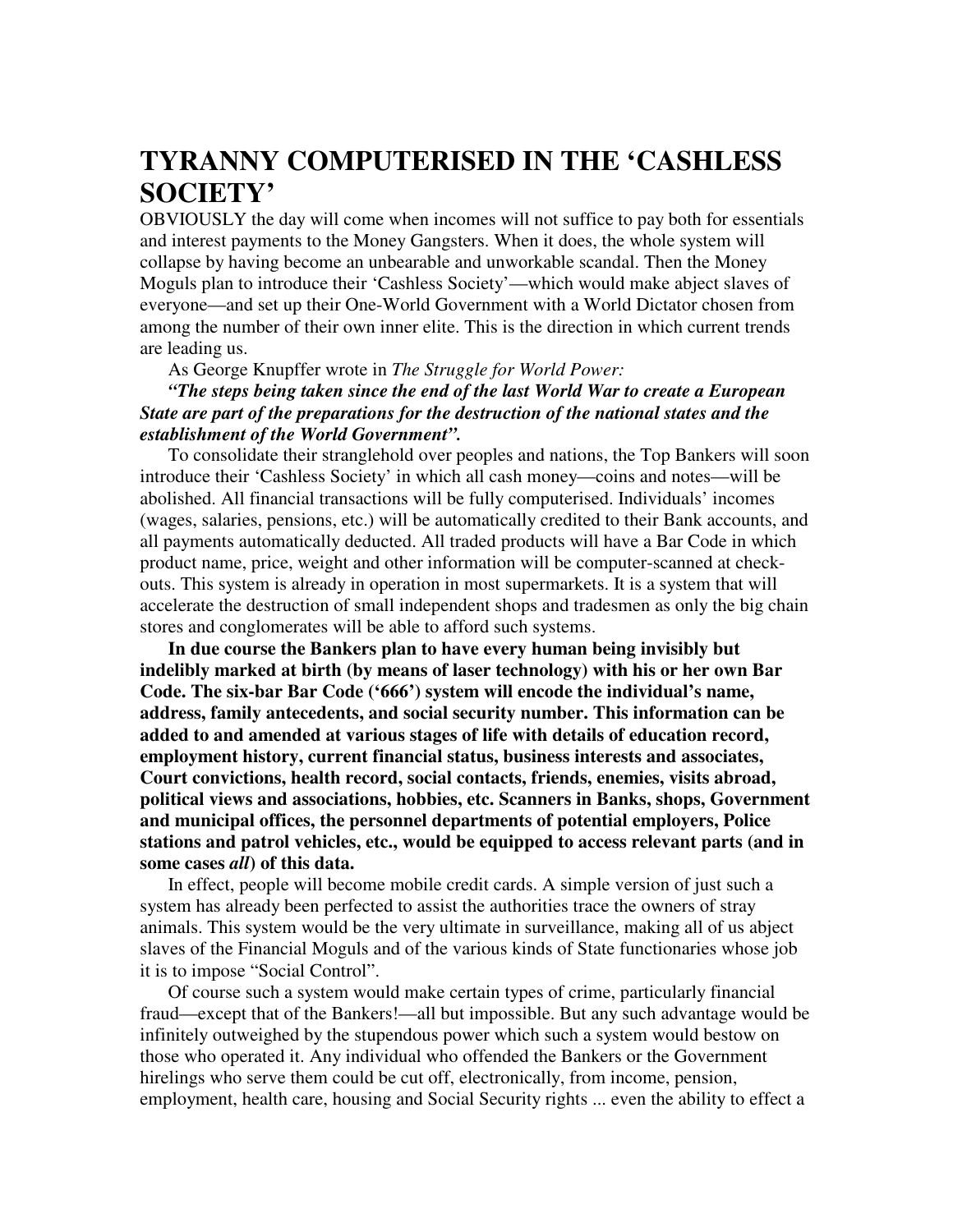simple purchase from a shop. At the tap of a few computer keys any individual found to be out of step with the International Banker-imposed World Order would be cut off from society's increasingly computerised life-support systems and rendered an 'unperson'.

 The horror of this development was foretold in the last volume of the *New Testament—The Book of Revelation* (otherwise known as *The Apocalypse):*

 Chapter 13, Verses 16 & 17: *"And he causeth all, both small and great, rich and poor, free and bond, to receive a mark on their right hand or their foreheads. And that no man might buy or sell, save he had that mark, or the name of the beast or the number of his name."*

 Chapter 14, Verses 9—10: *"And the third angel followed them, saying with a loud voice If any man worship the beast and his image and receive his mark in his forehead or in his hand the same shall drink the wine of the wrath of God...*"

 Chapter 16, Verse 2: *"And the first went, and poured out his vial upon the earth; and there fell a noisome and grievous sore upon the men which had the mark of the beast, and upon them which worshipped his image."* [Emphasis ours throughout]

### **COMMUNISM IS JEWISH**

WE HAVE all been led to believe that the Communists are the implacable enemies of the Capitalists, especially the super-wealthy, and seek to rob them of their fortunes. The truth is very different. In his book *Zionism Rules the World* Henry Klein, a Jewish New York lawyer, wrote: "In 1917, Schiff, Warburg and their associates (super-rich New York Jewish Bankers) financed Trotsky [*Bronstein*] and Lenin [*Ulyanov*] who overthrew the Russian government. Their revolutionary followers murdered the Czar and his family and millions of persons in the Ukraine ... Communism is no menace to money control—**it is an instrument of money power."**

 An official American Intelligence Report at the time of the 'Russian' Revolution revealed: "In February 1916, we learned for the first time that a revolution was being fomented in Russia. We discovered that the persons and concerns given below were engaged in this work of destruction:

Jacob Schiff, Felix Warburg, Otto Kahn, Mortimer Schiff, Jerome Hanauer, Charles Guggenheim and Max Breitung—Jewish Directors of Kuhn Loeb & Co (Jewish Bank, Rothschild subsidiary, New York). There is scarcely any doubt that the Russian Revolution, which broke out a year after the above information reached us, was worked up and launched by distinctly Jewish influences."

 The Report listed all of the people who came into prominence in the first Soviet Government from Zinovieff [*real name Apfelbaum*] to Zibar [*real name Martinow*]. 'A' to 'Z', they were **all** Jews. (A full text of the report appears in the book *Plans of the Synagogue of Satan*.)

 The Russian General Arsene de Goulevitch in *Czarism and Revolution* confirms that it was Jewish Bankers who financed the Revolution. Later on, (according to F. J. Irsigler in *Who Makes Our Money?*) the financing was handled by a syndicate of international Bankers which included J.P. Morgan and Rockefeller interests and Lord Rothschild. Rothschild "spent over 21 million roubles in financing the 'Russian' (sic) Revolution.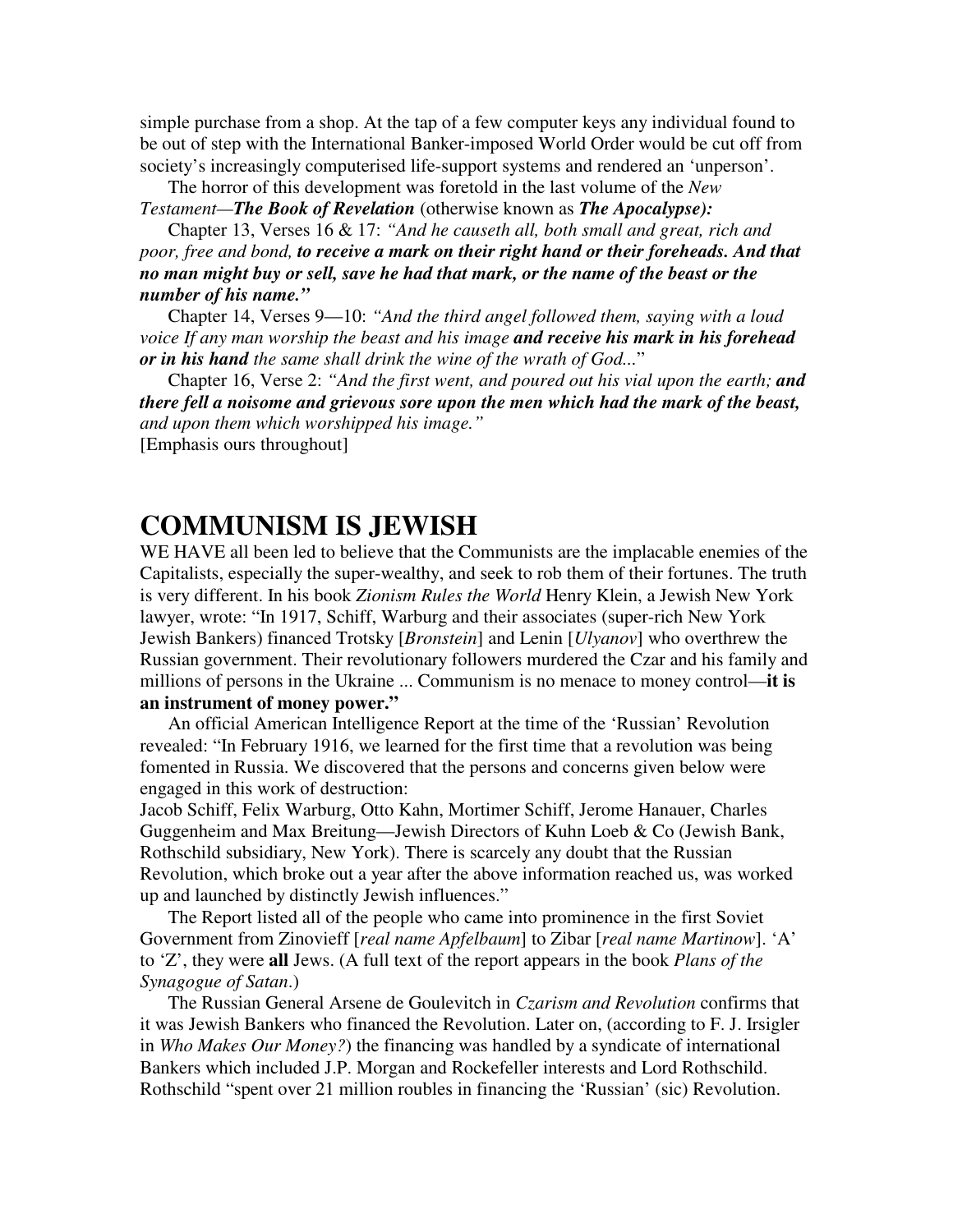The financiers' participation in the Communist take-over of Russia was well known among Allied Intelligence services, but not a finger was lifted to stop them because they are the real masters of the world."

 In a letter published in *The Times* on 14th November 1919, a British Army officer in Southern Russia—an eye-witness of the Bolshevik Revolution wrote: "The Bolshevists form about 5% of the population of Russia—Jews. (80-90% of the Commissaries are Jews). In towns captured by the Bolshevists the only unviolated sacred buildings are the synagogues, while churches are used for anything from movie shows to slaughter-houses. If a commissary, steeped in murder and rape, with mutilation, happens to be a Jew, as most of them are, should he receive exceptional treatment?" His letter goes on to describe in horrific detail the bestial tortures and mass killings inflicted on the Russian people by the Jewish Bolshevists.

#### **BANKERS CONTROL CAPITALISM AND COMMUNISM**

A one-time Director of British Naval Intelligence, Admiral Sir Barry Domville, wrote in his memoirs *From Admiral to Cabin-Boy* that Parliament was controlled from behind the scenes by a **"Judeo-Masonic Combination".** Commander Guy Carr, R.N., in his book *Pawns in the Game* quoted Domville as stating: **"International Jewry, headed by the Jewish bankers, was the secret power behind the world revolutionary movement".**

 (Carr's view was that the secret power Domville referred to was in fact the Masonic sect known as The Illuminati. Many students of secret societies and subversive cults hold that The Illuminati was Jewish in its intellectual inspiration—and probably also in its leading personnel. It owed many of its beliefs to *The Cabbala* and other esoteric Jewish texts. Certainly the opinions and techniques advocated by The Illuminati bear close comparison with the contents of *The Protocols of the Learned Eiders of Zion.* So in a sense both Domville and Carr were correct.)

 The Gangster Bankers created and financed Communism and have kept it going throughout the years with massive infusions of Western aid. They created it and they control it. The confrontation between Communism and Capitalism is a pretence. The Bankers, according to Douglas Reed in *Far and Wide* "plan to achieve their objectives through the clash between these masses". Only recently a consortium of 'British' bankers granted a loan of £3 billion to China and some £2 billion to Soviet Russia. This means that they have given £5 billion in credit (created out of nothing) to Communists to buy British goods—mainly high-tech goods which could be used against us in another war. Think what £5 billion would do to help our under-funded hospitals, the aged and disabled.

 The Capitalist West and the Communist East are controlled by exactly the same people. "Only recently our race has given the world a new prophet, but he has two faces and bears two names: on the one side, his name is Rothschild, the leader of all the Capitalists, on the other, Karl Marx, the Apostle of those who want to destroy the other."—Blumenthal, *Judisk Tidskrift,* 1929, Sweden.

#### **THE 'COLD WAR' A FRAUD**

For nearly half a century the West spent untold billions of pounds/trillions of dollars to defend itself against an enemy which it created itself and continues to maintain. Communism in Russia would have collapsed years ago had it not been for the constant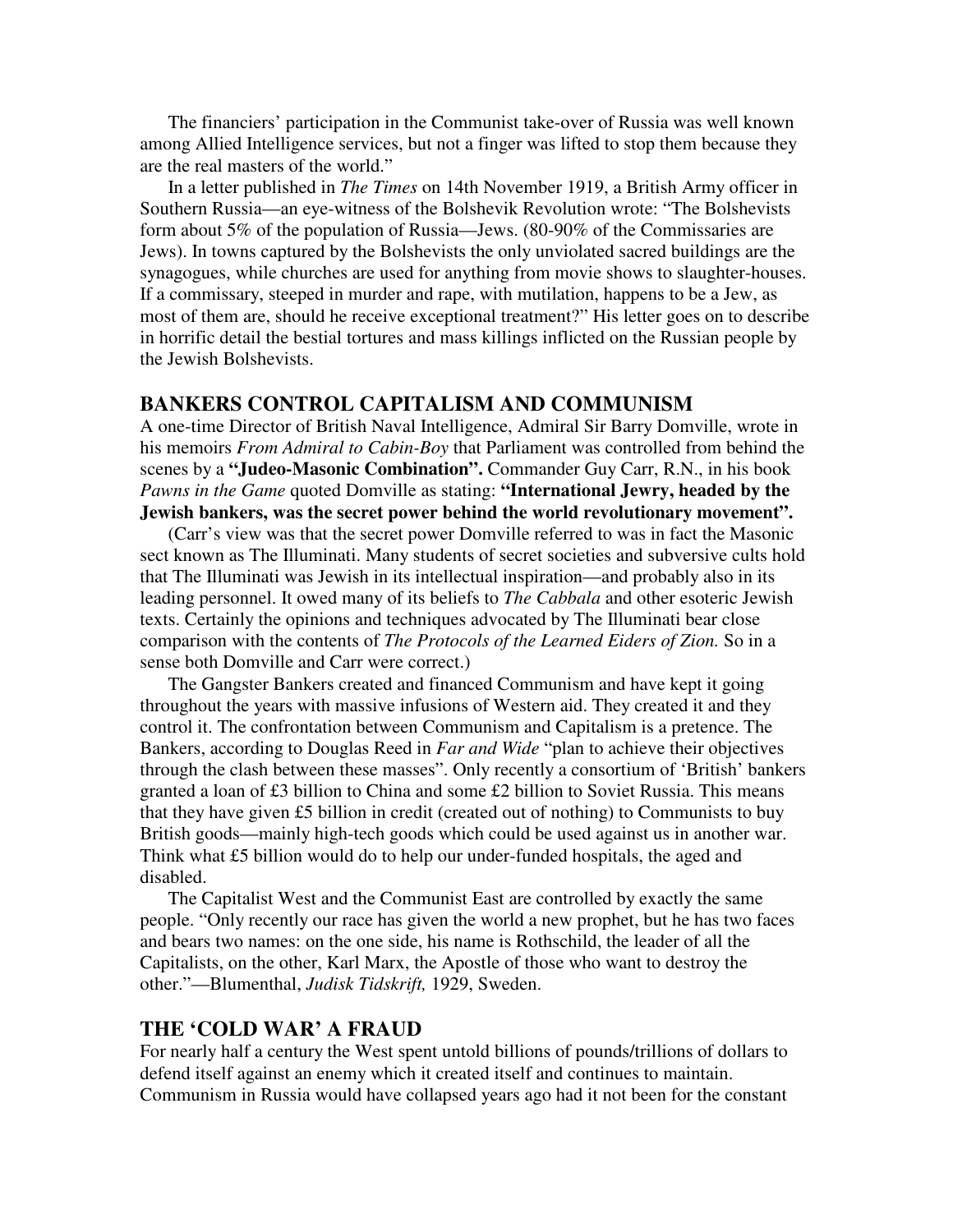infusions of Western aid. And why? Because the Jews who control both camps have plundered the West to build up *their* system of Communism with which to threaten the rest of the world

 The Soviet military machine is almost entirely the creation of the West, and there is no such thing as "Soviet technology"—only Western technology on Soviet soil. Since 1917, 90-95% of 'Soviet' technology has come from the United States and Western Europe. We have built for—or sold, or traded, or given outright to—the Communists everything from steel mills to tyre factories, from copper wire to motor vehicles, from missile equipment to computers. Major Jordan's *Diaries* (New York, 1951) revealed that America delivered to the Soviets "tons of materials for the manufacture of Atomic bombs". Commander Baillie Grohman, R.N., stated in the British newsletter *Candour* that Russia had complete access to all of Britain's technology. Professor Antony Sutton conducted a massive in-depth study of East-West trade and published his findings in *National Suicide: Military Aid to the Soviet Union.* He provided masses of evidence to prove and confirm that "Russia was made in America".

 John Stockwell, of the US Central Intelligence Agency (C.I.A.) broke his secrecy oath to reveal in his book *In search of Enemies* that America and Russia are not enemies but loyal allies pursuing the same objective: **A One-World Socialist-Communist Dictatorship.** (See *Henry Kissinger—Soviet Agent* by Frank Capell).

 Louis Marshalko, on page 227 of his book *World Conquerors*, quoted Chaim Weizmann (the Rothschild-funded leader of Zionist-Jewry during the first half of the 20th Century) as saying:

 **"We are one people despite ostensible rifts, cracks and differences between the American and Soviet democracies. We are one people and it is not in our interest that the West should liberate the East, for in doing this and in liberating the enslaved nations the West would inevitably deprive Jewry of the eastern half of its world empire."**

#### **AMERICAN INTELLIGENCE OFFICERS EXPOSE THE JEWS BEHIND COMMUNISM**

Colonel John Beaty of US Military Intelligence stated in his book *Iron Curtain Over America* that Communism was imposed on Russia by Jews, that members of the same tribe had infiltrated the American Government and Administration and were the real directors of America foreign policy. Furthermore, they controlled the American media, were brainwashing the people, undermining the Constitution and destroying America from within.

 Major Robert Williams of American Counter Intelligence, revealed in his book *The Ultimate World Order* that there was **"A Jewish World Power movement hidden inside the Communist movement"** and that **"it is the Anglo-Saxon who must be undermined, softened, brainwashed, made to breed with the dark races if the Zionists are to win".** He projected that the master strategists would precipitate a Third World War between the Zionist State of Israel—backed by America and the West—and the Arab-Moslem World, supposedly backed by the Soviets, the real objective, however, was to destroy the industrial and military capacity of the West **and** Communism. He regarded Communism as merely a **temporary** tool of Jewish ambition, and predicted that a Jewish World Super State would be built on the ruins created by such a war. He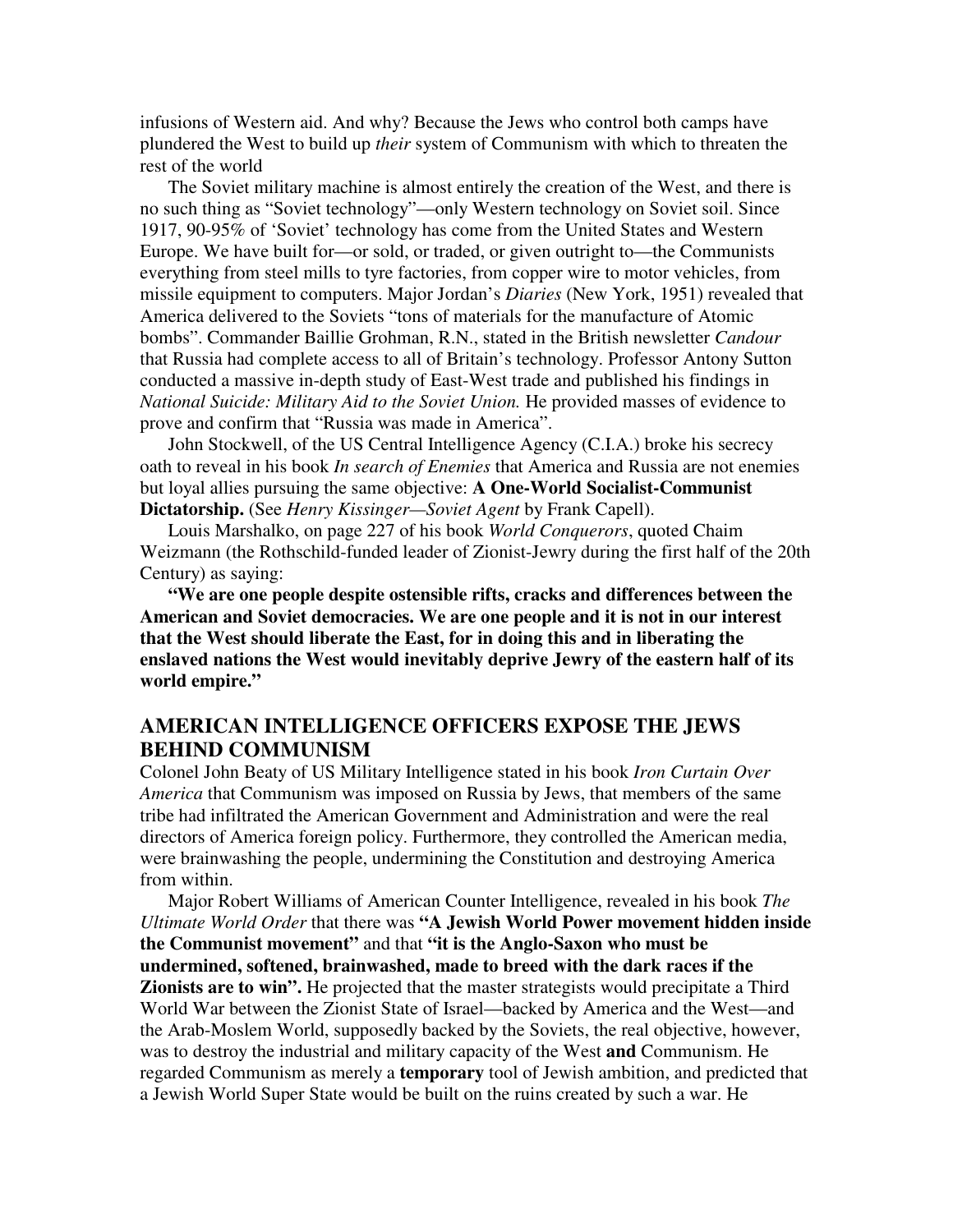concluded: **"Unless the American people recapture their government and smash the Zionist machine, the insane elements within that machine may wipe out Mankind".**

#### **ZIONISM AND COMMUNISM: JEWISH TWINS**

Douglas Reed stated that Communism and Zionism both sprang out of the Jewish ghettoes of Eastern Europe—one to undermine Government from above and the other from below, and that the final objective of both these movements is the same: **Jewish World Government..** 

 **The late King Faisal of Saudi Arabia who, you will recall, was assassinated, revealed the truth about Communism when he described Zionism as** *"the Mother of Communism",* **in an interview published in** *Newsweek* **magazine on 2lst December 1970. He added** *"It helped to spread Communism around the world. It is now trying to weaken the US and if the plan succeeds they will inherit the world ... it's all a great plot. They [Russia and Israel] are only pretending to work against each other in the Middle East... The Zionists are deceiving the US.. the Communists are cheating the Arabs, but actually they are in league with the Zionists ... Zionism and Communism are working hand-in-glove to block any settlement [in the Middle East] that will restore peace."*

#### **WHY THE CHANGE IN EASTERN EUROPE?**

The present moves in Russia and elsewhere behind the so-called 'Iron Curtain' to give Communism a more human face may be no more than a propaganda exercise to deceive and soften-up the people of the West. However, we should remember the prediction of David Ben Gurion, the first Prime Minister of Israel, published in *Look* magazine of 16th January 1962:

 "The image of the world in 1987.. the Cold War will be a thing of the past. International pressure of the constantly growing intelligentsia in Russia for more freedom and the pressure of the masses for raising their living standards may lead to a gradual democratization of the Soviet Union.

 "On the other hand, the increasing influence of the workers and farmers, and the rising political importance of men of science, may transform the United States into a Welfare State with a planned economy. **Western and Eastern Europe will become a federation of autonomous states having a socialist and democratic regime—with the exception of USSR—as a Federated Eurasian state. All other continents will become united in a World Alliance, at whose disposal will be an international police force ... Jerusalem** *will be the seat of the Supreme Court of Mankind."* [*Emphasis ours*].

 In other words, the union of Eastern and Western Europe will be a prelude to Jewish World Government.

 The Eastern Bloc countries must seem to become more liberal and democratic preparatory to their absorption into a United States of Europe. A multi-billion pound 'loan' to Poland by the European Community is being mooted to prop up its inefficient economy. This means that British resources will pour into Poland instead of helping the British people. The Poles are hard-working and their present economic mess is due to the corrupt alliance between International Bankers and their previous Communist government.

It was recently announced that the industrialised nations—including Britain—have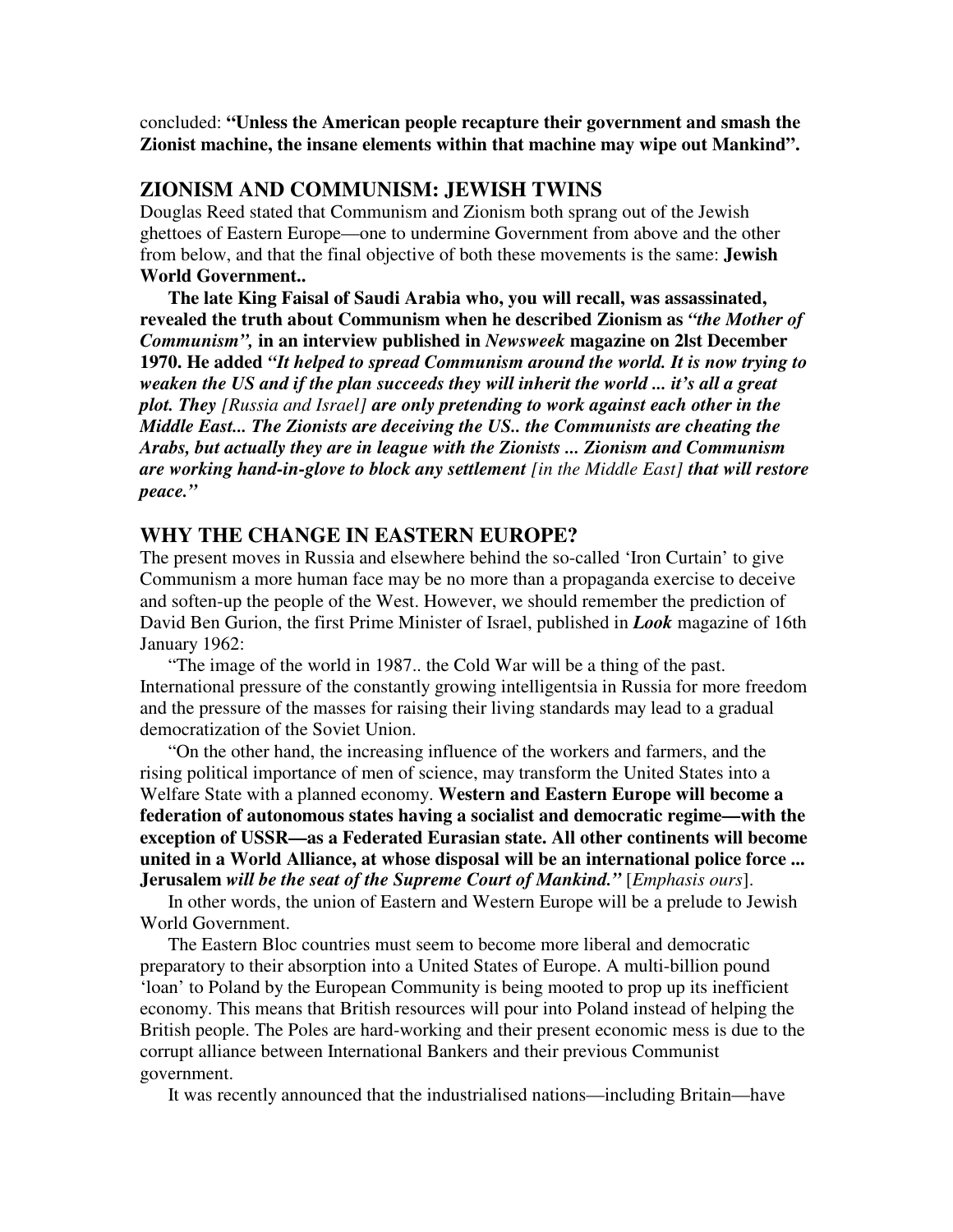agreed on a £36 billion aid plan to "help the new European democracies to develop". Parallel with this is the setting up of a European Central Bank for the use of emergent Eastern Bloc nations requiring loans. This will bring new problems as once again the money is created out of nothing as an interest-bearing debt.

 What price our government's claim that British workers' pay rises are fuelling inflation?

 The newly-established European Central Bank must therefore be a stage in the eventual setting up of a Jewish One World Central Bank with a single currency. Moves are already under way to establish a single European currency.

 **It is significant that many of the leaders of the "new democratic parties" emerging in the Eastern Bloc are Jews. The electorate in Poland, however, has made a stand against the** *"Zhids".*

# **THE REAL REASON FOR COLOURED IMMIGRATION INTO BRITAIN**

THE REALITY is that the Gangster Bankers who created and financed Communism also control the 'British' Parliament from behind the scenes. The House of Commons is no more than a House of Traitors. For years politicians of all parties have furthered the plans and ambitions of the Money Power, not looked after the interests of the British people. There could be no more clear evidence of this than Coloured Immigration.

 Against the clear wishes of the indigenous British people and in a manner which can only be described as treasonable, an estimated 10 million racially unassimilable aliens have been brought into our already overcrowded island. The incomers include: West Indians, Africans, Indians, Pakistanis, Bangladeshis, Iranians, Vietnamese, Tamils, Philippinos, Arabs, Egyptians, Indonesians, Malaysians, South and Central Americans, Chinese, Greek and Turkish Cypriots, etc., not to mention vast numbers of 'nearly-Whites' from southern Europe. Now we face the prospect of further millions from Hong Kong—and Turkey, if Turkey's application to join the 'European' Common Market is successful. The hostility which these various ethnic groups bear for us, the 'host' community, is often only exceeded by the imported ancestral hatreds which they nurture for each other

Why is this being done to our country? Because the almighty International Bankers— Rothschilds, Warburgs, Rockefellers and their associates have decided that all the peoples of the world are going to have a World Government imposed on them whether they like it or not, and breaking down the identities of the various sovereign nations is best achieved by mixing up their populations. As the pro-World Government spokesman Rabbi Abraham Feinberg put it *"One World—One Race: the deliberate encouragement of inter-racial marriage."*

 **Britain has been selected by the Bankers to be their first victim nation in the context of the Common Market and other developing World Government structures. To ensure that the planned destruction of our nation is total and permanent the Bankers have determined that our unique Anglo-Saxon-Celtic people must be obliterated as a distinct ethnic group by means of forced race mixing with hordes of Blacks, Browns and Yellows who are being deliberately brought into our**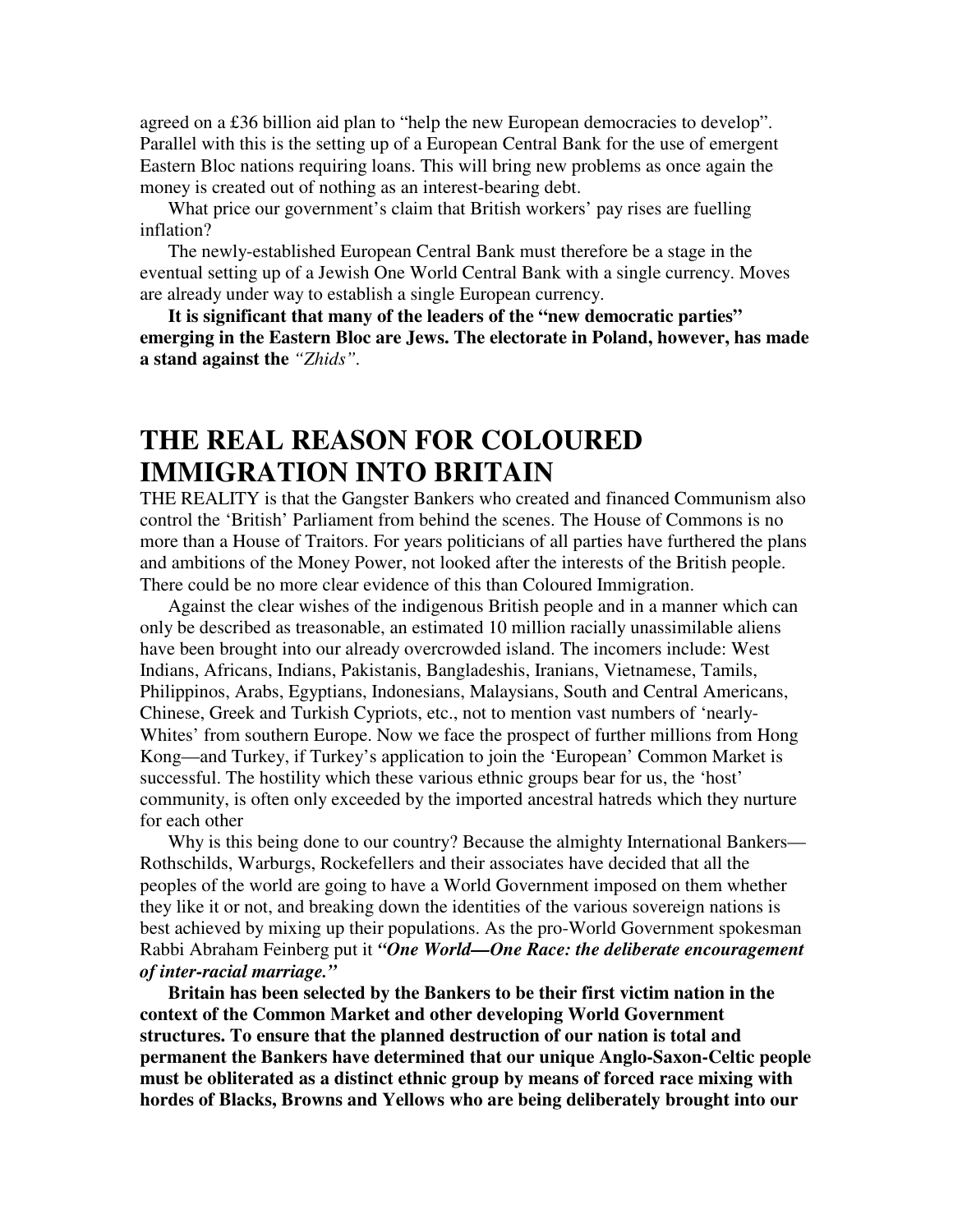#### **country for this purpose**

 Eustace Mullins, in his book *History of the Jews*, quoted a speech by Rabbi Rabinovitch in Budapest forty years ago, which shows clearly what the intentions of the Jewish Bankers are: "Mixing the dark with the white means an end of the White man..... thus the White Race will disappear and our most dangerous enemy will become only a memory".

 The politicians **you** vote for have been fully co-operating with the Bankers in this strategy. To speed up the process of the destruction and decay of our race and nation and to create room for more new alien immigrants, the British people are being deluged with mass media propaganda to induce them to reduce their numbers by means of abortion, sterilization, vasectomy and contraception. Remember that mass media hacks, like Parliamentary politicians, are simply the obedient servants and handsomely-paid hirelings of the International Jewish Conspiracy.

 **Our race and nation is now being destroyed. What are you doing about it? A vote for any of the Parliamentary political parties is a vote of support for the Satanic Bankers and the destruction of your own kind.**

#### **RACE-MIXING IS DEADLIER THAN THE H-BOMB**

In his book *Deadlier Than The H-Bomb* Wing-Commander Leonard Young states that there are only two reasons for Coloured Immigration:

**1.** To pollute and destroy our race by mongrelization; and

**2.** To provide degenerate urban mobs which can be used for revolutionary purposes.

 He clearly identified the real driving force behind the plan to destroy Britain when he wrote:

 "The Banking System which was foisted on this country in 1694 and during succeeding years over most of the world has been the main means by which the Jews have brought misery and impoverishment everywhere. By their manipulation of finance they have been the cause of most wars and economic and social troubles. They have been able to obtain control of governments and of the means of publicity (Press, Radio, TV, Films, Publishing Houses, News Services, etc.) and so have been able to suppress the truth and propagate the lie. **This has enabled them to fool and bully the people of the world into following the most suicidal courses until the Jews are now in the position of expecting to clamp final dominion upon the world by means of a supranational organisation and some form of irresistible world police force which they would control."**

 If you think we don't have censorship in Britain, try and buy a copy "from any good bookshop" or borrow one from a public library.

 The United Nations is the prototype for World Government. A prominent Jew— Harold Wallace Rosenthal—wrote in his *Confessions*:"The U.N. is nothing but a trap door to the Red world's immense concentration camp ... We [*i.e. the Jews*] pretty much control the U.N."

 The U.N. has declared in its numerous conventions that there should be international interbreeding and a uniform world population. Successive British governments have supported these aims by subscribing to *The Charter of the United Nations.* This foundation document of the U.N. was for the most part drafted by Alger Hiss, top foreign policy adviser to President Roosevelt. Hiss was later convicted of being a key member of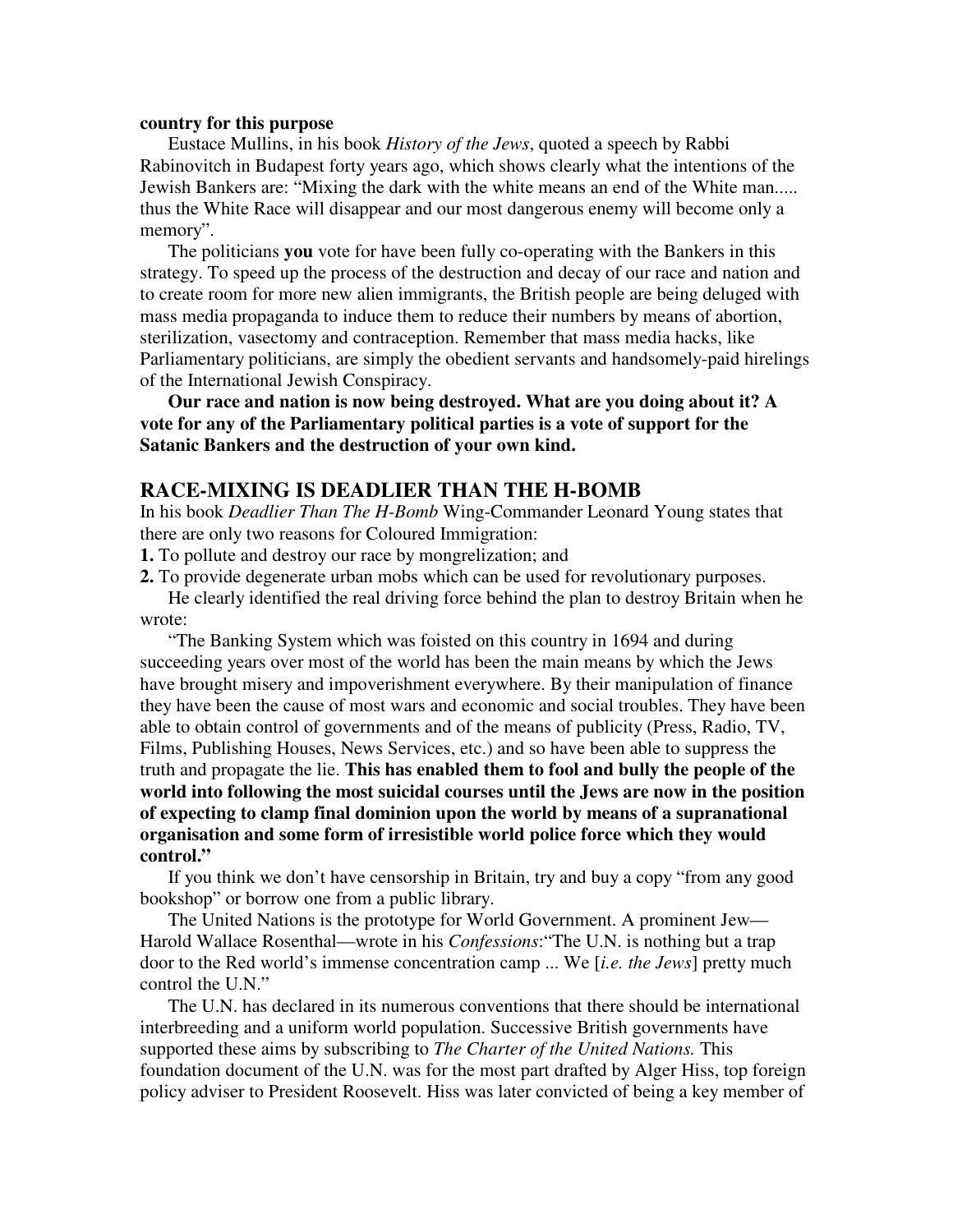a Soviet spy network in America. **Apart from Hiss and the man who exposed him, all of the leading members of this network—including the Soviet Embassy officials who managed it—were Jews.**

 In 1912 Israel Cohen wrote a book on Communist tactics entitled *A Racial Program for the Twentieth Century.* It has proven to be prophetic:

 *"We must realise that our Party's most powerful weapon is racial tension. By pounding into the consciousness of the dark races that for centuries they have been oppressed by the Whites, we can mould them to our program. The terms 'colonialism ' and 'imperialism ' must be featured in our propaganda. in America we will aim for subtle victory while inflaming the Negro minority against the Whites, we will endeavour to instil in the Whites a guilt complex for exploiting the Negroes. We will aid the Negroes to rise to prominence in every walk of life, in the professions and in the world of sport and entertainment. With this prestige, the Negroes will be able to intermarry with the Whites and begin a process which will deliver America [and Britain] to our cause."*

 This is why our Banker-controlled TV and advertising industry are working mightily to promote the Negro and why we now have Negroes and Asiatics reading the 'news' and entertaining our children. Just how successful has all their propaganda been can be seen throughout Britain by the increasing numbers of Britons rushing to commit racial suicide by cohabiting with the dark races and producing mongrels. Carried to finality this means the permanent and irreversible destruction of Britain and the British people, which is exactly what the Money Lords intend.

#### **THE RACE LAWS**

The Zionist Board of Deputies of British Jews formulated the 'Race Laws' which now amend the Public Order Act and various other Statutes. The first Race Relations Bill was introduced into the House of Commons by the Labour Attorney General, the immigrant Russian Jew Sir Frank Soskice in 1965. Draconian amendments to the Race Relations Act of 1976 (which, for example, removed from the Crown the need to prove 'intent' in prosecutions for 'Incitement to Racial Hatred') was passed in the House of Commons with only 132 of the 635 Members being present. It is well known that numerous M.P.s are privately opposed to the Race Relations law but they were terrified that if they went to the House and spoke up and voted against the amendments they would be ...

**1. Smeared in the Jewish-controlled mass media as being "racist", which might deprive them of the votes of the ever-increasing 'ethnic minority' communities** and/or

**2. Made targets of physical violence by Jewish organised and funded "antiracialist/anti-Fascist" 'Rentamob' organisations,** and/or

**3. Deprived of funding and patronage—personal as well as political—from Jewish sources ...** 

*... so on that crucial occasion 80% of our M.P.s hid away in their funk holes. It is thanks to these craven traitors that the Jews are able to make a farce of Parliament and get their way even against the wishes of the vast majority of the British people.*

 A subsequent series of amendments to the Act were introduced to the House of Commons in 1986 by the Lithuanian Jew Home Secretary Leon Brittan(isky) now a European Community Commissioner.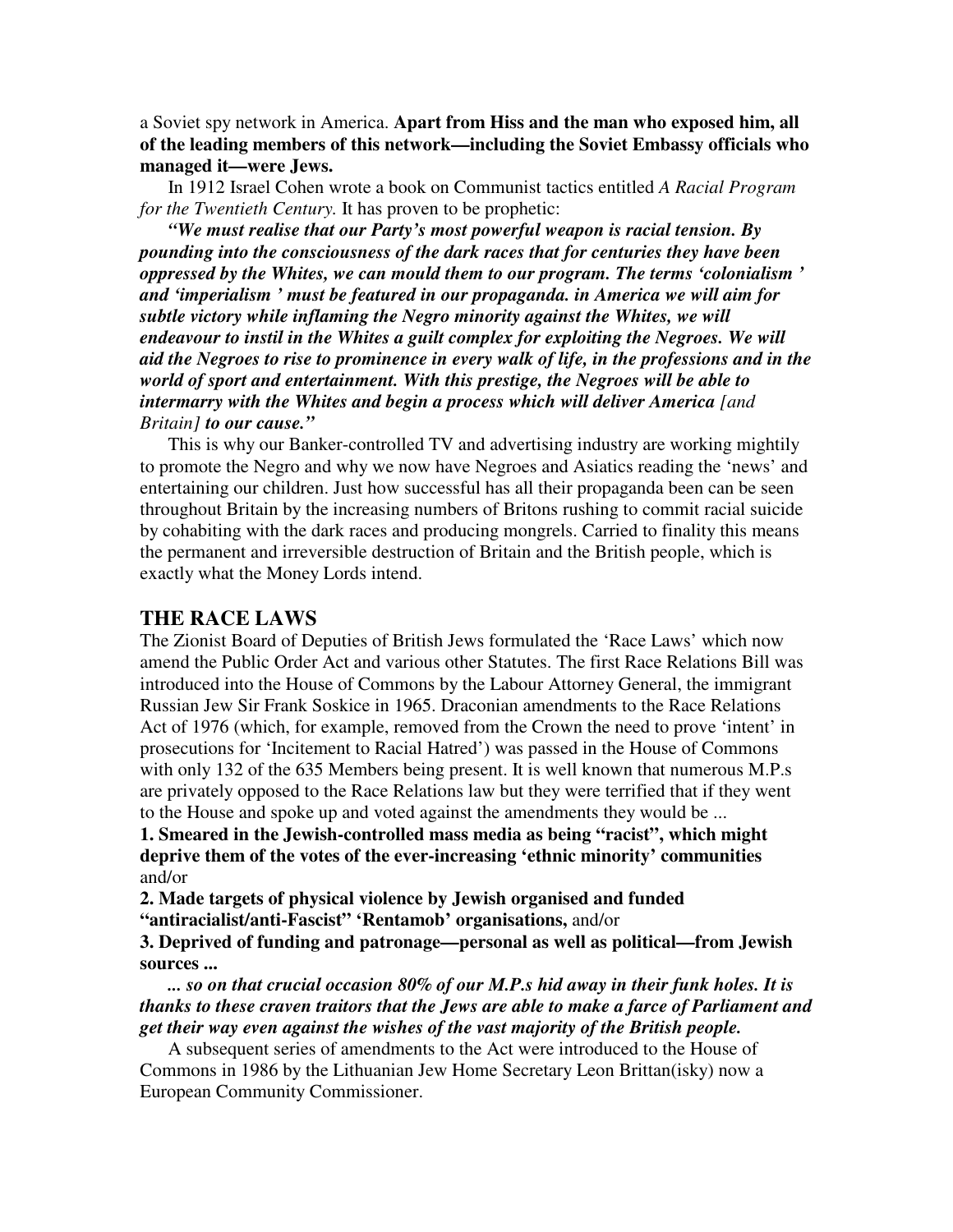You may wonder why all the various amendments to the Race Relations Act have had such extensive backing from the Home Office. Quite apart from the Jewish Home Secretaries and campaigning by pressure groups such as the Jewish Board of Deputies, there is the crucial factor of the behind-the-scenes influence of Jewish Civil Servants one in particular being **Neville Nagler**.

 Throughout the 1970s and 1980s Nagler was the head of the Home Office Department responsible for race relations matters. *The Jewish Chronicle* has boasted of the influence of this Pinner, Middlesex, Synagogue official. It revealed that whenever a Cabinet Minister made a speech on the subject of race relations, notes for the text were always drafted by Nagler. The *J.C.* also made it clear that Nagler regularly "liaised" with top officials of the Jewish Board of Deputies. These reports only confirmed anti-Immigration campaigners' suspicions as to why the Board of Deputies was so wellinformed about their activities, personnel and personal circumstances. The Board often betrayed (through its subsidiary organisations and publications, as well as through the boastful columns of the *Jewish Chronicle)* knowledge which could only have been gained through official (i.e.: Police/Special Branch/M.I.5) facilities. The Home Office, obviously, has right of access to these intelligence data sources.

 Patriots were given further grounds for consternation when it was brayed in the *J.C.* early in 1991 that Nagler had retired from the Home Office and had been appointed fulltime paid Chief Executive of **the Board of Deputies of British Jews!**

#### **PLANS FORMULATED YEARS AGO**

The plans to promote racial chaos in the Gentile world were laid long ago. In 1850, Karl Marx (real name Moses Mordecai Levy) the son and grandson of Jewish Rabbis, published his Communist *Manifesto*. In this he advocated the abolition of the family, countries and nationalities together with "all religion" and "all morality". Who can doubt that this is now literally in process of fulfilment? The evidence is all around us with Coloured Immigration and officially-encouraged mongrelisation. The massive assault on marriage and the family, and morality generally, by the promotion of pornography, explicit sexual videos, sexual licence, a jungle cacophony that passes for 'music', and 'slip-slosh' 'daub-and-drivel' that the gullible are persuaded is 'art' ... *ad infinitum*. In a letter to Karl Marx published in *La Revue de Paris,* the Jew Baruch Levy wrote:

 *"The Jewish people as a whole will be its own Messiah. It will obtain world dominion by the dissolution of other races, by the abolition of frontiers, the annihilation of monarchy and the establishment of a World Republic."*

 This is now all very close to fulfilment. The near complete success of International Jewry's plan has been made possible by:

- **1.** Their control of Money;
- **2.** Their control of the Media;

**3.** Their ruthless exercise of the powers which go with Money and Media control to stampede the masses and manipulate key individuals.

#### **RACE-MIXING: THE LESSON OF HISTORY SUPPRESSED**

At the International Court of Justice The Hague on June 23rd 1965, evidence was given relating to the impact of diverse ethnic groups upon each other. At this session Professor Van den Haag of New York University stated unequivocally before the Court **that it was**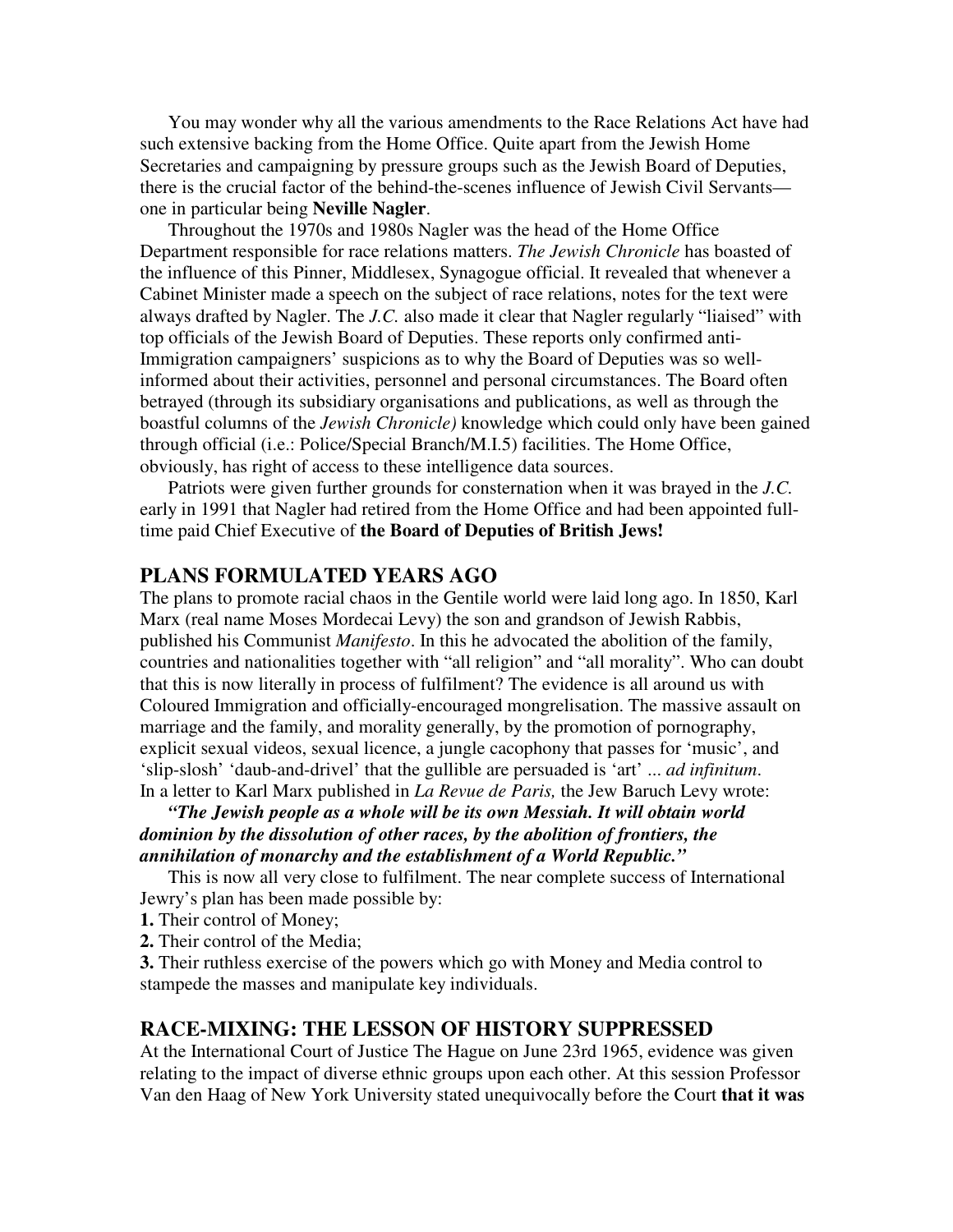**a fact of history that unregulated contact between ethnic groups resulted in social disorganisation and an increase in the crime rate.** Needless to say, this warning placed before the World Court made the professor extremely unpopular and received little publicity.

 There is in fact clear evidence from history that the mixing of different ethnic groups and alien elements with an established pure-bred population played a part in the decline and eventual fall of all the great empires and civilisations of history, one of the most recent examples being that of Portugal. In the 15th and 16th centuries the Portuguese were a race of navigators, explorers and adventurers. They established colonies in Asia, Africa and South America. As a result, Portugal become one of the wealthiest and most powerful nations in all Europe. However in 1441, after the voyages of discovery down the coast of Africa, the first Black slaves were imported into Portugal and within 100 years ten percent of the population was Black. In the 1911 edition of The Encyclopaedia Britannica—before the Jewish distorters of history had really intervened—is the following entry: **"The Portuguese inter-married freely with their slaves and this infusion of alien blood profoundly modified the character and physique of the nation.** *It may be said without exaggeration that the Portuguese of the 17th and later centuries were two different races".*

 The Portugal of today is backward and impoverished; it is a living testimony to what happens to a White country when its population is decimated by Blacks. This crucial clue to an understanding of Portuguese history has been blotted out of all modern history books. No modern encyclopaedia or history book mentions the impact of race-mixing on the nation of Portugal. History is not only being distorted, it is being obliterated in order to hide from us the consequences of Coloured Immigration.

#### **"MAKE RACISM A DIRTY WORD!"**

Our ancestors fought and died to keep the Spanish, the French and the Germans out when they tried to invade our island home. But the present generation of Britons have been cowed into silence and inaction while the biggest invasion in our history is taking place. If our ancestors were to return they would consider us all mad or stupid—or traitors. Half the world would like to come to Britain, not just the 3,250,000 Chinese in Hong Kong who are poised to flood in. It is about time that our contemptible bunch of politicians started to put the British first in their own country. By using propaganda smear words like 'Racist' and 'Fascist', the Banker-controlled media have brainwashed the British into remaining passive and impotent while their race is destroyed and their country is stolen from them.

 In 1922, the Bolshevik leader Selenkov stated in Moscow: **"We must create a climate of anti-nationalism and anti-racialism amongst Whites. We must reduce patriotism and pride of race to meaningless abstractions and make racialism a dirty word".** How successful that plan has been!

 The British now shrink in fear of being called a 'racist'. It is worse than being called a thief. Yet 'racism' is no more than another word for patriotism—a righteous cause for which millions have died. To put one's own kind first is a virtue not a crime. It is the greatest of crimes to help an enemy destroy one's own race and nation, and the Mega-Bankers are the greatest enemies of the British nation in all history.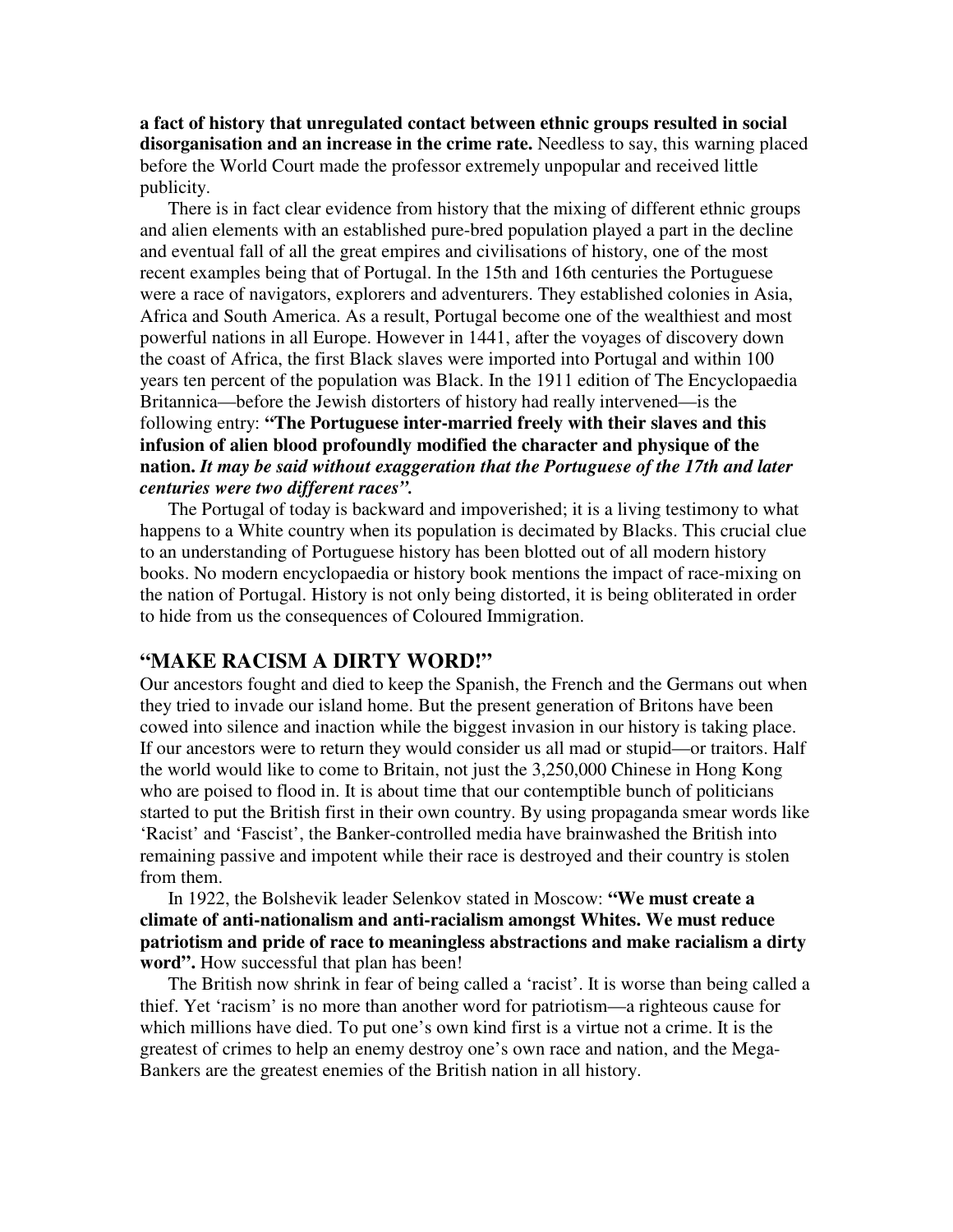#### **IMMIGRATION AND THE SLAVE TRADE: THE JEWISH CONNECTION**

By way of a postscript to our analysis of the way in which Jewry has sought to encourage race-mixing among Gentile peoples (while jealously asserting its right to defend itself against "assimilation" with any kind of non-Jew—White, Black, Brown or Yellow) we draw readers' attention to the book *Who Brought the Slaves To America?,* published by The Sons of Liberty in the USA.

 This work is based on authentic contemporary records available in the Carnegie Institute of Technology, Pittsburgh, Pennsylvania. They show that it was overwhelmingly Jewish merchants and ship owners who introduced the Negro to America. The book urges us to remember these figures: "Approximately one hundred and ten million Black people were captured and removed from their homelands in Africa. Only **eleven million** of these Black slaves reached the Colonies alive". It is time that the Negro people knew the truth about the obnoxious slave trade.

 It is ironic that as part of their continual brainwashing campaign to promote racemixing (among **non**-Jews) Jewish film and television moguls work overtime to give Negroes a sense of grievance and White people a sense of guilt by depicting White Gentiles as being responsible for the slave trade when in fact, as the historical records show, this vile business was operated by Jewish get-rich-quick artists.

 This small illustration of what Jews of yester-year **actually did** and how the Jews who control the information media today manufacture **lies** to distort the historical record, should prompt even the most craven Gentile opponent of 'anti-Semitism' to ask their Jewish friends a few direct questions about the game Jewry is playing in the field of race relations. In the likely event that their questions are met with abuse and threats of prosecution under the Race Relations Act, we suggest they turn for a clue to Jewish strategy to George Orwell's book about a future tyrannous world super-state *Nineteen-Eighty-Four*: *"He who controls the Present, controls the Past; he who controls the Past controls the Future".*

 **The Jewish media debauches the historical record in order to manipulate our emotions and values and thereby warp our political judgement so that we can be made to accept willingly decisions which serve the interests of Jewry even when injurious to our own best interests.**

 We will explore this aspect of the Jewish propaganda war against the Gentile mind when we come to a later chapter dealing with the gigantic lie known as 'The Holocaust'.

### **THE MEDIA: AN INSTRUMENT OF THE BANKERS**

OBVIOUSLY the people who have the power to create limitless amounts of money out of nothing and lend it out as stated, control nations and governments, education, the media, secret societies, the churches—in fact, everything of any consequence in the land. Their control of the media is almost total. They view the people as "stupid pigs that grunt and squeal the chants we give them whether it be truth or lies" and "horses asses" whose opinion they shape and fashion. (Source: *Confessions of Harold Wallace Rosenthal).*

When you buy a newspaper or pay for your TV licence you are paying for the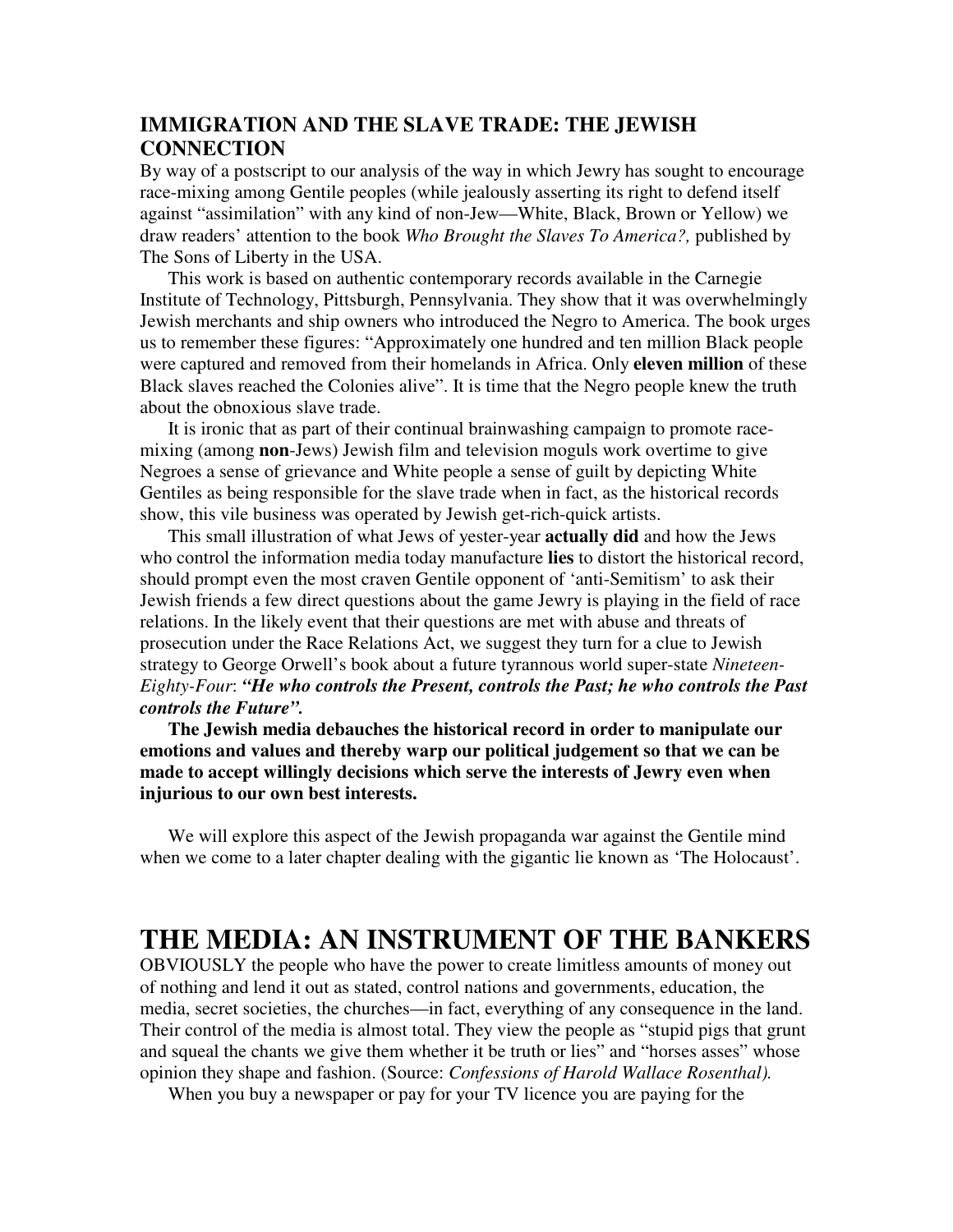privilege of being lied-to, conned, brainwashed and deceived; kept occupied with masses of trivia that conceals much subversive material.

 Former foreign correspondent of *The Times,* Douglas Reed, stated in his book *The Controversy of Zion*: "Opinion today is a manufactured product and can be produced in any form desired" and "The newspapers are under occult control" [*i.e. under Zionist control*]. The newspapers and all the rest of our mass communications media are in the pocket and firmly under the control of a few super-rich Jewish billionaires like Edgar Bronfman, Robert Maxwell, Harry Oppenheimer, Armand Hammer and the Rothschild family. Under the direction of these people journalism has be come an ever more disreputable business for professional propagandists and paid liars. A few years ago this fact was stated by one of their own number. At a retirement banquet given in his honour, the Managing Editor of the *New York Times,* John Swinton, declared:

 *"If any one of you dared to write the truth he would soon find himself on the street looking for a new job. The major function of a New York* [or Fleet Street] *journalist is to destroy the truth, to lie openly, to crawl at the feet of Mammon and sell his race and his country for his dally bread. We are the tools and puppets of rich men who stay behind the scenes; we are jumping jacks. They pull the strings and we dance. Our talents, our resources, our very lives, belong to other men. We are spiritual prostitutes."*

 Professor Arthur Butz (head of the Engineering faculty at North-Western University, USA, and author of *Hoax of the 20th Century,* a devastating exposé of the Zionist 'Holocaust' fraud) put the position rather more concisely: **"The media is exposed as constituting a lie machine of vaster extent than many of the more independentlyminded have perceived."**

# **'ANTI-SEMITISM' CAUSED BY JEWISH ANTI-GENTILISM**

FEW Gentiles realise that today's world 'Jewish' community is divided into two quite distinct racial strains. The majority (about 80%) are known as "Ashkenazim" or "East European" Jews. They are not the descendants of the 12 Jewish tribes of the Bible, but the descendants of a Turco-Mongoloid people who formed an empire in the area between eastern Turkey and southern Russia called The Empire of the Khazars. This empire flourished after the Roman Empire had crumbled and as the two great religions of Christianity and Mohommedanism were seeking converts (mainly by military conquest). The Khazar empire was trapped between these two religious power blocks. The Khazar emperor, wishing to maintain the independence of his domain, decided that he and his entire people should adopt a religious 'third way' and become converted to Judaism. At that time Jews of 'the Twelve Tribes' had mostly been scattered from the Holy Land and were weak. A part of the remnant found itself in the land of the Khazars, regarded the Khazar emperor's decision as a bit of a windfall and happily obliged him with the mass conversion process. The bulk of the 'authentic' Jews did not go northwards from Palestine but westwards along the coast of North Africa and from there they entered Spain. This minority strain of today's Jewry are called "Sephardim", or "Spanish and Portuguese" Jews. The history of the Khazar conversion to Judaism is given in the book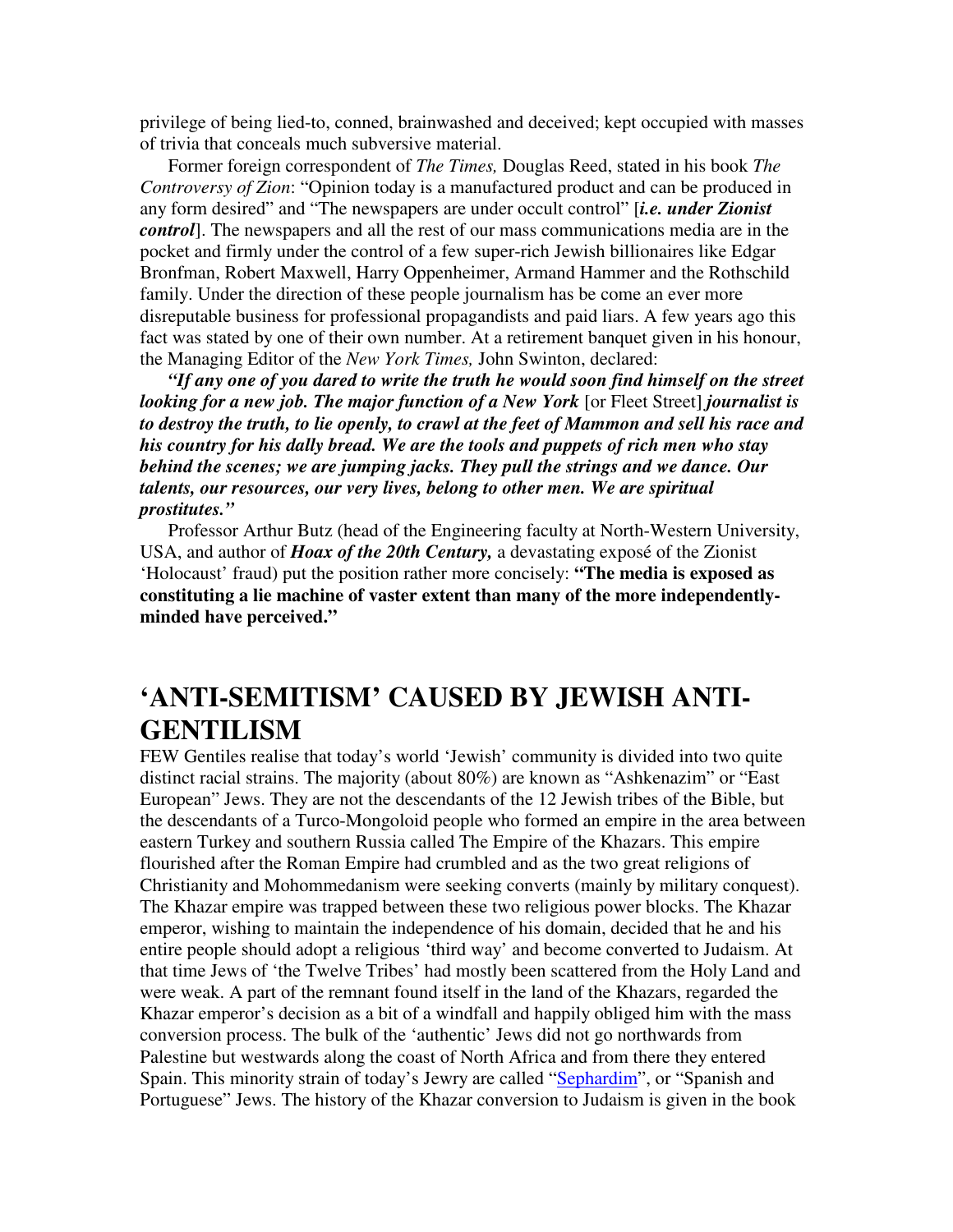*The Thirteenth Tribe* by Arthur Koestler, the well-known Jewish author and student of mysticism. The Zionists are, of course, much embarrassed by Koestler's findings, because it means that their claim that "all Jews have a right to return to the land of their ancestors" can only be advanced by the Sephardim (and then only tentatively). The claim of the 80% Ashkenazim 'Jewish' majority is entirely bogus.

 Christians are stultified in their attitude to Jewry because they believe that Jesus Christ was a Jew and that Christianity came out of Judaism. Both of these beliefs, although now well established, are lies. **Jesus Christ was not a Jew.** He was a direct descendant of Judah, the son of Jacob, which the Ashkenazim (Khazar) Jews have never been. Jesus was a Galilean as were all of his disciples, except Judas who was an Edomite Jew. It was the Jewish Pharisees and Sadducees who were Christ's bitterest opponents and finally had him crucified. Christ himself uttered the most scathing denunciations and rebukes against the Jews which today would certainly land him in the dock under our Jewish imposed Race Relations laws.

 Christ called the Jews "a generation of vipers" (Matt. 23:33). According to the eminent Biblical scholar Scofield, in his Reference Bible, the word translated "generation" in the New Testament of the Bible means "race". Christ also seemed to hold the Jews responsible for all the innocent blood shed from the beginning of history (Matt. 23:25). The Jews, in fact, use the serpent as the symbol of their tribe and have stated that when the serpent entwines the globe they will rule the world

#### **TALMUDIC BLASPHEMIES**

With references human excrement and semen, what *The Talmud* teaches about Jesus Christ is unprintable. *The Talmud,* in fact, contains the most terrible blasphemies against Christ and incitements to hatred against Christians ever written. The hatred against Christ, Christianity, Christians and, in fact, **all** non-Jews ('Goyim') which is inculcated into many Jewish hearts and minds through the vile contents of *The Talmud* spills out into all kinds of cultural media—not least films. Jews have been in control of the film business, particularly Hollywood, since the very beginning of this medium. This stranglehold is re-enforced by the total Jewish domination of the major 'coast-to-coast' television networks in the United States. In fact, Jews dominate the films/TV media throughout most of the rest of the West. A recent example of *Talmud*-inspired hatred was the film *The Last Temptation of Christ* in which Christ is depicted as "a lunatic, a bungler ... a mental case who falls down in fits".

#### **"FUNDAMENTALLY, JUDAISM IS ANTI-CHRISTIAN"***—The Jewish World,* **March 1923**

The Jewish film producer and script writer Ben Hecht, in his book *A Jew in Love* expressed the Jewish hatred for Christ as follows:

 **"One of the finest things ever done by the mob was the crucifixion of Christ; intellectually it was a splendid gesture. But trust the mob to bungle. If I'd been in charge of executing Christ I'd have handled it differently. You see what I'd have done was to have him shipped to Rome and fed to the lions. They never could have made a saviour out of mince meat."**

Can you imagine it being remotely possible for anybody to remain a top scriptwriter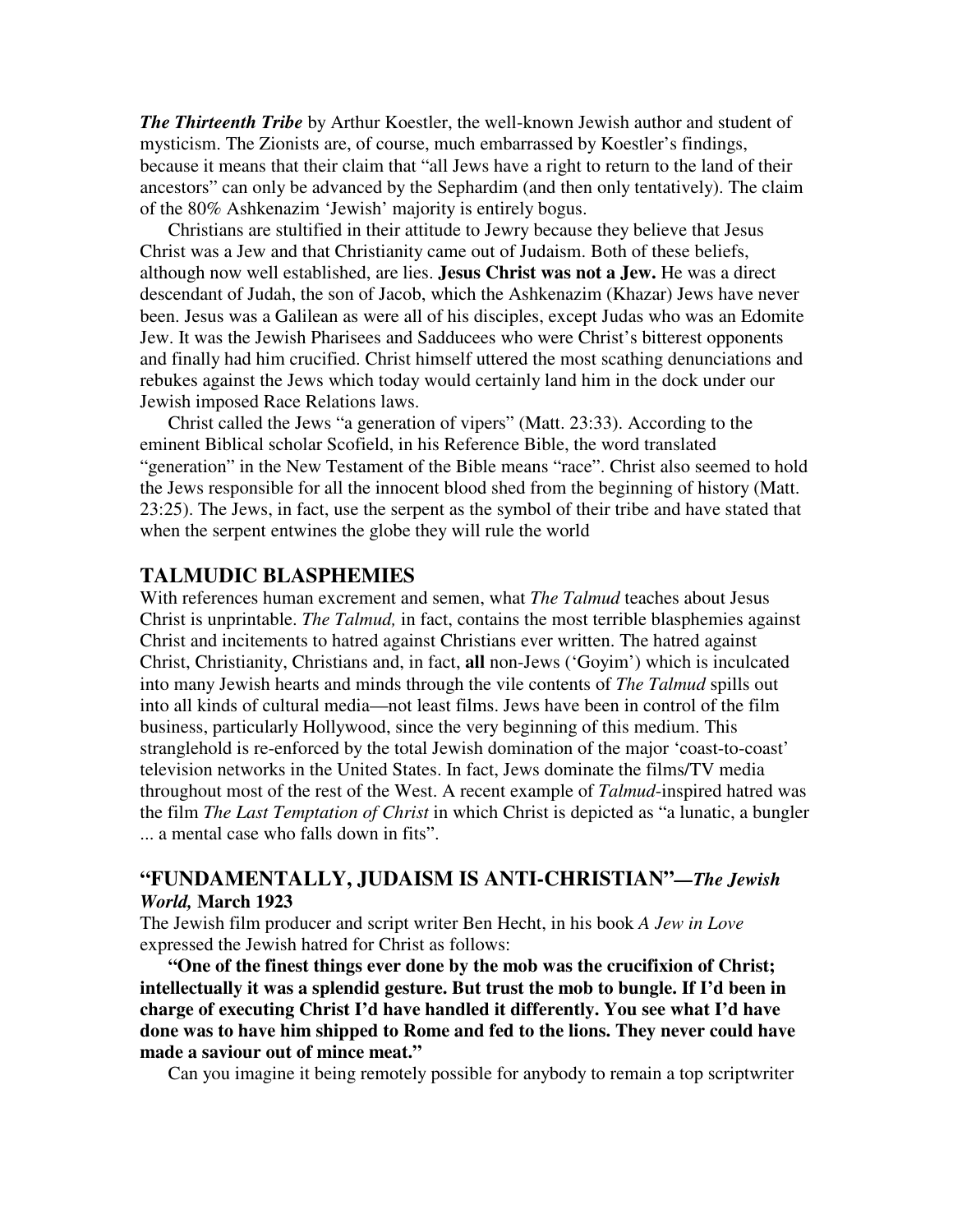in Hollywood—or at the BBC TV here in Britain—who expressed similar opinions about Moses, or *any* notable character in Jewish history?

#### **'THE JEWS AND THEIR LIES'**

*The Talmud,* is the guide to the practical performance of Judaism. It is in fact many books, a compilation of the sayings of Jewish "sages" down the years. It teaches that all non-Jews are beasts of burden created to serve Jews; that all the property of the 'Goyim' [*a word translated by Jews in works written for the benefit of Gentiles as meaning simply 'non-Jews' but which in fact correctly translates as 'cattle'*] rightfully belongs to the Jews. This is stated quite openly in, for example, *Choszen Hamiszpat 388* of the *Schulchan Aruch,*which is a kind of résumé of the very much longer complete *Talmud* (29 volumes plus index in the Soncino English-language translation).

 Martin Luther, (1483-1546) one of the key figures of the Reformation, a scholar of Hebrew and Aramaic, was one of the first to expose the evil contained in *The Talmud.* **He did this in his last work entitled** *The Jews and Their Lies* **which in essence argued that the root cause of Gentile 'anti-Semitism' is Jewish anti-Gentilism.**

 *The Talmud* justifies and encourages every possible kind of depraved act—including acts of sexual intercourse with infants—to say nothing of murder, theft and perjury **providing that such acts are carried out against 'the Goyim'**, to whom the Jewish 'sages' concede the status of bipeds, but not fellow human beings. Numerous scholars since Martin Luther have exposed the vileness of *The Talmud,* such as Father I.B. Praniatis, a Lithuanian Roman Catholic Professor of Theology and Hebrew at St. Petersburg, Russia, during the 1890s whose book *The Talmud Unmasked* obtained an official Roman Catholic Church *Imprimatur.* (An English-language version of this book is available from: The Noontide Press, Suite 183, 1822« Newport Blvd., Costa Mesa, California 92627, USA)

 Benjamin Freedman, himself a Jew, included in his book *Facts Are Facts* a summary of the blatant and incorrigibly evil anti-Gentile teachings of *The Talmud.* He wrote:

 **"From the birth of Jesus until this day there never have been recorded more vicious and vile blasphemies of Jesus, of Christians and the Christian faith by anyone, anywhere or anytime that you will find between the covers of the infamous 63 books which are the legal code which forms the basis of Jewish religious law ... You will have to excuse the foul, obscene, indecent, lewd and vile language you will see from the official unabridged translation of** *The Talmud* **into English."**

#### **ORGANISED EVIL**

In the 1920s Henry Ford, demonstrated that Jews were behind much of the organised evil in America His articles on the subject were originally published in his newspaper *The Dearborn Independent,* and later reprinted and expanded in his famous book *The International Jew.* The learned historian Nesta Webster, writing at about the same time as Ford, showed that much the same situation prevailed in Europe. Her book *Secret Societies and Subversive Movements* is of particular interest. Her researches constitute the starting point of the next chapter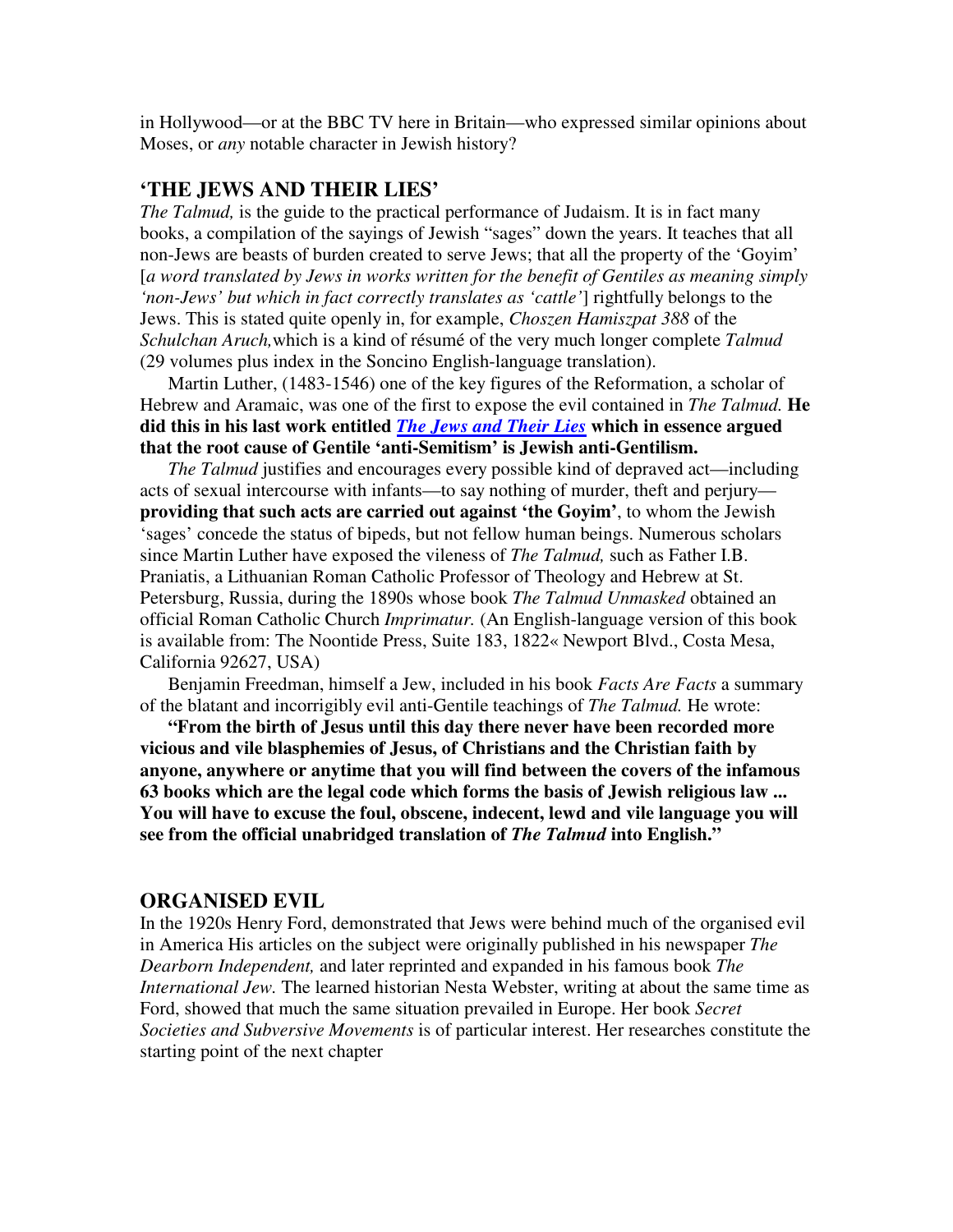# **MASONIC SECRET SOCIETIES ARE CONTROLLED BY JEWRY**

IN THE days before Britain's security services were thoroughly penetrated by Communists, liberal internationalists and members of the Rothschild family, the historian Nesta Webster was often invited to give lectures to members of the Secret Service on the origins of world unrest and subversion. She traced the origins of the network of the Communist international subversion to their Jewish sources. She was familiar with much of the research material which we have published in our earlier chapter entitled **'Communism is Jewish'**. Through her researches she was able to link the intellectual origins and techniques of subversion employed by the Communist International with the world of Masonic Secret Societies.

 Indeed, she was able to show that **both** movements, at heart, were Jewish in inspiration and key personnel. When the core objectives of each movement are considered together with their Jewish intellectual inspiration it can be seen that they are essentially **the same movement:** a movement of Jewish revolt against Christian European Civilisation.

 Nesta Webster was quite frank about the Jewish connection. She declared that another secret society existed within Freemasonry "for which the visible organisation of the latter serves merely as a cover". She identified the hidden controlling group within Freemasonry as **"The Jewish Power".**

 *The Protocols of Zion* state: "It is this which has served as the basis for our organisation of secret masonry which is not known to, and aims which are not even so much as suspected by, these Goy cattle, attracted by us into the 'Show' army of Masonic Lodges in order to throw dust into the eyes of their fellows" ... "Masonry blindly serves as a screen for us and our objects".

 *The Protocols* speak with scathing contempt for Masons; they are simply the stupid "Goy cattle" in complete ignorance of its real aims and who exactly forms the controlling hierarchy. Freemasons are gullible pawns and dupes who have been enlisted in the service of International Jewry to further their secret aims and objectives. As demonstrated in this booklet, foremost is Satanic World Government and the destruction of all Gentile races and nations, and particularly the destruction of White European races and nations. Put succinctly, Freemasons are busily engaged in working for their own destruction.

 According to some estimates, one in fifty British males is a Freemason. Many prominent people in politics, the civil service, the judiciary, financial institutions, education, etc., are Masons. The police service throughout the United Kingdom is especially noted for being dominated by Masonry.

 Writing of the "Judeo-Masonic" control behind the drive towards World Government, Admiral Sir Barry Domville stated in From *Admiral to Cabin Boy*: It is a tragedy that the British people have been so ill-informed on this crucial matter and so careless in the way that they have been governed, as to permit this secret *Junta* to gain control over their affairs. The Jews form only a small minority in each country and would be unable to ensure the execution of their policy unless they could obtain the collaboration of persons in the government service. Obviously this could not be done openly, or the whole plan would be exposed and exploded. They must therefore build up some secret organisation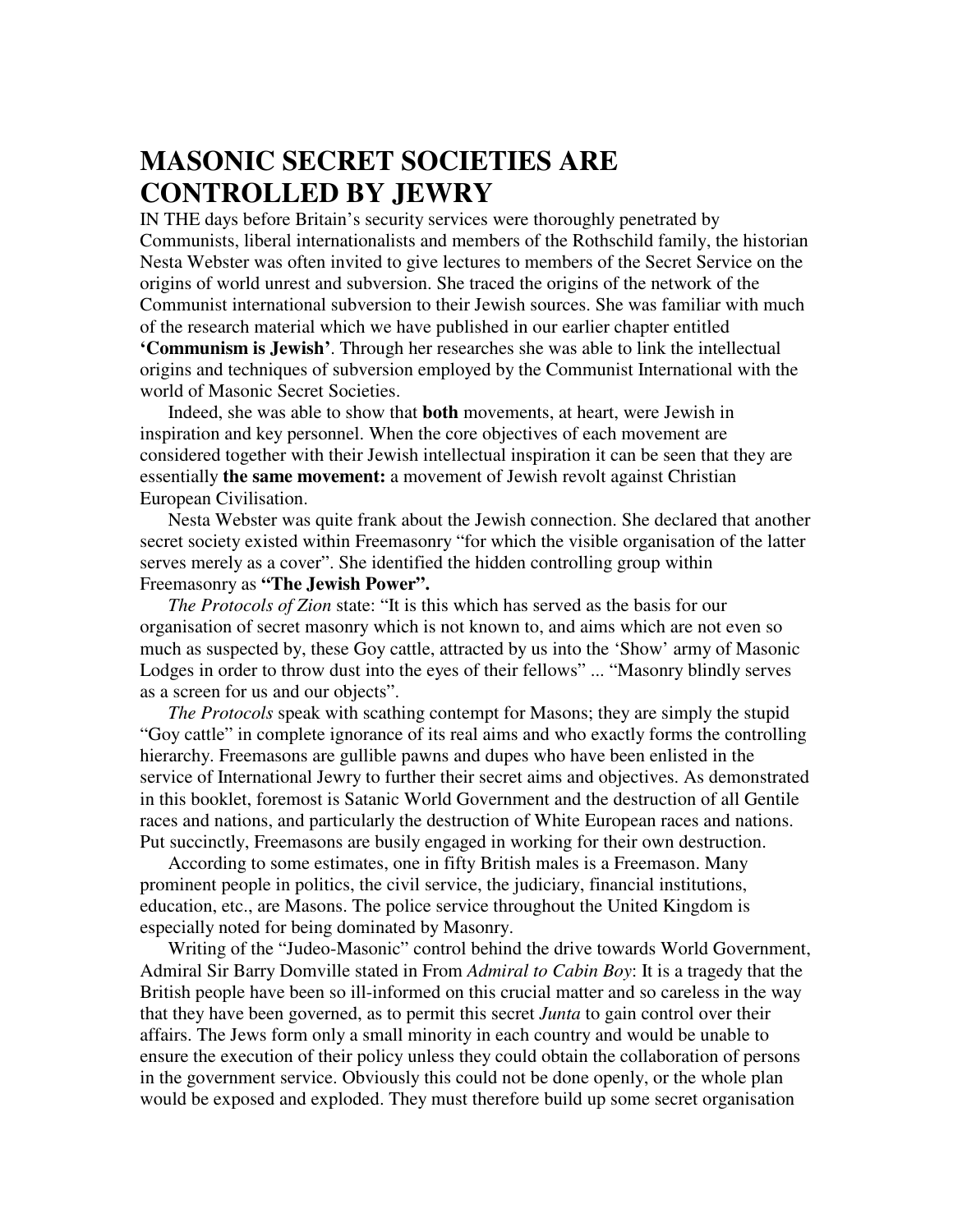and what could be better than the one already in hand [*Masonry*] **in which Jews figure so prominently. That is the simple explanation, and it only became necessary to try and establish chosen men in key positions in the government offices, and in organisations like the police, to put the machine in working order".**

#### **PLANNED CHAOS**

Commander Guy Carr—a life-long student of secret societies—was convinced that Freemasonry was controlled "at the top" by a Masonic sect known as **The Illuminati.** In his book *Pawns in the Game* he revealed that The Illuminati is an *élite* secret society founded by a Jew, Professor Adam Weishaupt, in 1776. The name of the sect is a reference to the Devil—"Lucifer, the angel of light" to Satanists. The Illuminati devised a plan to destroy Western Civilisation and literally to implement the programme of Satan on Earth in opposition to God. It never worked for immediate success, all its plans were long-term. Founder members included a number of Jewish bankers: Itzig, Friedlander and Meyer Amshel, founder of the Rothschild dynasty. Commander Guy Carr believed that The Illuminati has been behind all the troubles, misery and carnage of the past two centuries, including all the revolutions, wars and depressions and is, today, the driving power behind the mixing of races.

 **In a remarkable work published by John Robison, M.A., in 1789 entitled** *Proofs Of A Conspiracy Against All Religions And Governments Of Europe* **is the following statement by the Abbé Baruel concerning The Illuminati: "In the desires of a terrible and formidable sect, you have only reached the first stages of the plans it has formed for that general revolution which is to overthrow all thrones, all altars, annihilate all property, efface all laws and end up by dissolving all society".**

 *The Protocols* contain the outline or draft of the plan of action to destroy Christian civilisation and establish a One World Dictatorship controlled by Jews. The principles and policies of *The Protocols* are not new. The same morality of "limitless ambitions, burning greediness, merciless vengeance, hatreds and malice" is to be found in *The Talmud.* This is the motivation which has driven Jews throughout the centuries.

 In 1492, Chemor, Chief Rabbi of Spain, wrote to the Grand Sanhedrin in Constantinople for advice when the expulsion of Jews from Spain was pending. The reply of the Sanhedrin is to be found in the 16th century book *La Silva Curiosa* by Julio Iniguez de Medrano. A photostat copy of the original and a translation are to be found in the edition of *The Protocols* published in the United States by The Sons of Liberty. The text of the reply is as follows:

#### **"BELOVED BRETHREN OF MOSES...**

*"Beloved Brethren in Moses:* 

 *We have received your letter in which you tell us of your anxieties and misfortunes which you are enduring. We are pierced by a great pain to hear it as yourselves.* 

 *The advice of the Grand Satraps and Rabbis is the following:* 

*1. As for what you say that the King of Spain obliges you to become Christians: do it, since you cannot do otherwise.* 

*2. As for what you say about the command to despoil you of your property: make your sons merchants that they may despoil, little by little, the Christians of theirs.* 

*3. As for what you say about making attempts on your lives: make your sons doctors*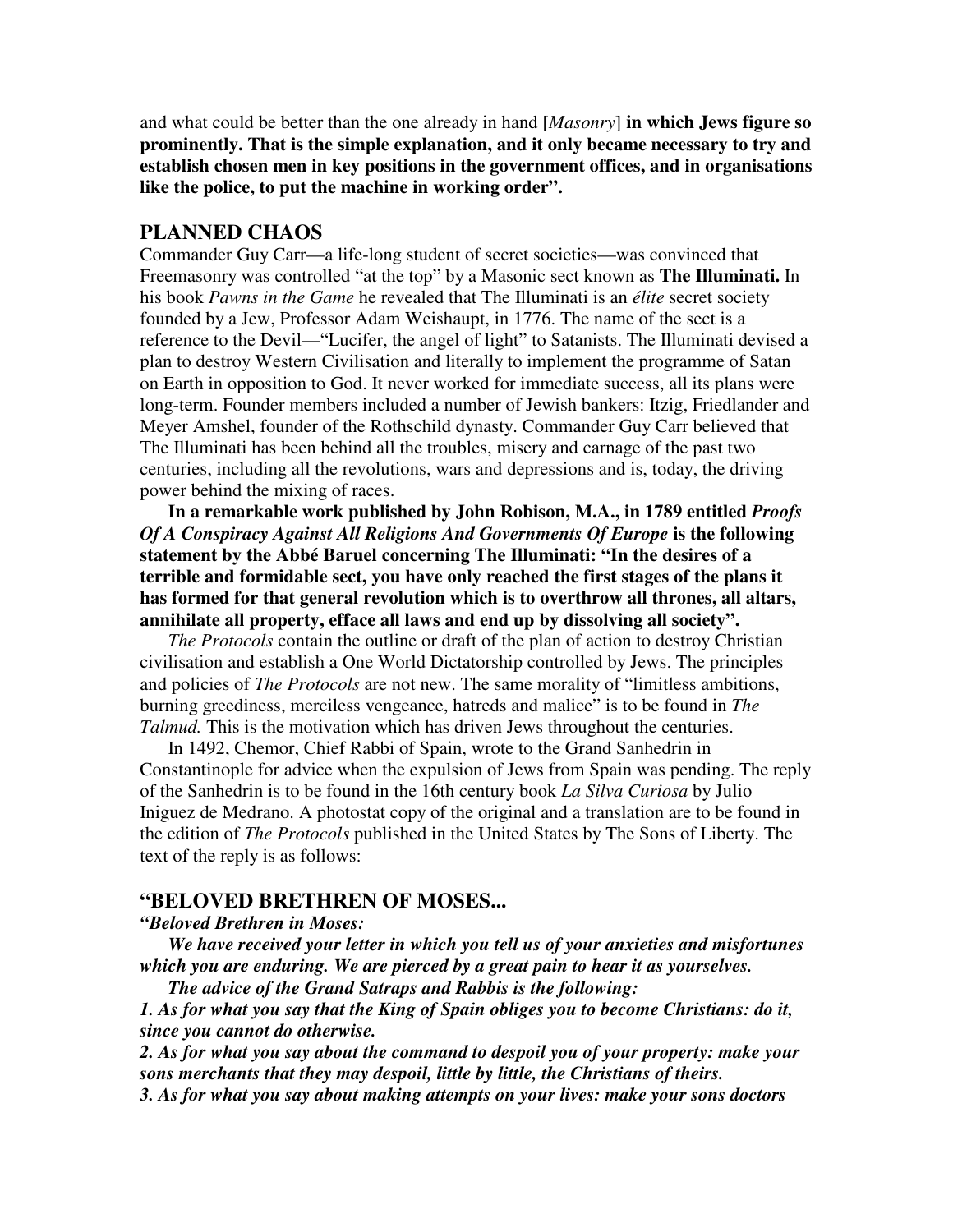*and apothecaries, that they may take away Christians' lives.* 

*4. As for what you say of their destroying your synagogues: make your sons canons and clerics in order that they may destroy their churches.* 

*5. As for the many other vexations you complain of arrange for your sons to become advocates and lawyers and see that they always mix in affairs of State, that by putting Christians under your yoke you may dominate the world and be avenged on them. 6. Do not swerve from this order we give you, because you will find by experience that humiliated as you are, you will reach the actuality of power.* [*Signed*] *The Prince of the Jews of Constantinople."*

# **DELIBERATELY CONTRIVED WARS**

LONG ago, Clausewitz, a student of war and exponent of military tactics, wrote: "Modern wars are the pursuit of policy by other means, that is to say that wars are prime fights between the populations of 'A' and 'B' for the benefit of 'C'."

 In 1905, Lenin [*Ulyanov*] wrote in *The Two Tactics of Social Democracy*: "Ally yourselves with one of your enemies against another, and destroy them one by one." This has always been the policy of Jews.

 George Knupffer wrote: "It is not difficult to see that precisely this technique is being used by the Soviets also in international relations. It is in this light that we must see the Red alliance with the Nazis and then the West in the Second World War."

 In 1952 Rabbi Rabinovitch addressed a conference of European Rabbis in Bucharest behind closed doors—but his speech was leaked:

 **"... Our increasing numbers in certain vital areas is arousing opposition to us, and we must now work with every means at our disposal to precipitate World War Three.. the Third World War will surpass in destruction all previous contests. Israel, of course, will remain neutral, and when both sides are devastated and exhausted we will arbitrate, sending our Control Commissions into all the wrecked countries. This war will end for all time our struggle against the Gentiles"**

 The full text of this speech was published in the periodical *Canadian Intelligence Service* in September 1952, and at about the same time in the American publication *Common Sense*.

 In *Le Contemporair,* July 1st 1860, Rabbi Reichorn wrote: "We shall drive the Christians into wars by exploiting their national vanity and stupidity. **They will then massacre each other, thus giving place to our people".**

 Colonel A.H. Lane wrote in his privately-published [*1938*] book *The Hidden Hand:* "In order to bring about Jewish World Domination it is necessary from time to time to engender wars so that the most virile and patriotic men are killed or crippled physically or mentally".

 Clemanceau, French leader during the First World War, arrived at exactly the same conclusion. In a little book entitled *A Pied Sinai* he wrote: "The Semitic race has a programme for the extermination of other races and the peopling of the whole earth with their own blood. Their zeal for this cause is such that in comparison with this, nothing else matters at all. To this cause no sacrifice is too great, no suffering too terrible".

Kurt Kerlen, a spokesman for General Ludendorff, commander of the German Army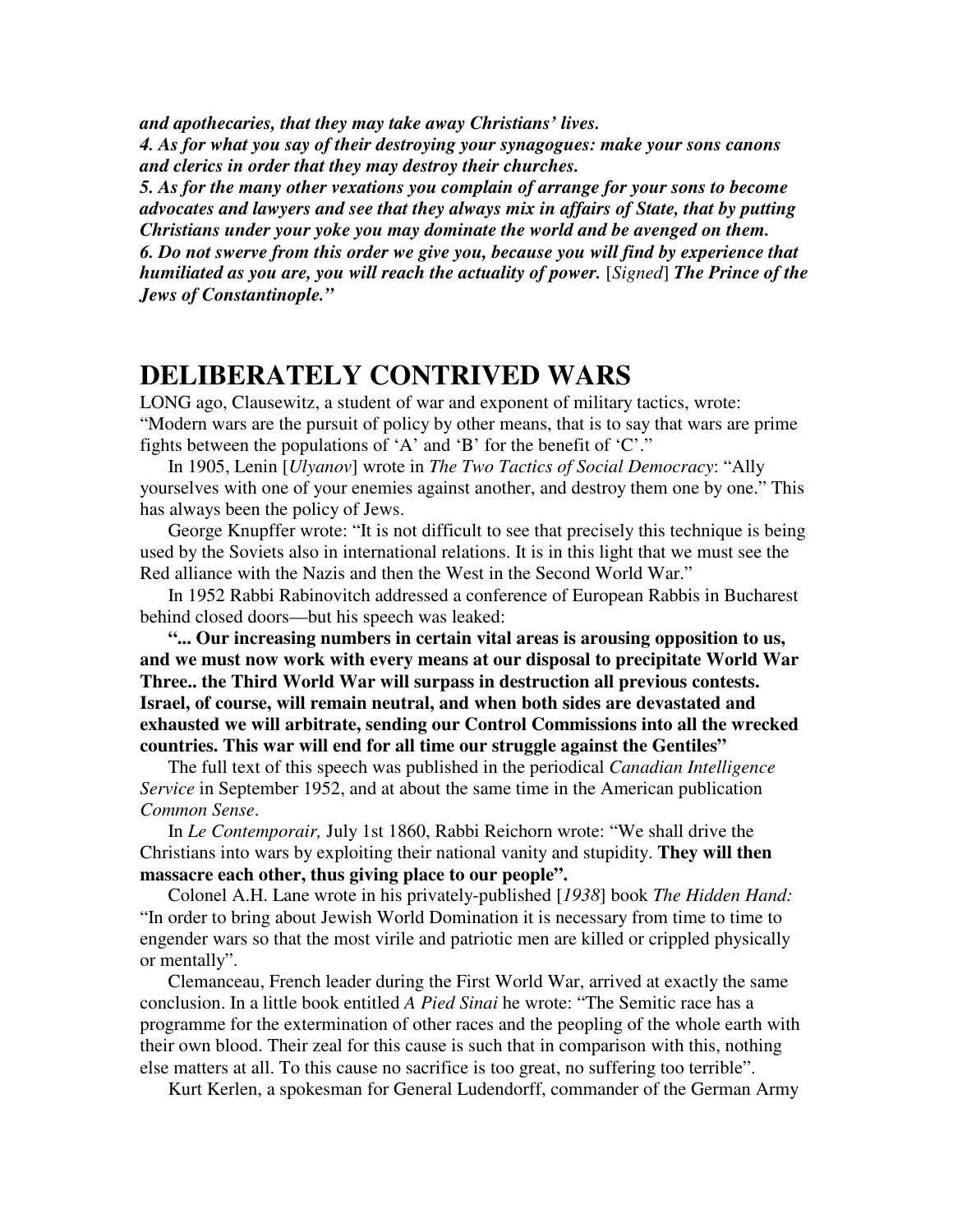in the First World War, wrote of "the skill" by which Jewry is able to divide white nations so that they cut each others' throats for Jewry's gain. (He was quoted in Nesta Webster's book *Boche and Bolshevik*).

 In his book *The Hidden Tyranny* Benjamin Freedman claimed that the Jews prevented the First World War from ending in 1916 when a German peace offer was on the table at the British War Cabinet and needed only one signature to end the carnage: "Great Britain would have quickly accepted Germany's October 1916 peace offer if the World Zionist Organisation had not interfered. The British War Cabinet was then taking their instructions from Talmudist Jews in London".

 Numerous Jewish sources have admitted that they were behind the two World Wars. *The Jewish World* of London, dated 16th January 1919 declared: "International Judaism forced Europe into war, not only to seize a large part of the gold (paid out in armaments and their seizing of the gold bullion in Russia), but to start a new 'Jewish World' with the help of this gold".

 A prominent London Jew, Dr. Oscar Levy, wrote: **"We Jews, who have posed as Saviours of the World, are today nothing but the World's seducers, its destroyers, its incendiaries, its executioners".** Dr. Levy wrote the preface to a book by George Pitt-Rivers (1920) entitled *The World Significance of the Russian Revolution.*

 Henry Ford wrote in his book *The International Jew*: "I studied the causes of war and I am convinced that nearly all wars were caused so that someone would profit, and those who profited and those who are profiting now are the international financiers, the Jews. ... Two very prominent Jews began telling me about the power of the Jewish race, how they controlled the world through gold, and that the Jew and no-one but the Jew could stop the war. [*WW1*] They went into details to tell me the means by which the Jews controlled the war... how they had the money, how they cornered all the basic materials needed to fight the war and all that, and they talked so long and so well that they convinced me. They said that the Jews had started the war and would continue it as long as they wished, and until they stopped the war it would not be stopped. ... Gather together the fifty most wealthy Jewish financiers, the men who create wars for their own profit, control them, and you will put an end to it all."

 The fratricidal wars of this century, coloured immigration, the erosion standards and values, the promotion of perversion and degeneracy in all its forms, the corruption and debasement of music, art and literature is all part of the same programme: **The annihilation of the Anglo-Saxon-Celtic people of Britain, the incorporation of the British nation into a One World Government controlled by the very people behind all the mischief and carnage of the 20th century.**

#### **THE** *REAL* **IRAQI CONFLICT**

If anything demonstrated the Jews' ability to get Gentiles fighting wars to serve Jewish power, it was the mobilisation of almost all the member nations of the United Nations Organisation to pursue firstly sanctioned and then all-out war against Iraq on the pretext that Iraq had invaded its neighbour, the Kingdom of Kuwait.

 For centuries Kuwait was a **part of Iraq** during the Turkish Ottoman Empire. Kuwait was created by British administrators after the First World War. Arbitrary 'border' lines were drawn over the map of the Middle East probably with a school ruler. The most powerful families who had served Britain well during the war were rewarded with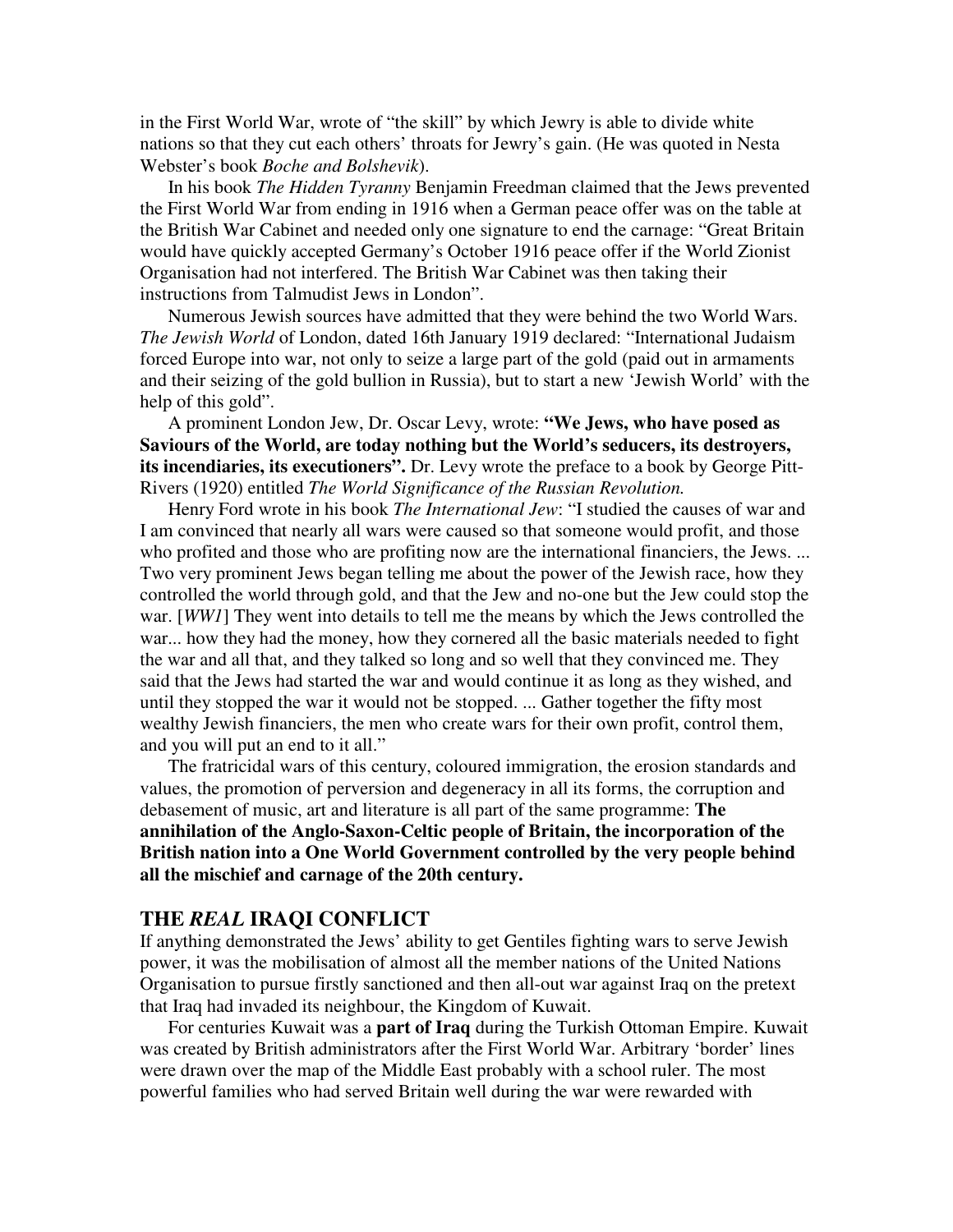#### 'kingdoms'.

 The artificial Kingdom of Kuwait was fortunately positioned over a huge lake of oil. Iraq had long campaigned for Arab oil-producing nations to ration their production and sale of oil to world markets in order to maintain a high price for this commodity, which in due course will run out. Iraq also wanted the Arab nations to use oil production as a lever to compel the West to deal more fairly with the Arab world in general and with the Palestinians in particular.

 For decades, representatives of Arab oil-producing nations would meet under the auspices of their co-ordinating body OPEC to thrash out an agreed production quota for each nation and an agreed price. Within weeks, sometimes hours, of such agreements, smaller members of the body, notably little kingdoms such as Kuwait (ruled by a single family or clan who treat the country as if it were their own private corporation) would disregard the quota and price agreements and sell as much as they could for whatever price they could get.

 As often as not, the main reason for this irresponsibility was the need for more ready cash to squander in the casinos and night clubs of the West and to maintain lifestyles of unimaginable luxury as and when they happened to return home. Kuwait did not need to behave in such a manner as its investments around the world were producing more income than their oil production—but the greed of former goat-herders-turnedbillionaires knows no bounds.

 The exasperation of Iraq finally boiled over when the Iraqis discovered that the Kuwaitis were not only pumping out **their own oil** at a rate in contravention of OPEC agreements, they were also pumping **Iraqi reserves** from under their mutual border. This was the immediate cause of the Iraqi invasion of Kuwait.

 Saddam Hussein, leader of Iraq, had no reason to suppose that the world would be mobilised against him. Over the previous couple of decades both the West and the Soviet Union had supplied him with armaments. Britain and America had sided with him in his war against Iran when that nation was believed to be the greatest threat to the West and Zionism. But with Iran exhausted by war and with a new and slightly less fanatical Muslim fundamentalist leadership, Iraq became the biggest single threat to the West and to Israel.

 The West wants as much oil as it can get as cheaply as possible. It does not want Saddam Hussein imposing a production and price discipline on the Arab world The Zionists did not want Iraq to galvanise the previously disunited and chaotic Arab nations into putting up a united front against Israel and using oil as a weapon to force the West to give justice to the Palestinian people.

 So the Iraqi invasion of Kuwait was made the excuse for mobilising the world to "defend poor little Kuwait"..."to uphold democratic standards", etc., etc. All this, of course, was sheerest hypocrisy.

 **The 'World Community' did not rise up and impose sanctions and then declare war on Israel when Israel invaded the Lebanon. 'The World Community' is still doing nothing about the Chinese invasion of Tibet and the extermination of the peaceful Tibetan people. The West still supports the genocidal Khmer Rouge terrorist force in Cambodia despite its monstrous record of genocide.**

 It must surely be obvious to all that the 'World Community' was not mobilised against Iraq for the sake of "Kuwait's freedom, democracy, civilised standards of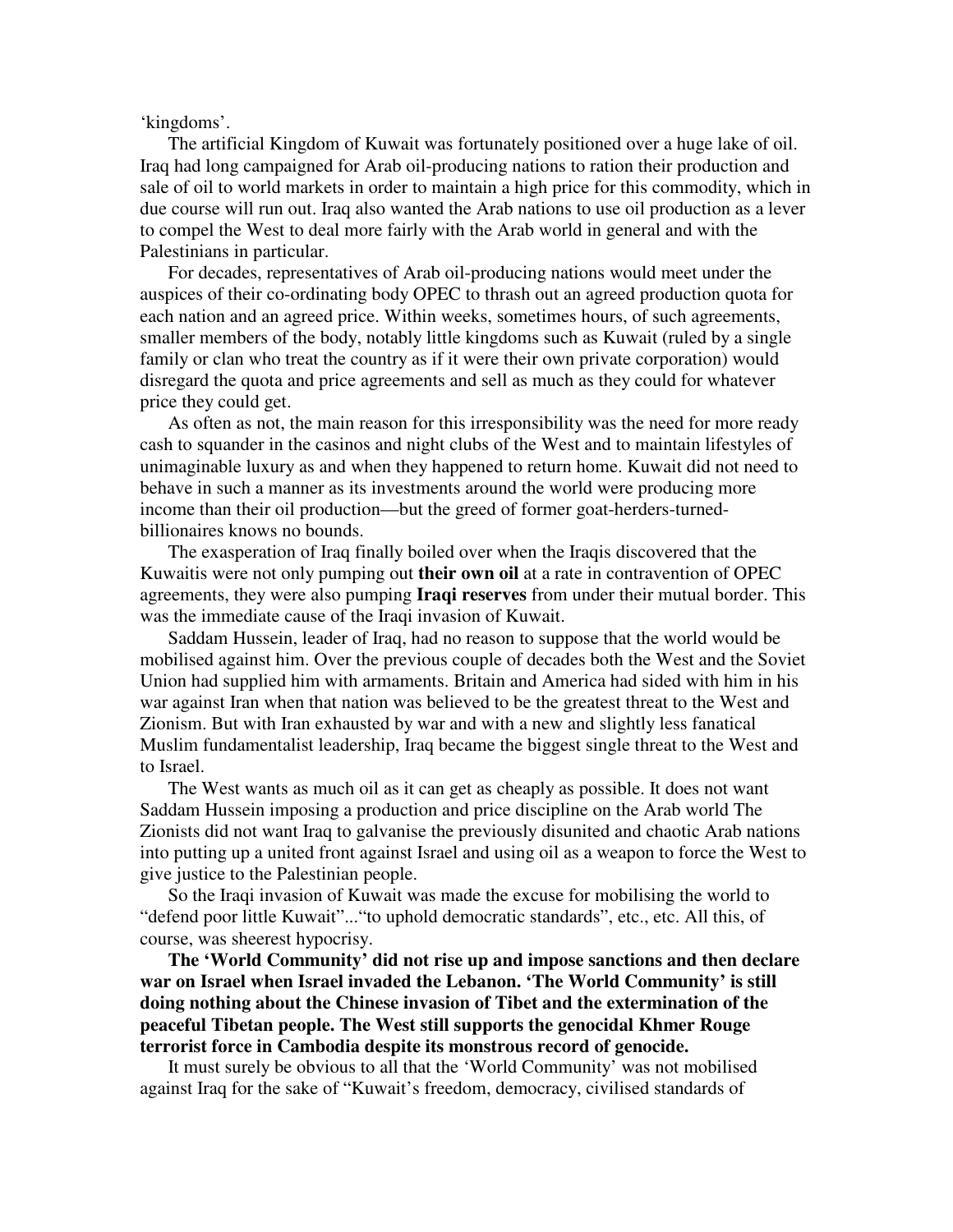international diplomacy" and other such propaganda objectives, **but to crush Iraq as a threat to the Jewish-dominated international oil cartels and, above all,** *as a threat to Israel.* (Military force—though on nothing like such a huge scale—was employed by America against General Gadaffi's Libya in 1985 for precisely the same reasons).

 Those who doubt the truth of this analysis of why Iraq was crushed might care to ponder the reported words of President Mitterand of France: "I assure you France won't go to war in an American car driven by Israel".

 **It must be noted that the war against Iraq is now being used as a precedent for further 'Police actions' under the 'authority' of the United Nations. World Government tyranny is a few steps nearer, its way being prepared by President Bush's "New World Order". Nations who appear to threaten Jewish International Financial interests and/or the State of Israel can expect to find themselves bombed to smithereens. The Jewish controlled mass media will, of course, be relied upon to justify all such actions as being "in British interests" (or in France, "in French interests"; in the United States, "in America's interests" ... etc., etc.) and to whip up the ignorant Goyim into paroxysms of flag-wagging 'patriotism'.**

How the Elders of Zion must laugh at us!

### **THE TRUTH REVERSED IN 'HOLOCAUST' HOAX**

WINSTON Churchill identified Jewish leaders as the driving power behind Communism in an article entitled *"Zionism versus Bolshevism: the Struggle for the Soul of the Jewish People",* published in *The Illustrated Sunday Herald,* London, in 1920.

 As we have seen, the Jewish leaders of Communism have been behind the torture and deaths of **hundreds of millions** of anti-Communist and Christian people. Yet because of the unremitting outpouring of Jewish propaganda from the Jewish-controlled press and broadcasting media, the average person in the West, if asked to name the worst atrocity of the 20th Century would, in a preconditioned reaction reminiscent of a Pavlovian dog, declare: **"The Holocaust—the systematic extermination of 6,000,000 Jews in the gas chambers of German Nazi concentration camps during the Second World War".**

 While it cannot be denied that there *were* massacres of Jews by German Nazis and their allies during WW2 (often in revenge for the ghastly activities of Jewish-led Communist secret police—then known as the N.K.V.D. or the 'Chekists') the total of such Jewish deaths can be computed in the **hundreds of thousands,** *not millions* as claimed in the 'Holocaust' legend.

 The news film of emaciated Jews in newly-liberated German concentration camps like Belsen and Dachau, though horrific to see, are **not** evidence of "systematic extermination"... but of **famine and typhus**—phenomena which affected the **whole** of Germany and other parts of Europe at the end of the war, due to the massive extent of Allied bombing. More than two million **German civilians** died of famine and typhus during the years 1944-1947. That figure does not include the number of German civilians killed by bombing. **As many as 300,000** *civilians* **died in just** *three nights* **in the 1944 raid on Dresden, a non-military target crammed with refugees fleeing from the Russians.**

Those who have studied 'Holocaust' propaganda over the years have long realised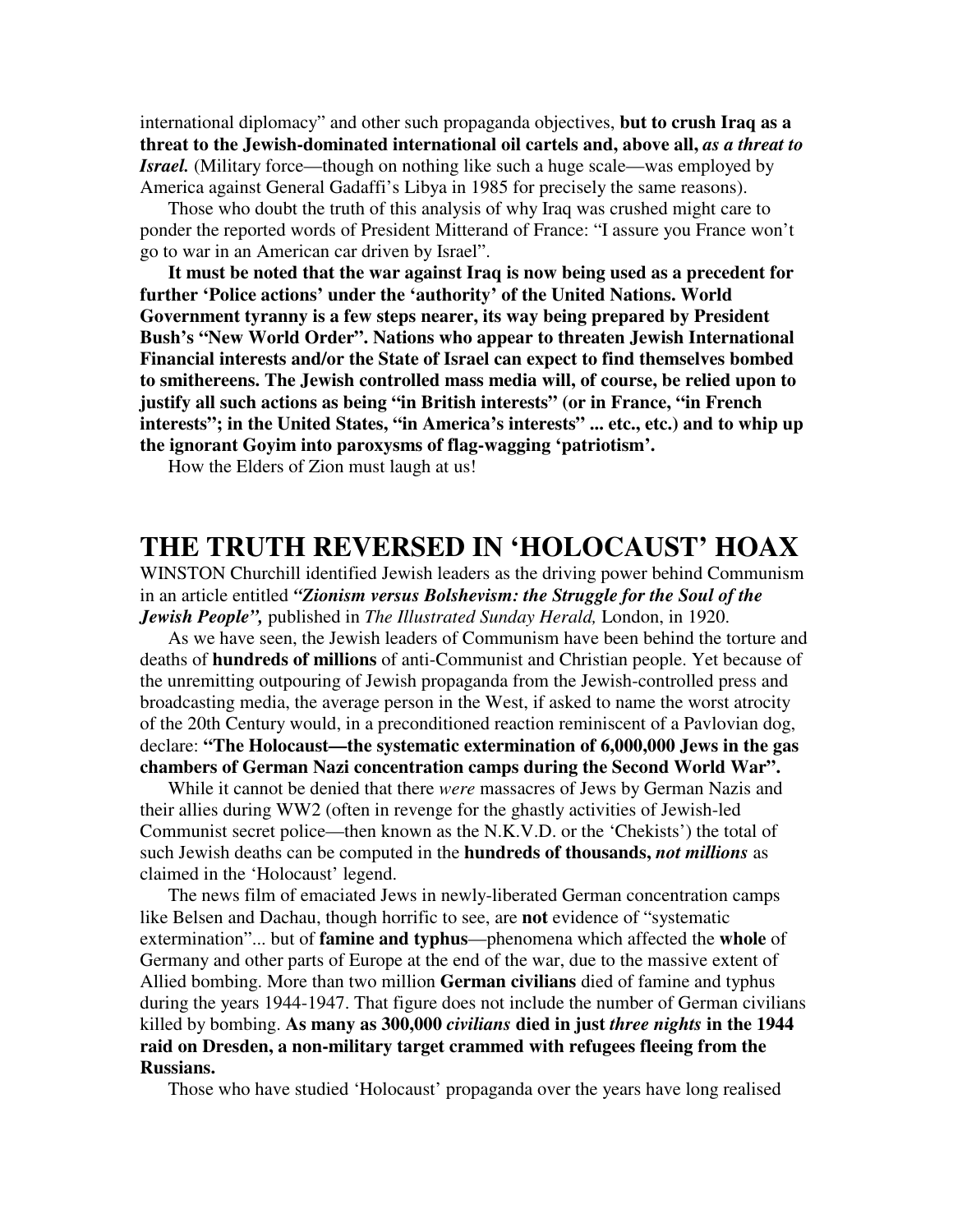that the Jews (of both the Communist and Zionist variety) have grotesquely exaggerated—and in many cases **invented**—stories of Jewish suffering and 'extermination'. One need only examine pre-war Jewish sources on world Jewish population totals, and compare those figures with post-war world Jewish population totals, to realise that world Jewry could not possibly have maintained, indeed slightly increased, its total population during the Second World War and also have lost 6,000,000 in the 'Holocaust'.

 Those who promote the 'Holocaust' legend point to the relatively small post-war Jewish populations of Germany, Austria, Hungary and other parts of Europe compared with the pre-war Jewish population figures. *In fact, of course, before the war started hundreds of thousands of Jews left central and western Europe for the United States, Britain, Canada and South America; millions of Jews left eastern parts of Europe for the Soviet Union, where huge numbers were located east of the Urals for the duration of the war.*

 The Zionists used (and still use) the 'Holocaust' horror stories to bounce the world into accepting their conquest of the land of Palestine after WW2, and other Arab territory since then. They also use the 'Holocaust' as a way of raising vast sums of money: 'reparations' from Germany; gifts from soft-hearted and gullible Gentiles elsewhere.

 The Communist Jews play up the 'Holocaust' story because they hope to distract world attention from the **true** horrors perpetrated by them in the Gulags of Siberia to **false** tales of German Nazi "Death Camps".

 Bit by bit the Jewish 'Holocaust' story has become increasingly threadbare as various "eye-witness accounts" and items of "evidence" became subject to critical and intelligent examination by independent-minded historians and scholars in a variety of other academic disciplines. The following examples illustrate this point: Firstly, many people think that the concentration camp at Dachau, Germany, was one of the legendary "Death Camps", which operated the gas chamber system for the "systematic extermination of Jewish inmates". Immediately on the capture of Dachau by American troops photographs were shown of the door of one such "gas chamber". Senior German officers who had been in charge of the camp were put on trial, convicted and hanged for "mass murder" by use of "gas chambers". Years later it was admitted that the only gas chamber that existed at Dachau was a small airtight room used for **delousing clothes** by means of hydro-cyanic acid gas. (This method of eliminating typhus-carrying lice was common throughout Europe at the time.) This was the facility which was depicted in earlier propaganda photographs as being the "gas chamber" used for the "mass murder of Jews"—a crime which did not happen, but for which innocent men were hanged by Allied War Crimes Tribunals! Even Greville Janner, Q.C., M.P., admitted in the House of Commons ten years ago, when he was Chairman of the Board of Deputies of British Jews: "... *as everybody knows, there were no gas chambers in Dachau..."*

 Secondly, many people will recollect seeing photographs of a medical kidney dish with white lumps in it which were described as "human soap". This was an official exhibit at the Nuremberg War Crimes trials designed to prove that the Nazis melted down the corpses of their Jewish victims to make soap. Since then it has been admitted, even by Jewish 'Holocaust' study centres, that no such "human soap" ever existed and that this ludicrous Soviet exhibit (the authenticity of which went unchallenged by any of the Allied judges and prosecutors) was a propaganda hoax.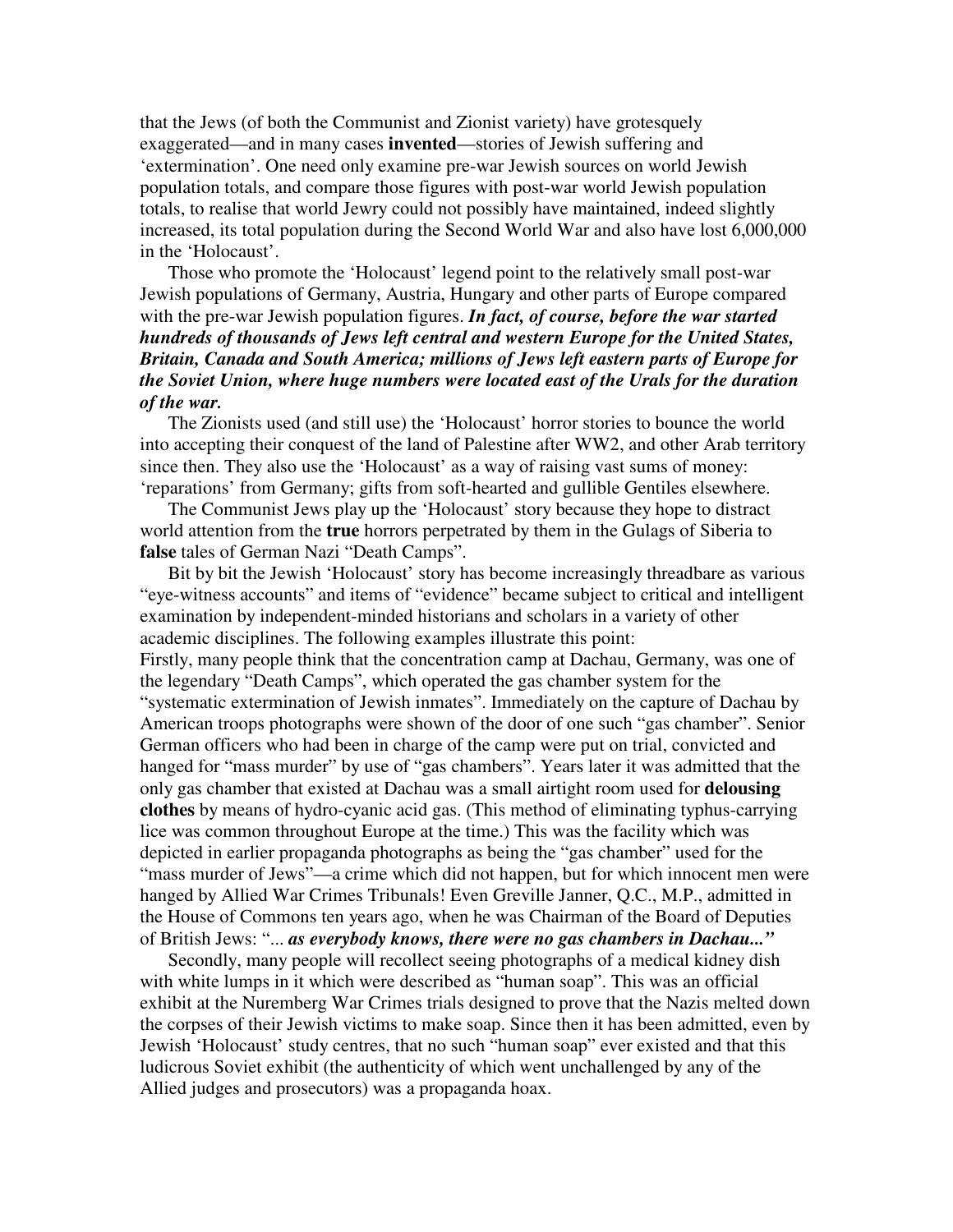Much the same process happened after the First World War when horror stories about "The Kaiser's Tinned Human Flesh Factory" and "German troops riding into Belgium with babies impaled on their lances", etc., were disproved, formally withdrawn **and apologised for** by the British Government in 1925!

 No such apology would seem to be in prospect in respect of the Second World War 'Holocaust' horror stories, even though 45 years have elapsed, because international Jewry is deriving such incredible benefits, political and financial, from instilling into the Gentile peoples of the world a massive guilt complex about the 'Holocaust'. Jewry is well able to cow and brainwash large sections of the world's population because, through their control of the world banking system, they have been able to achieve a virtual monopoly control of the international mass media: press, television, films, book publishing, theatre, etc. They use that media monopoly relentlessly to keep alive the 'Holocaust' legend in the minds of gullible brainwashed Gentiles, and, thereby, licence themselves to perpetrate all manner of crimes, from squalid financial frauds [*e.g. the Guinness scandal in Britain*], to treason and subversion [*e.g. the Pollard spy scandal in America*], to international terrorism and genocidal warfare [*e.g. the Israeli invasion of the Lebanon and occupation of the West Bank*].

 It is because Jewry needs to have the propaganda weapon of the 'Holocaust' legend that it not only keeps on pumping out propaganda extravaganzas on the television but also bullies the politicians of nations throughout the world to mount "War Crimes Trials" against elderly men who served with the German forces during the last war, and who since the war have tried to build new lives for themselves in Britain, the USA, Canada, Australia, etc. Britain's legal system has recently [*April 1991*] been corrupted by the House of Commons (with stout resistance from the House of Lords) solely as a result of Jewish pressure to legislate retrospectively so that show-trials can be mounted which would serve as a focus for the Jewish owned media to pump out yet more propaganda lies.

 But the Jews do not have everything entirely their own way. Apart from the very brave resistance to the Jewish 'War Crimes Trials' lobby by many members of the House of Lords, there has also been the recent appearance of an item of research entitled *The Leuchter Report* which has severely rattled the Jewish 'Holocaust' industry.

 About six years ago Jewish lobbyists in Canada persuaded the authorities to prosecute a German-Canadian, Ernst Zuendel, for distributing the international best-seller *Did Six Million Really Die?* by Richard Harwood. Charges were laid against Zuendel under the terms of a law which prohibits "Spreading False Rumours". This law was enacted during the **First** World War (!) as a measure to hide from the civilian population the full extent of the horrors taking place at the battle front.

 Zuendel was convicted at the first trial and on Appeal, the trial judge was held to be so biased against the Defendant that a new trial was ordered.

 The key Defence witness at the second trial was Fred Leuchter, head of the American engineering firm Fred Leuchter Associates. This firm has America's—and therefore probably the world's—leading specialists in the design, construction and maintenance of execution gas chambers. Until recently, when American Jewish lobbyists intervened to try to destroy the firm, Fred Leuchter Associates had contracts of many years' standing with several States of the United States which still execute criminals convicted of capital crimes, in gas chambers. Mr. Leuchter and his firm have no political background or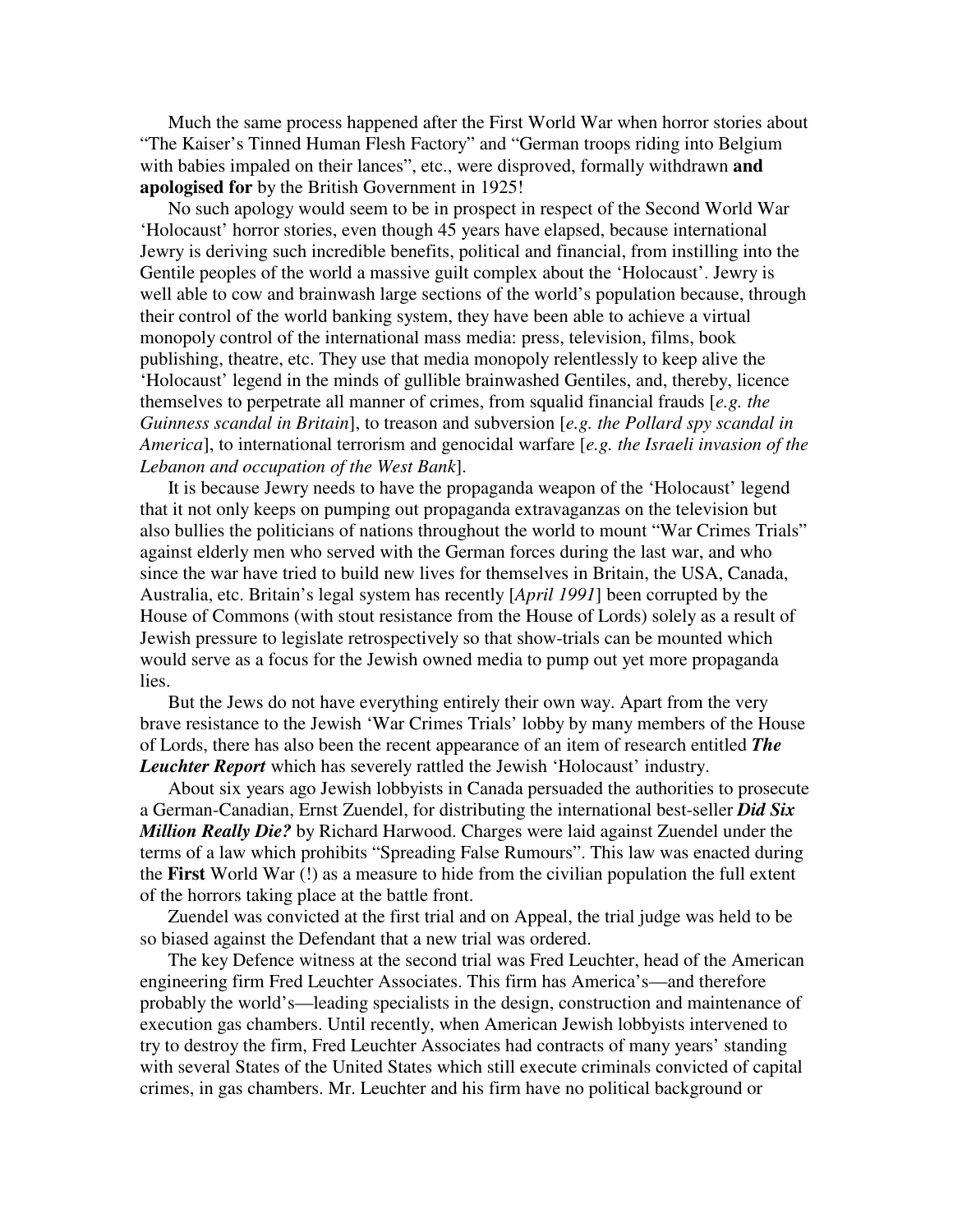involvements whatsoever.

 Prior to Zuendel's second trial, Leuchter and a team of his firm's employees went to various of the so-called "Death Camps"—Auschwitz, Treblinka, etc., in order to examine the "gas chambers" and crematoria facilities to see if they were capable of executing and disposing of the remains of millions of people on the kind of factory 'mass-production' basis claimed by the 'Holocaust' propagandists.

#### **MASS EXTERMINATION BY GAS CHAMBERS—HOW** *THE JEWS* **SAY IT WAS DONE**

At this point it might be well to refresh our memories of what the promoters of the 'Holocaust' legend claim, for it is only when we bear in mind the essential details of **their** account that we can appreciate the enormous importance of Leuchter's evidence:

 *They claim that many hundreds of Jews* [*and others—but mostly Jews*] *were crammed naked into gas chambers. Once inside and the door shut, a quantity of Zyklon B* [*chalk pellets containing hydrocyanic acid which give off lethal cyanide gas when exposed to the air*] *was tipped inside through a roof hatch. After an hour or so the door of the gas chamber would be opened and the bodies dragged out. The mouths of the corpses were immediately searched for gold fillings and extractions performed. Other orifices were also searched for hidden valuables. This work was carried out by camp inmates under the immediate supervision of their SS guards. Neither the inmates nor the SS men wore any breathing apparatus or any other kind of protective clothing; indeed, the guards often callously smoked and ate during the gruesome process. Thereafter, the corpses would be sent to the crematoria where they would be reduced to ashes in conventional coke-fired cremation ovens. On days that the ovens were too busy to cope with the workload, pits would be dug, corpses thrown in and incinerated. This process continued 24-hours a day for a period of years. In the case of Birkenau, in the Auschwitz complex of camps, this 'mass production' method was supposed to have sustained an extermination/incineration rate of 1,000 an hour—24,000 a day.*

 Even before we turn to the detail of Leuchter's evidence to the Canadian Court, the preposterous impudence of the Jewish 'Holocaust' story must be self-evident to those who can perform a little simple arithmetic: If Birkenau-Auschwitz exterminated 1,000 Jews an hour for a year that would result in 8,760,000 Jewish dead. [*1,000 x 24 x 365*]. As that "death factory" was supposed to be functional for about four years, we arrive at a figure of **35,040,000!** Suppose we allow for just a little Levantine exaggeration, and cut the projected Birkenau-Auschwitz figure by 75%, that still leaves a total of 8,760,000. That number is nearly **half** the claimed Jewish population of the **entire world** in 1938! And let us not forget that gas chambers at other "Death Camps"—Treblinka, Chelmno, Sobibor, etc., were also supposed to have accounted for "millions" of Jews.

#### **WHAT FRED LEUCHTER'S EVIDENCE REVEALED**

Fred Leuchter explained to the Court that the technology of execution gas chambers employing cyanide gas had been fully developed in the United States by the early 1920s. Literature concerning this technology circulated the globe thereafter and all of the relevant technical information would have been available to the Germans. In particular, they would have been aware:

**A.** That cyanide gas is so dangerous that if it is not to injure or kill those operating the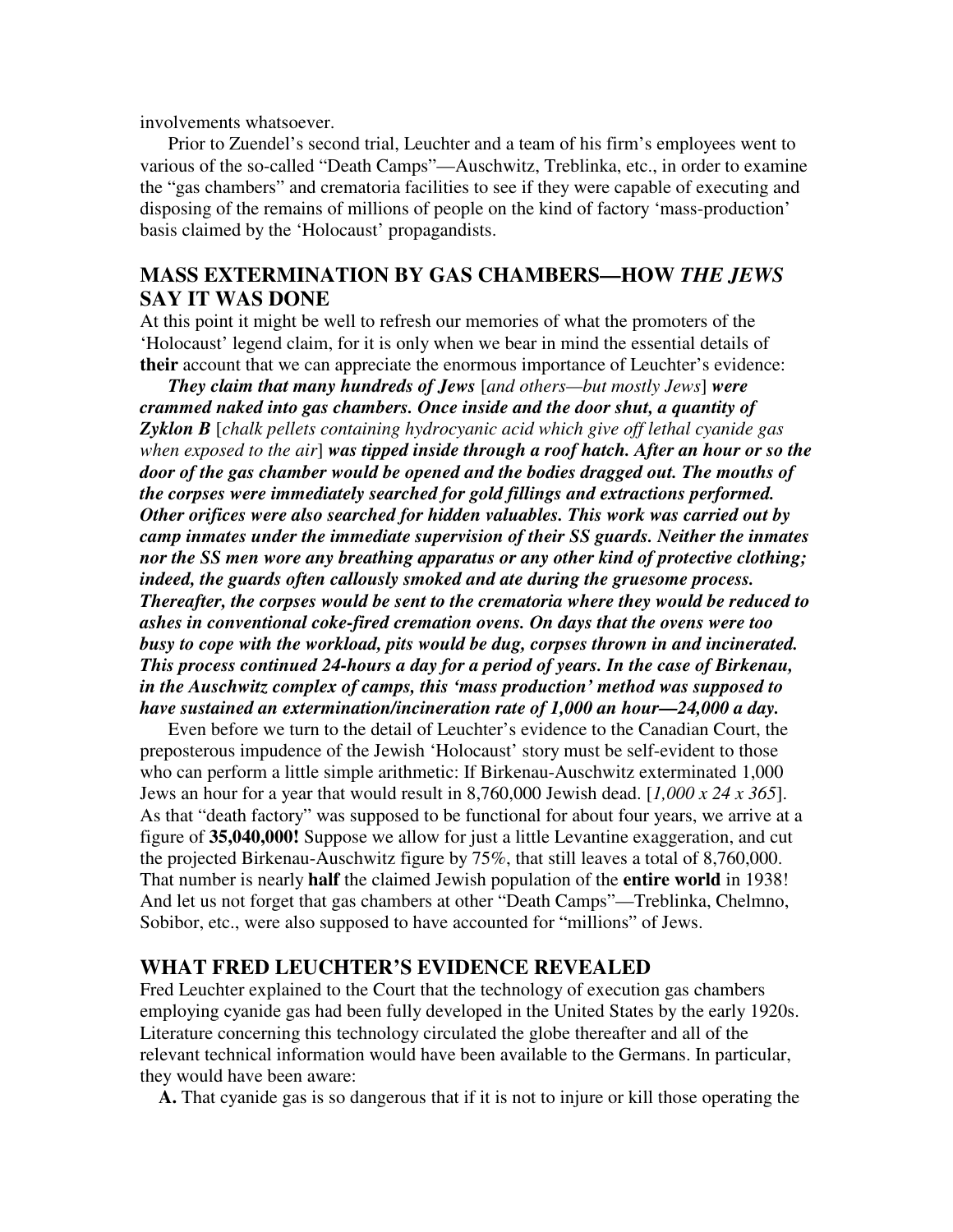gas chamber as well as the condemned person, the chamber must be specially constructed to be airtight and, specifically, the entry door must be gasketted.

 **B.** Cyanide gas is persistent, that is, it clings in corners and holes—and in hair, in body folds and orifices for many hours after it has been released. Hence, after the condemned person has died it is necessary to have a ventilation system which can expel as much of the gas as possible from the chamber to a height where the gas can diffuse in the air without posing any danger to persons in the vicinity. In the interests of safety, the body should be left in the ventilated chamber for 24 hours before the gasketted door is opened. Only staff wearing breathing apparatus and protective clothing should be in the room in which the gas chamber is situated when the door is opened. Thereafter, staff should hose down the body and the entire chamber to disperse the final, potentially fatal, traces of the gas.

 **C.** Cyanide gas had been used by the German and French armies in WW1 to delouse buildings and clothing. Both armies would post armed guards around—but a good distance away from—the building being used for this purpose. After 24 hours troops wearing breathing apparatus would open the doors and windows of the building, but retreat to a safe distance for a ventilation period of not less than 24 hours. Thereafter clothing, blankets, carpets, etc., from the building would be put on lines and beaten by personnel wearing breathing apparatus to dispel the final traces of the gas. Cyanide gas is potentially explosive and personnel connected with operations involving it were routinely searched for matches and lighters before commencing any delousing operation.

 Leuchter told the Court that he and his team of experts had visited Birkenau-Auschwitz and other alleged "Death Camps" in Poland and had seen the buildings which are described as having been "gas chambers"; had taken samples from the walls of rooms said to have been "gas chambers" for later forensic analysis in the United States; had inspected the crematoria facilities and had inspected other buildings in—and the land surrounding—the camps. He reported as follows:

 **1.** None of the rooms said to have been "gas chambers" had gasketted doors or were in any other aspect of airtight construction. Had cyanide gas been released in any of the alleged "gas chambers" the camp staff would themselves quickly have fallen victim to it. Indeed, at Auschwitz the "gas chamber" was directly adjacent to the SS hospital. A channel ran between the two buildings along which the gas would have accumulated, causing fatalities among the hospital patients, either by gassing or an explosion.

 **2.** The rooms described as "gas chambers" were far too small to accommodate the hundreds of persons who were supposed to have been packed into them. Had it been possible to cram the rooms as claimed, the occupants would have died of asphyxiation, even though the doors were not gasketted, long before cyanide gas could have permeated the remaining space in the room not taken up by people. Had people been crammed in the rooms in the numbers claimed, and had the rooms been filled with cyanide gas, then the job of extracting the corpses without preliminary intensive ventilation would have led to the deaths of those performing the work—and those supervising it—if they wore no breathing apparatus, especially if searches of the corpses' orifices were conducted immediately on removal.

 **4.** The crematoria at all camp sites were of the conventional type, fired by coke. Some cremation chambers (retorts) could accommodate two corpses, most only one. Such retorts could only reduce cadavers to a few bones (which thereafter would have to be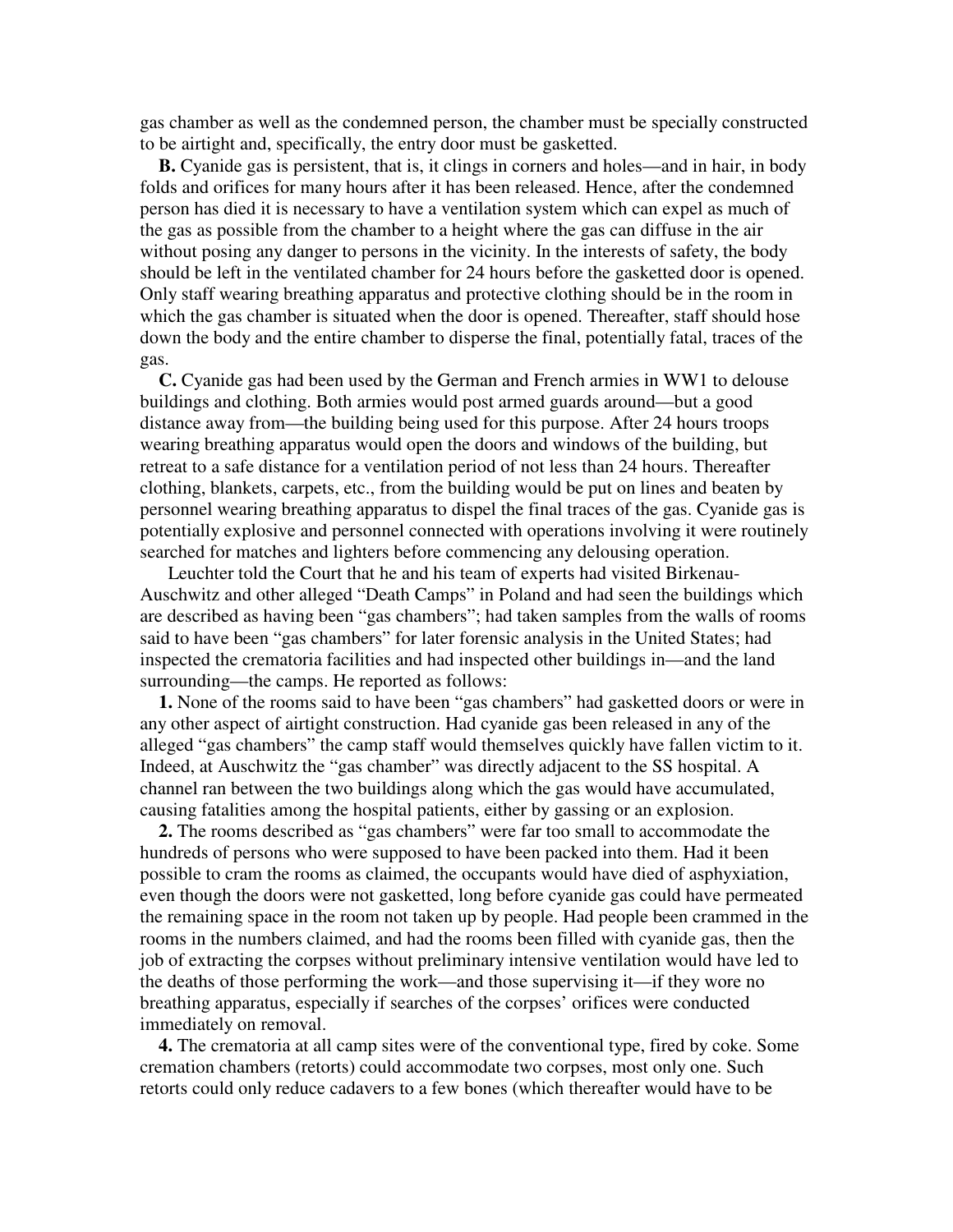pulverised) after a period of hours. None of the "extermination" sites had anything like the number of crematoria retorts capable of reducing to ashes the huge number of corpses which were allegedly being produced by the "gas chambers". Each of the camps examined had a necessary number of crematoria retorts in relationship to the camps' populations and the likely death rate from all of the usual natural causes (not including severe epidemics like typhus).

 **5.** Any attempt to burn corpses in deep pits would be quite futile as all of the camps examined were built on marshland with a water table about 18 inches below the surface. Any hole deeper than that would quickly become a pond. Corpses cannot be burned under water, even with the assistance of petrol.

 **6.** Leuchter's team had not only taken samples from the walls of alleged "gas chambers" at the camps visited, but also samples from rooms where all agree that *clothes* had been subjected to cyanide gas for delousing purposes. These samples bad been given to a reputable firm of forensic scientists who regularly undertake work for American Courts. They were not told where the samples had come from nor the reason for the examination. They were merely asked to report on the content of cyanide in the various samples. **The forensic scientists' report, in the form of a sworn affidavit, indicated that the content of cyanide in the samples which came from the walls of rooms used to delouse clothes was extremely high,** *but the samples taken from rooms where supposedly millions of people over a period of years had been gassed to death, showed almost no cyanide content whatsoever.*

 The very small amount of cyanide to register from the samples taken from the walls of the alleged "gas chambers" was due to the universally acknowledged fact that those rooms, along with all other rooms in these camps, were periodically deloused by means of cyanide gas in an attempt (eventually in vain, as we have discussed earlier) to protect the inmates from outbreaks of typhus.

#### **ANNE FRANK'S STORY**

As a footnote to the twin subjects of the reputation of Auschwitz as an "Extermination Camp" and the fatalities caused by typhus, we might observe that the tragic Anne Frank of *Anne Frank's Diary* fame was sent to Auschwitz after she and her family were captured by the Germans in Holland. If the 'Holocaust' horror story accounts of Auschwitz are to be believed, Anne would have been an early candidate for the "gas chamber" as she was too young and not strong enough to perform hard physical work. Yet even as publisher's postscripts to 'her' book, statements made by her by her father after the war (another member of the legion of 'Survivors'), and statements made by the 'Anne Frank Foundation' readily concede, Anne did not get gassed at Auschwitz. She did not even **die** at Auschwitz. For some reason, the cruel Third Reich, having built an "Extermination Camp" for just such hapless victims as she, and having sent her there at some expense by train, they added to it by keeping her alive and healthy and then, unaccountably, went to the yet further expense of sending her on another train journey, this time **to Germany** (to Belsen, in fact) where, near the end of the war she, along with so many of her fellow inmates, contracted typhus and died, with not a gas chamber in sight. (There were no "gas chambers" in Belsen, as even Jewish propagandists admit nowadays.)

Anne's end was tragic, but we think the events which immediately preceded it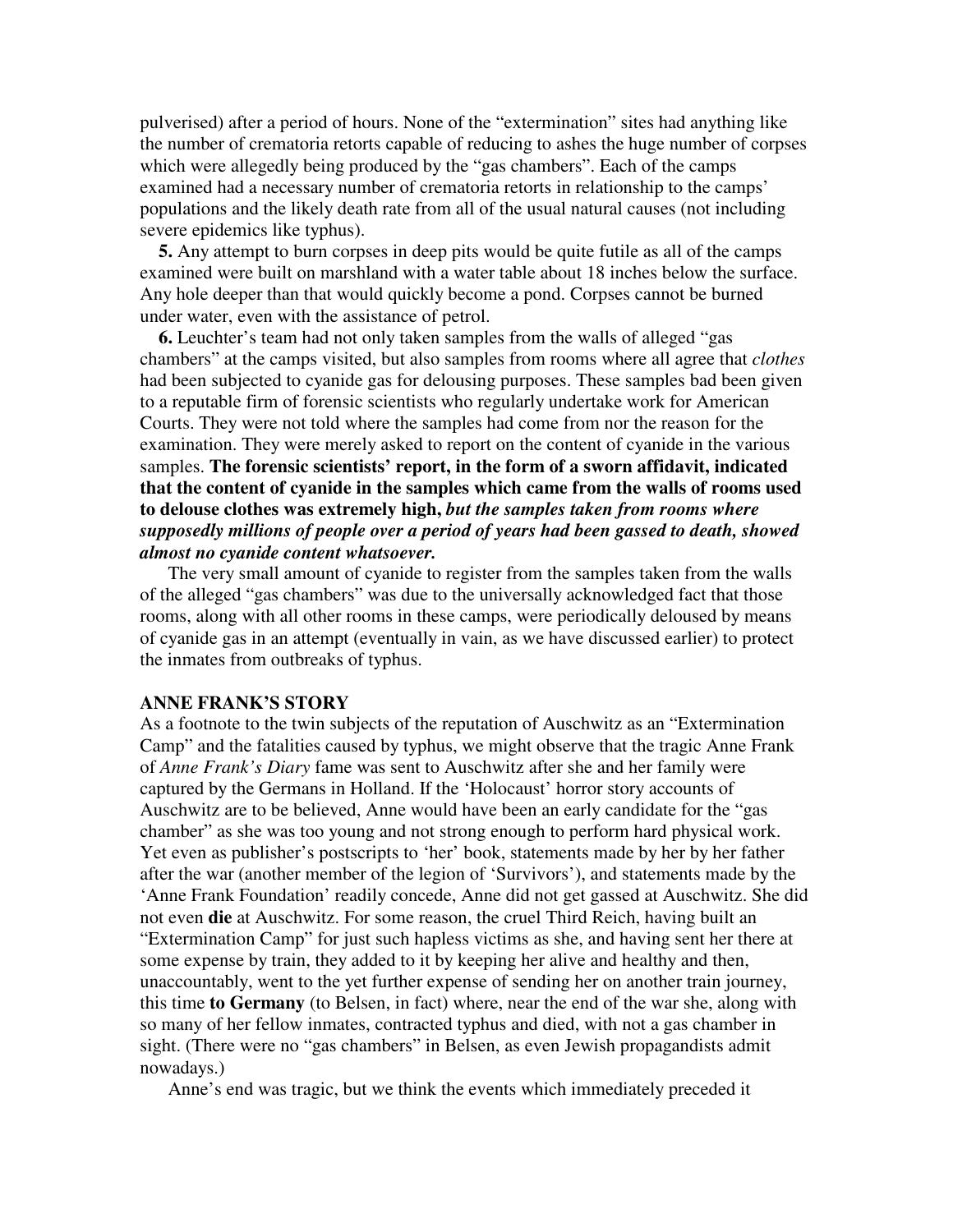provide some additional perspectives by which we can judge the worth of 'Holocaust' fable.

 [*We think it right to state at this stage that the information which we have given above concerning the evidence supplied given by Fred Leuchter to the second trial of Ernst Zuendel in Canada, constitutes only a very abbreviated digest of the facts which he put on record under oath. However, we believe we have given sufficient of his evidence to indicate, when it is compared with the horror stories highlighted in Jewish propaganda, that the fundamental proposition of the 'Holocaust' legend: that the German Nazis set about the "systematic extermination" of the Jewish race on a mass production basis by means of "gas chambers" in "Death Camps" such as Auschwitz, has no foundation in fact and is, on the contrary, a propaganda invention designed morally to intimidate Gentiles and thus provide the Jews with a carte blanche to behave as the Lords of the Earth which they believe that they are—or are destined by their God to become. Those*  who wish to study Fred Leuchter's evidence in greater detail should obtain a copy of **The** *Leuchter Report at £5 from: Focal Point Publications, Duke Street London, W1M 5DJ*]

 Leuchter's revelations caused high anxiety among Jewish 'Holocaust' propagandists, though they were quick to use their power to ensure that nowhere in the world did the mass media report any aspect of his evidence and have now set about trying to destroy his company and his livelihood. But despite their evil and subversive hounding of this honest and brave man the truth about the 'Holocaust' lie is leaking out. It is essential that it be exposed for it is the greatest single propaganda weapon in Jewry's arsenal. This big lie, together with the monopoly control which Jewish bankers exert over the mass media, constitute the principal means whereby the majority of Gentiles is kept in a passive trance of guilt, fear and ignorance.

## **THE JEWS WERE EXPELLED FROM BRITAIN ONCE BEFORE**

THROUGHOUT history various nations which hospitably admitted an influx of Jews in the first instance eventually became aware that the Jews were ungrateful Gentile-hating cuckoos in the national nest, and so expelled them.

 When King Edward the First came to the throne of England he soon became aware of the social and economic problems the Jewish community was causing as a result of their usury. Unlike other kings and national leaders then and now, Edward would not allow himself to be bribed by the Jews into protecting their money-lending activities. On the contrary, in 1275 he passed a law forbidding them from practising usury. It is often claimed by Jewish propagandists that their ancestors only took up usury in olden times because they were forbidden to engage in any other trade or occupation. This was not the case in Edward's England. In his law he declared that the Jews could **only** earn their living as merchants, farmers, craftsmen or soldiers—the honest occupations followed by their Gentile fellow-subjects. But the Jews were not happy with this law, so they secretly carried on with their usury, and also engaged in coin-clipping. They melted down the clippings from gold and silver coins of the realm and sold the bullion abroad, thus putting the economy of the nation in peril.

The King finally lost patience and in 1290 he promulgated the **Statute of Jewry** in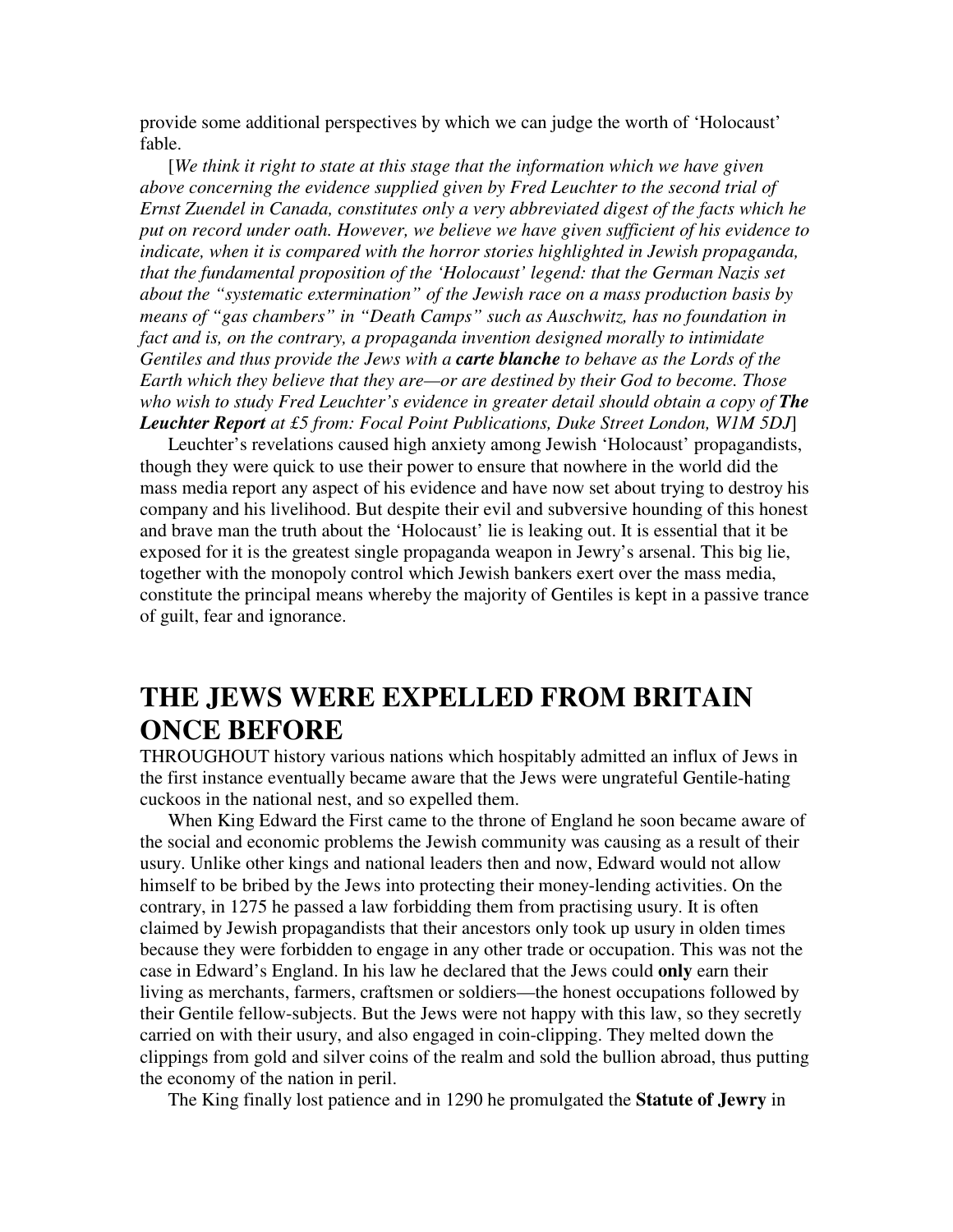which all Jews were ordered out of the realm and forbidden ever to return. The full details are recorded in The Calendar of Closed Rolls: 18 Edward I and Patent Roll, Edward I, mem. 21, 2lst June 1290.

 The King expelled the Jews because he was morally opposed to usury (as was the Church at that time) and appalled by its social consequences, not because he was a Jewhating bigot. He afforded the Jews the full protection of the law until they left his realm and, indeed, he allowed them to take their possessions with them. During the period of the expulsion one family of Jews had all their possessions stolen by a rascally sea captain who loaded his ship with the Jews' goods at Dover, and then sailed off leaving them on the dockside tearing their hair. The King sent his navy after the ship. It was apprehended and the captain was hanged from his own yard-arm. The Jews, **with their possessions,** were then given safe escort over to France. One other family of Jews was not treated so decently during the expulsion. It was offloaded (minus possessions) onto Thames estuary mudbanks at low tide. All perished. It is noteworthy that while **both** these incidents are matters of historical record, a BBC2 TV 'documentary' broadcast early in 1991 about the expulsion of Jews from England only thought fit to mention the **second** incident, and deliberately suppressed mention of the **first** because it reflected well on the integrity of the man who delivered our land from the pestilence of Jewish usury and who was generally celebrated for his piety, valour and sense of justice. This was the same 'documentary' in which the sole comment on the usurious interest rates charged by Jewish bankers at that time—**2 pence in the shilling** *per week*—was that such interest rates were "usual". No 'cause-and-effect' link was suggested in the programme between such rapacious usury, the hatred for Jews which grew up among **all** classes of English people and the expulsion of all Jews from our land. Any such suggestion, needless to say, would have been "anti-semitism of the worst possible kind ... deeply offensive", etc.

 Unfortunately for England and for Britain as a whole, the Jews were allowed to resettle in Britain by the dictator Oliver Cromwell. Cromwell needed money for his New Model Army and the Jews were prepared to lend him all he needed in order to get a toehold in England once again. In correspondence between Cromwell and the leader of European Jewry at that time, Menasseh Ben Israel, the proposition was canvassed by Cromwell that the Jews be allowed to have St. Paul's Cathedral in London (where Cromwell once stabled his cavalry horses) as their central synagogue. This unholy correspondence may still be examined at the British Museum.

 As Captain Ramsay, M.P., made plain in his book *The Nameless War,* Cromwell, as a commoner, had no authority to disregard the Statute of Jewry. Indeed, the Statute has **never** lawfully been revoked. Hence all laws which Jewish Members of Parliament have instigated [*e.g. the Race Relations Act*] since they were permitted to re-establish themselves, may be viewed as unlawful.

#### **GOOD QUEEN BESS EXPELLED THE BLACKS**

In this context, it is also noteworthy that by decree of Queen Elizabeth the First, all Blacks were expelled from Britain In the Acts of the Privy Council dated 11th August, *1596* it was decreed:

 *"Her Majestie, understanding that there are divers Blackamoors brought into this realme, of which kinde of people there are already too manie, considering how God has blessed this land with great increase of people of our own nation ... those kind of*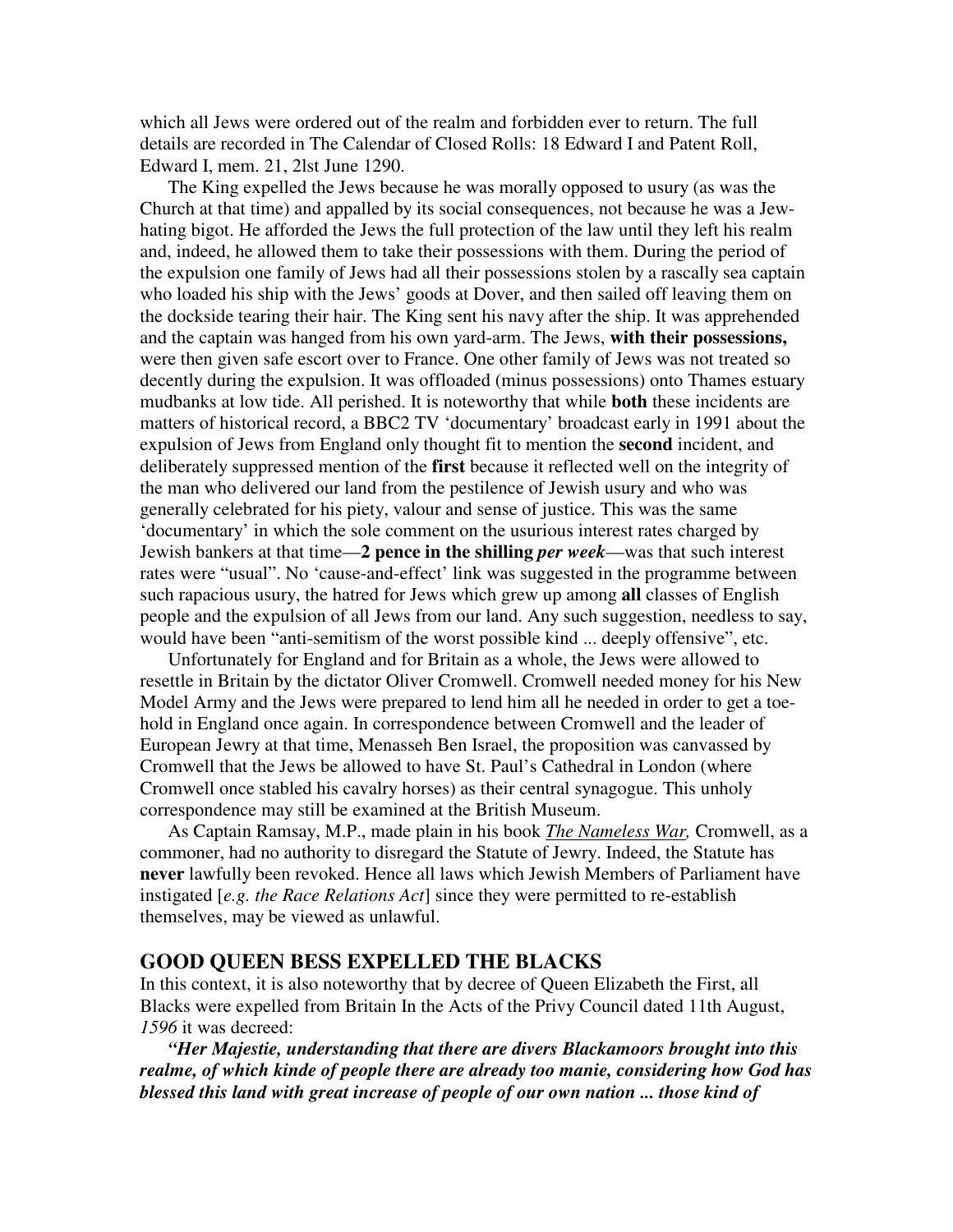#### *people should be sent forth of the land".*

 Though King Edward and Queen Elizabeth lived hundreds of years apart, the wording of their laws (and numerous other actions in their lives) demonstrates quite clearly that they saw themselves as the protector of their people and realised that they had an obligation to put the interests of their own folk, however lowly, **first** before foreigners. In short, they were patriots. What a contrast there is between those two great monarchs and those who are responsible for our nation's affairs today!

 Great harm has befallen Britain as a result of King Edward's and Queen Elizabeth's laws being swept aside. Jewish usurers dominate our economy and warp our culture as a result of their domination of the opinion-forming media—and we have an Afro-Asian and half-caste population said to be as many as 12 million persons.

 **If the British people wish to survive they will have to find the courage, the energy and the leadership to unite and take action to re-impose these wise laws.**

### *Publisher's Preface To Appendix*

*THE preceding chapters of this booklet deal with topics which a librarian might file under such categories as 'Politics', 'Finance', 'History', 'Sociology' and 'Philosophy'. Disparate though they may seem, we are confident that our Author has wedded them together to provide a coherent, valuable and viable insight into what has happened, is happening now and seems/likely to happen to our nation and the world at large—and why. The case he makes can be understood and we believe, accepted by perceptive readers from all manner of backgrounds who will not fail to take note that he has brought to his dissertations a strong Christian viewpoint.* 

*The Appendix that follows highlights some of those views which the Author believes are crucial to a complete understanding of the central thesis of the booklet and offer encouragement to those prepared to do battle.*

### **THE BIBLE AND MULTIRACIALISM**

THE BIBLE, which forms the true basis of the Christian faith, nowhere teaches the amalgamation of races. What it **does** teach is that God is the author of racial separation and that He originally scattered the races across the face of the earth, assigning to each its own territory. God's law of reproduction states that *"everything should bring forth of its own kind" -- Genesis 1:11.* In promoting and defending the mixing of races, ministers of religion have placed themselves firmly on the side of the enemies of God. It is the Communists, the Illuminati, the UNO and other assorted anti-God groups who are determined to destroy the God-given and ordained entity of race.

 Of course, all of this is no wonder, for the religious leaders of the people have largely rejected The Bible for the twin errors of Evolution and Modernism—the so-called "Higher Criticism". This originated with Jews who confessed Christian conversion. Many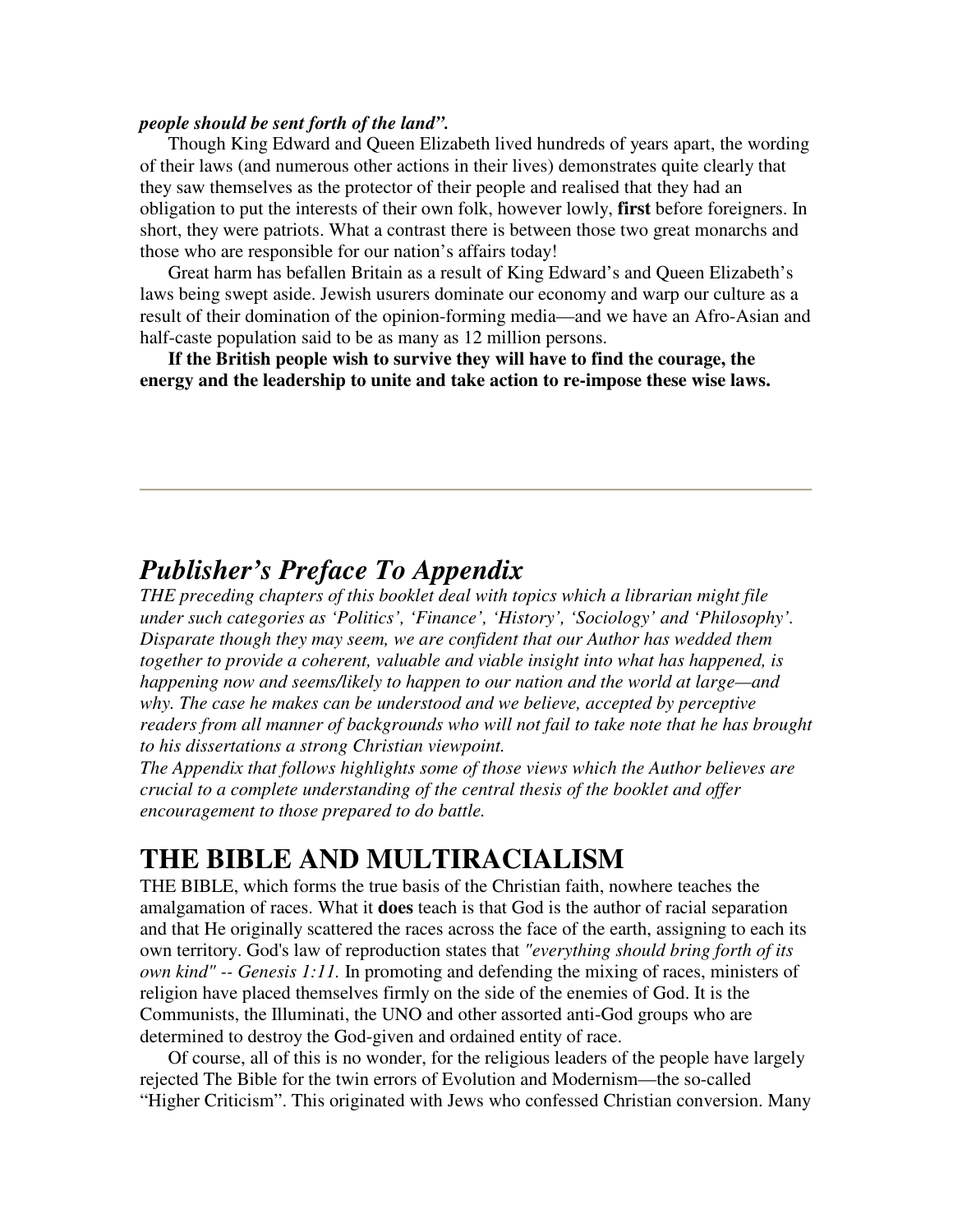of them taught in theological seminaries in Germany from where the "Higher Criticism" spread to the rest of the world Arthur Pachkofsky, in his book *Israel and Judah* wrote: "Since the time of Voltaire, Spinoza, Hegel, Kant, Paine and others, criticism of The Bible had begun. At about the same time a group of German Jewish critics, among them Straus, Hitzig, Kachne, Wellhausen and Ervald arose. They began to question every statement in The Bible and to destroy its authority. This 'Higher Criticism' which came out of Germany, not from Germans, but from Jews living in Germany".

 As a consequence millions are stumbling over their faith while brainwashed and subverted clergymen preach Theology based on Jew-inspired 'Higher Criticism' or Judeo-Christianity to near empty pews. All exactly according to plans formulated long ago.

### **ZIONISTS MISDIRECT EDUCATION**

*THE PROTOCOLS of the Learned Elders of Zion* state: **"We have got our hands into ... education and training as being the corner-stones of free existence."**

 Our State system of education has been deliberately misdirected from the top down for years. We have witnessed the destruction of thousands of excellent village Primary schools and most of the Grammar and Modern schools to be replaced by inferior Middle and High schools—huge factory-like entities that can be more easily controlled from the top of the pyramid of power.

 Teachers have been thoroughly brainwashed in their colleges of education in false and pernicious theories that have done incalculable harm to children in our schools. Misnamed "progressive methods of education" such as the 'Discovery Method' of teaching (which *The Protocols* describe as "a departure from the truth in every case" and the fools that follow them as "brainless heads") have resulted in the erosion of real discipline and learning.

 If you want proof of this, consider the fact that pupils are now doing millions of pounds worth of damage to their own schools, while schools themselves are turning out an ever-increasing number of weirdos, freaks and social misfits as standards of reading, writing, numeracy and examination achievements plummet. Opportunistic headmasters, chosen, as *The Protocols* suggest, "with strict regard to their capacities for servile obedience" may be oblivious to the real significance of what has taken place but those at the top of the educational hierarchy know exactly what they are about. Education today **has become a corrupt system for the mismanagement and misleading of the young.**

 Those blockheads who have shown themselves the most ready and willing to absorb and propagate whatever nonsense and filth is fed them from above, have been promoted and advanced. It is from this element that Heads are recruited. "Success" in education, no less than in politics, depends on subservience to all the destructive policies of the Hidden Hand of Jewry. As *The Protocols* state: **"But above all let us control education, by this means we spread ideas that are useful to us and shape the children's brains as suits us".** This control is now being revealed thanks to Freemasons, dupes and stooges in our Education Authorities and in our schools.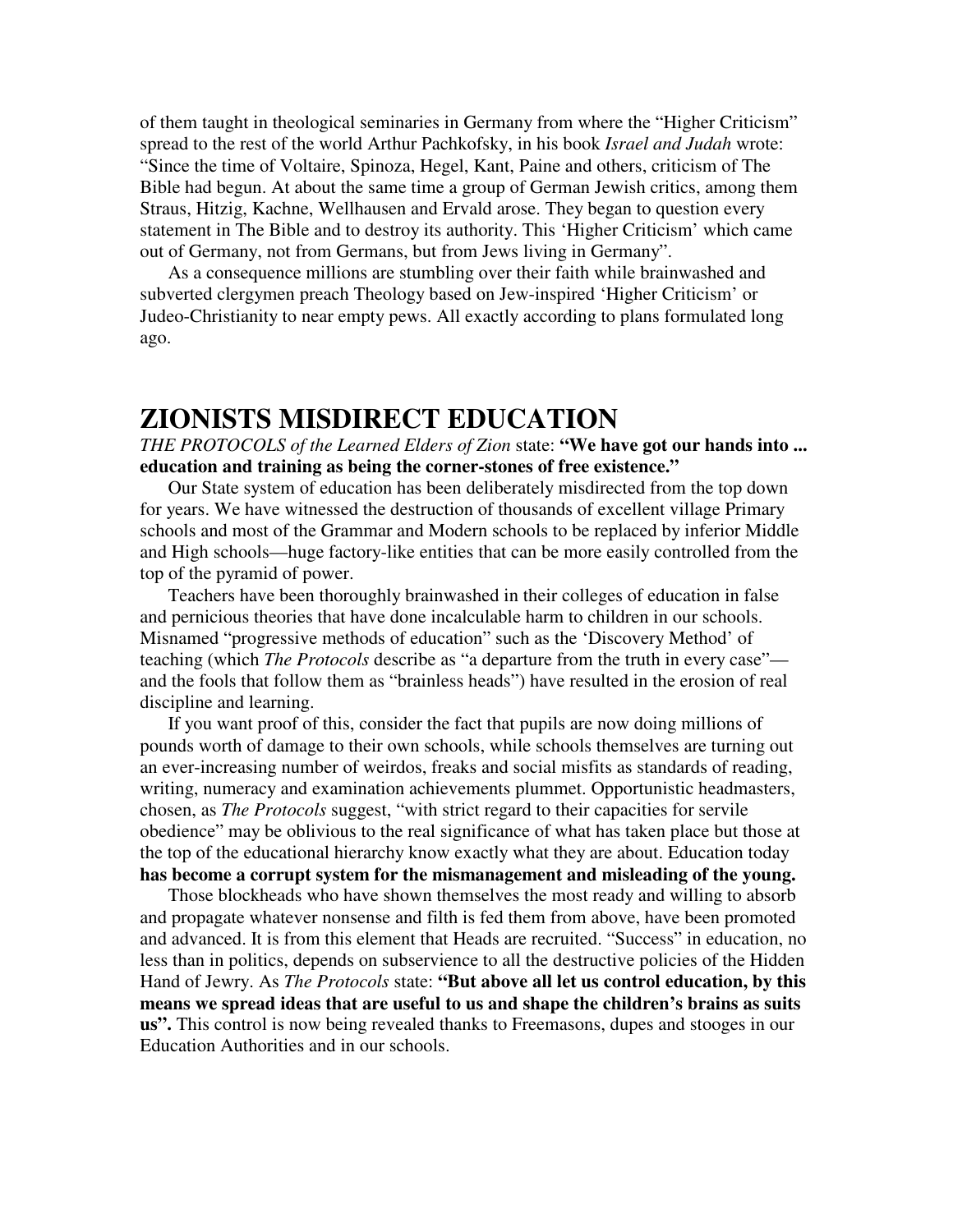### **ZIONIST HOAX UNMASKED**

OF ALL the many lies promoted and advanced by our lying news media and controlled State education system, none has more far-reaching consequences than the 'Man from Monkey' myth—the Theory of Evolution.

 *The Protocols of the Learned Elders of Zion,* which numerous well-informed people claim spells out Jews' plan for the destruction of Christian Civilisation, state: "Think carefully of the successes **we arranged** for Darwinism [*Evolution*] ... To us Jews, at any rate, it should be plain to see what a disintegrating importance these directives have had on the minds of the Goyim [*i.e. human cattle*]... We have fooled, bemused and corrupted the youth of the Goyim **by rearing them in principles and theories (like Evolution) which are known by us to be false,** although it is by us that they have been inculcated ... We also robbed them of their faith in God"... Only years divide us from the moment of *the complete wrecking of that Christian religion ..."*

 A copy of this remarkable document was placed in the British Museum in 1906. Most of it is prophetic and as 95% of it has now been meticulously fulfilled there can be little doubt that whoever wrote it has controlled the history of the Twentieth Century. The New York Jewish lawyer Henry Klein declared in his books *Zionism Rules the World* and *A Jew Exposes the Jewish World Conspiracy* that *The Protocols* were **"... The world plan of the Jewish Sanhedrin—the Heads of Zionism—which desires world control ... led by the Rothschilds and the Rockefellers... The Sanhedrin controls all sources of information. No newspaper is free from Zionist control. Every large radio and T.V. chain is under control... every system of education and religion is under control ... "**

 Intelligent people are aware that wars are conducted not just with martial weapons of death and destruction, but also with ideas, words, music, films ... in fact with **propaganda** through every medium which can reach the human mind. The Jewish Communists have refined propaganda warfare down to a fine and deeply cynical art which can be described as Mind Control. Their techniques were revealed in a book by Charles Stuckley entitled *Brainwashing: A Synthesis of the Russian Textbook on Psycho-Politics* published by the College of Scientology, New York, in 1955. The Russian textbook had a Foreword by the Jewish Communist mass-murderer Levrenti Beria, Chief of the Soviet secret police during the 1940s (then known as the N.K.V.D.).

 The book revealed that by means of "the scientific approach... man must be degraded from a spiritual being to an animalistic reaction... man must be consistently demonstrated to be a mechanism without individuality... Religion must become unfashionable by demonstrating that Man is an animal. We have battled since the century's turn to bring to nothing any and all Christian influences and we are succeeding... We must destroy all faiths in nations marked for conquest ... you must work until religion is synonymous with insanity".

 It is the Theory of Evolution which teaches that "Man is an animal", and it is the Theory of Evolution that has done more than anything else to undermine and destroy the Christian faith and belief in God and The Bible.

 In his introduction to the edition of *The Origin of the Species* published by Dent in the Everyman series, Professor W. R. Thompson confirmed that "the decline of Christianity is largely due to the influence of Darwin". Those who seek a concise and scathing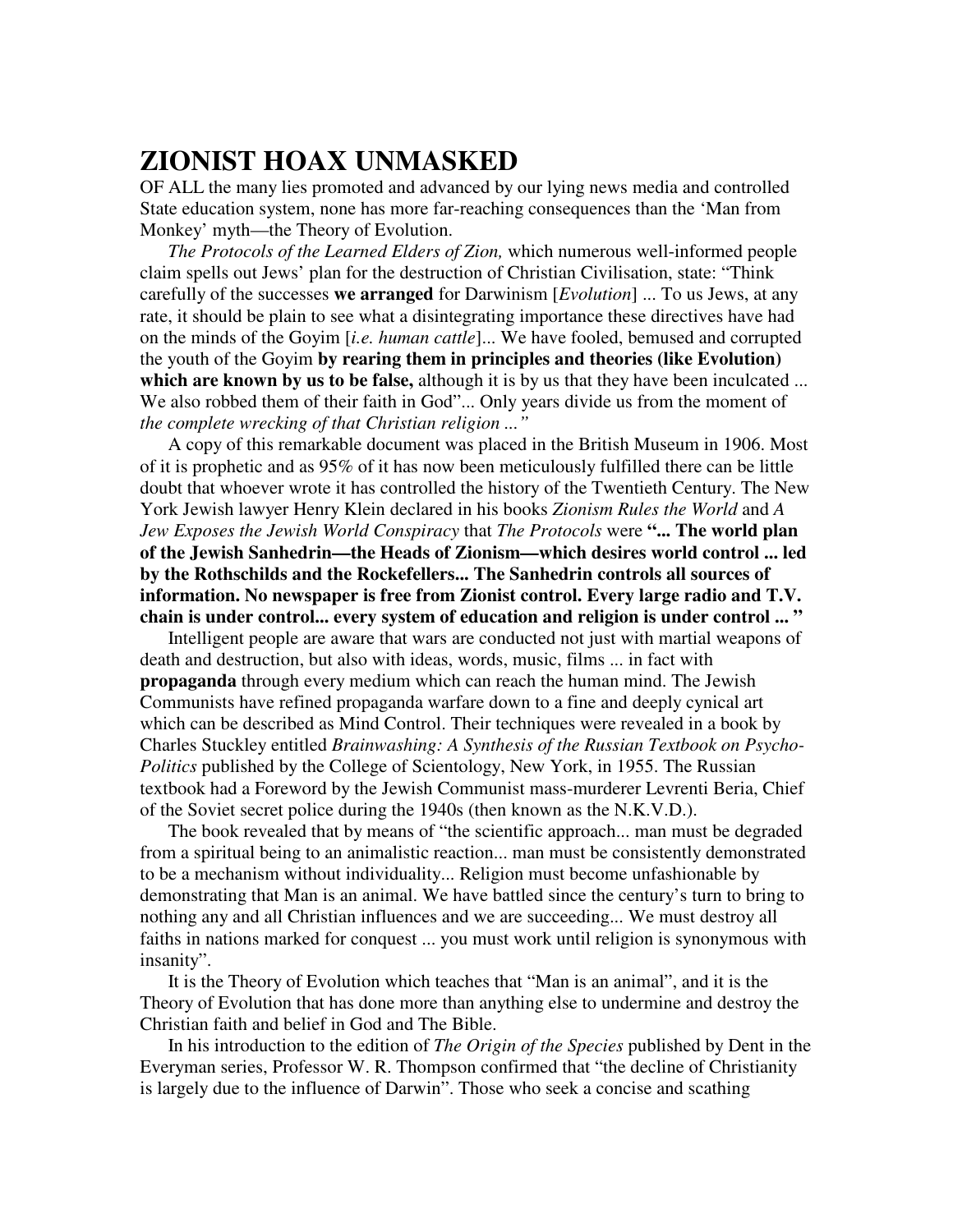refutation of the Theory of Evolution by an expert biologist would do well to read Prof. Thompson's 'Introduction'. He examined various lines of evidence usually advanced in support of the theory and demolishes them one by one. He wrote: "I am not satisfied that Darwin proved his point or that his influence on scientific and public thinking has been beneficial ... But the facts and interpretations on which Darwin relied have now ceased to convince. The long continued investigations on heredity and variation have undermined the Darwinian position ... since no one has explained to my satisfaction how evolution could happen, I do not feel impelled to say it has happened". This distinguished biologist stated the absolute truth when he wrote that Evolutionists attempted to maintain the credit of the Theory of Evolution with the public "... by the **suppression of criticism and the elimination of difficulties".**

 In fact, discoveries have been made in recent years which prove the Theory of Evolution to be false. These discoveries include:

**1.** The discovery of shoe prints and human footprints in some of the most ancient rocks on earth. Perfect shoe prints in Cambrian rocks, claimed by Evolutionists to be 500 million years old, and dated beyond doubt because they contain small trilobites (ancient sea creatures) embedded in them proving that they must have been made when the rocks were soft mud. Prints in Permian sandstone, Carboniferous rocks and numerous shoe prints and bare foot prints in Cretaceous rocks, often side-by-side with footprints of dinosaurs, proving that men lived at the same time as the dinosaurs, not 80 million years apart as taught by Evolutionists. **Men were alive when all the rocks of the Geological column were laid down. The discovery of these prints makes moonshine of the whole idea of Evolution.**

**2.** The discovery of fossil pollen grains from Angiosperm and Gymnosperm plants in **all** of the rocks of the Grand Canyon in Arizona from top to bottom, including the pre-Cambrian Proterozoic rocks, claimed to be 1,000 million years old. This proves that the most advanced plants were alive and flourishing when all these rocks were laid down. Dr. Clifford L. Burdick who has done much work on fossil pollen in the Grand Canyon has tried to get his work published in *Nature*, *The Scientific American* [sic], etc., and has met a brick wall. The truth regarding the Theory of Evolution is being deliberately suppressed.

**3.** The discovery of fossil skulls of modern type, large-brained men in older rocks than any of the supposed links, proving man did not evolve. The Calaveras skull, now in the Peabody Museum of Harvard University in the United States, was found in the early Pliocene rocks dated, according to Evolutionists, at 10 million years, yet it has a bigger brain capacity than modern European man. These ancient skulls are not mentioned in any recent book on the subject. Evolutionists pretend they don't exist. But they do exist and prove the Theory of Evolution to be totally fraudulent.

 Sir Cecil G. Wakely, Past-President of the Royal College of Surgeons, wrote in a Foreword to the book *Creation or Evolution* by Professor H. Enoch: "Scripture is quite definite that God created the World and I for one believe that to be fact not fiction. **There is no evidence scientific or otherwise to support the Theory of Evolution yet it is still taught in our universities, schools and colleges."**

 It should be remembered that Marx offered to dedicate his new book *Das Kapital* to Charles Darwin. The Theory of Evolution forms the foundation stone of atheistic Marxism/Communism and Humanism and many other 'isms' which have plagued 20th